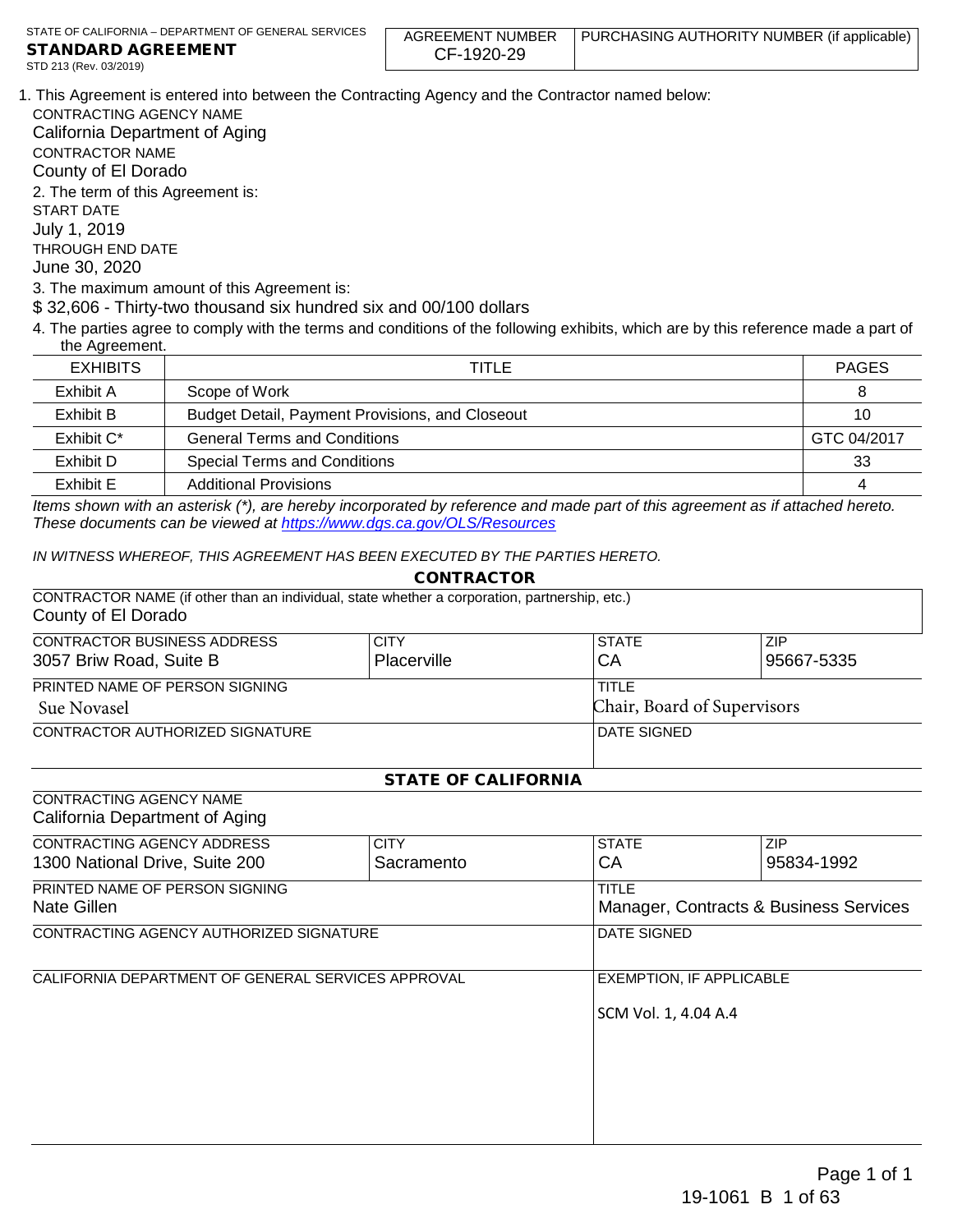### STATE OF CALIFORNIA CALIFORNIA DEPARTMENT OF AGING **INFORMATION INTEGRITY AND SECURITY STATEMENT**  CDA 1024 (REV 04/2018)



# **CERTIFICATION**

**In compliance with California Government Code Section 11019.9, California Civil Code Section 1798 et seq., Management Memo 06-12 and Budget Letter 06-34 the California**  Department of Aging (CDA) hereby requires the Contractor/Vendor to certify that:

- Confidential information shall be protected from disclosure in accordance with all applicable laws, regulations and policies.
- All access codes which allow access to confidential information will be properly safeguarded.
- Activities by any individual or entity that is suspected of compromising confidential information will be reported to CDA by completing a Security Incident Report (CDA 1025).
- Any wrongful access, inspection, use, or disclosure of confidential information is a crime and is prohibited under State and federal laws, including but not limited to California Penal Code Section 502, California Government Code Section 15619, California Civil Code Section 1798.53 and 1798.55, and the Health Insurance Portability and Accountability Act.
- Any wrongful access, inspection, use, disclosure, or modification of confidential information may result in termination of this Contract/Agreement.
- Obligations to protect confidential information obtained under this Contract/Agreement will continue after termination of the Contract/Agreement with CDA.
- All employees/subcontractors of the Contractor/Vendor will complete the required Security Awareness Training module located at www.aging .ca.gov, within 30 days of the start date of this Contract/Agreement or within 30 days of the start date of any new employee or subcontractor. Contractor/Vendor may substitute CDA's Security Awareness Training program with its own Security Training provided such training meets or exceeds CDA's training requirement.
- All employees/subcontractors of the Contractor/Vendor will be notified of CDA's confidentiality and data security requirements.
- CDA or its designee will be granted access by the Contractor/Vendor to any computerbased confidential information within the scope of the Contract.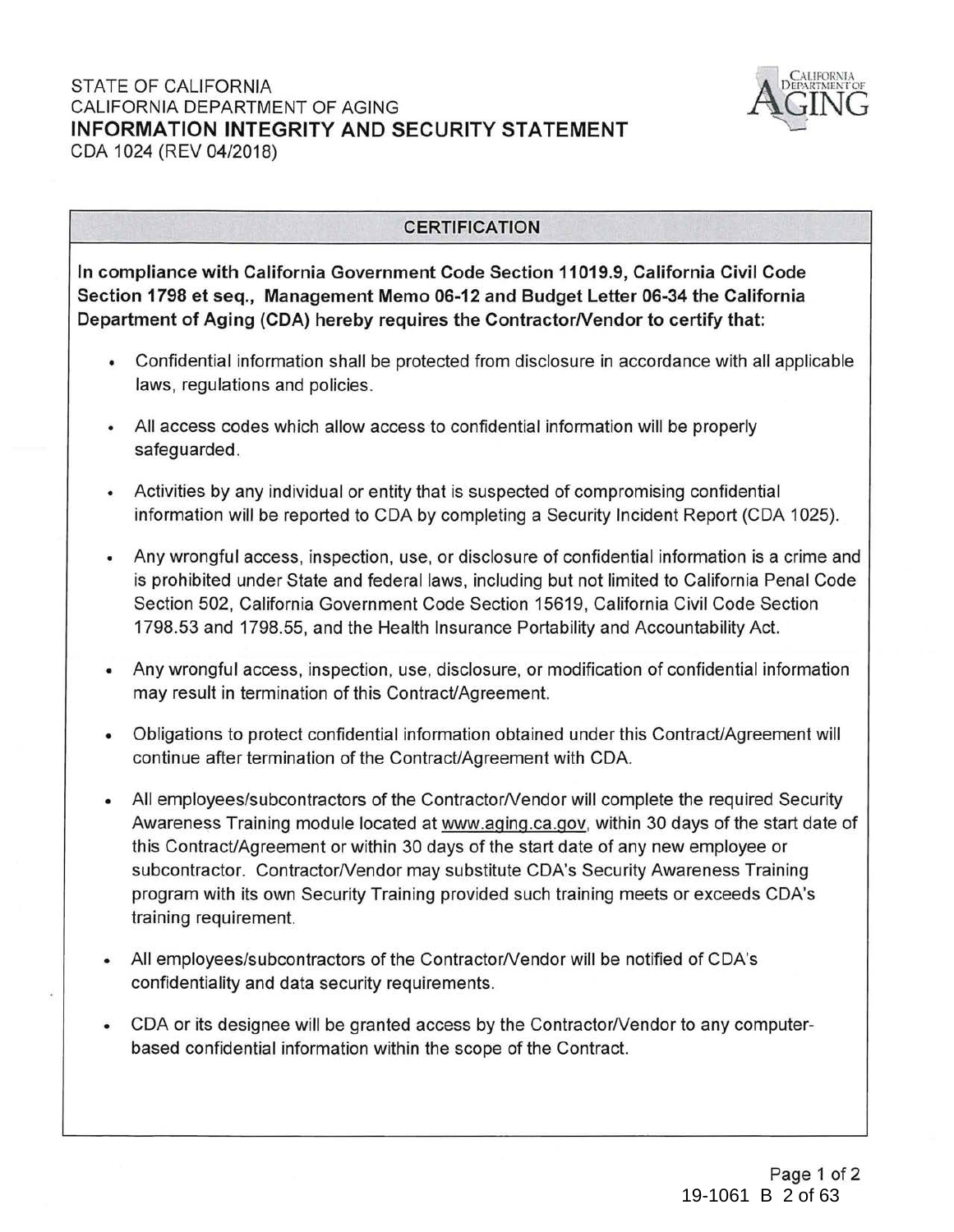# STATE OF CALIFORNIA CALIFORNIA DEPARTMENT OF AGING **INFORMATION INTEGRITY AND SECURITY STATEMENT**  CDA 1024 (REV 04/2018)



### **CERTIFICATION**

- I agree to protect the following types of confidential information which include but are not limited to:
	- Social Security number
	- Medical information
	- Claimant and employer information
	- Driver License information
	- Information about individuals that relate to their personal life or identifies or describes an individual
	- Other agencies' confidential and proprietary information
	- Criteria used for initiating audit selection
	- Methods agencies use to safeguard their information (computer systems, networks, server configurations, etc.)
	- Any other information that is considered proprietary, a copyright or otherwise protected by law or contract
- I agree to protect confidential information by:
	- Accessing, inspecting, using, disclosing or modifying information only for the purpose of performing official duties
	- Never accessing, inspecting, using, disclosing, or modifying information for curiosity, personal gain, or any non-business related reason
	- Securing confidential information in approved locations
	- Never removing confidential information from the work site without authorization

# **I hereby certify that I have reviewed this Confidentiality Statement and will comply with the above statements.**

Contractor/Vendor Name:

County of El Dorado, Health and Human Services Agency

Contract Number:

CF-1920-29

Printed Name of Person Signing:

Sue Novasel

Title of Person Signing:

Chair, Board of Supervisors

Authorized Signature:  $\Box$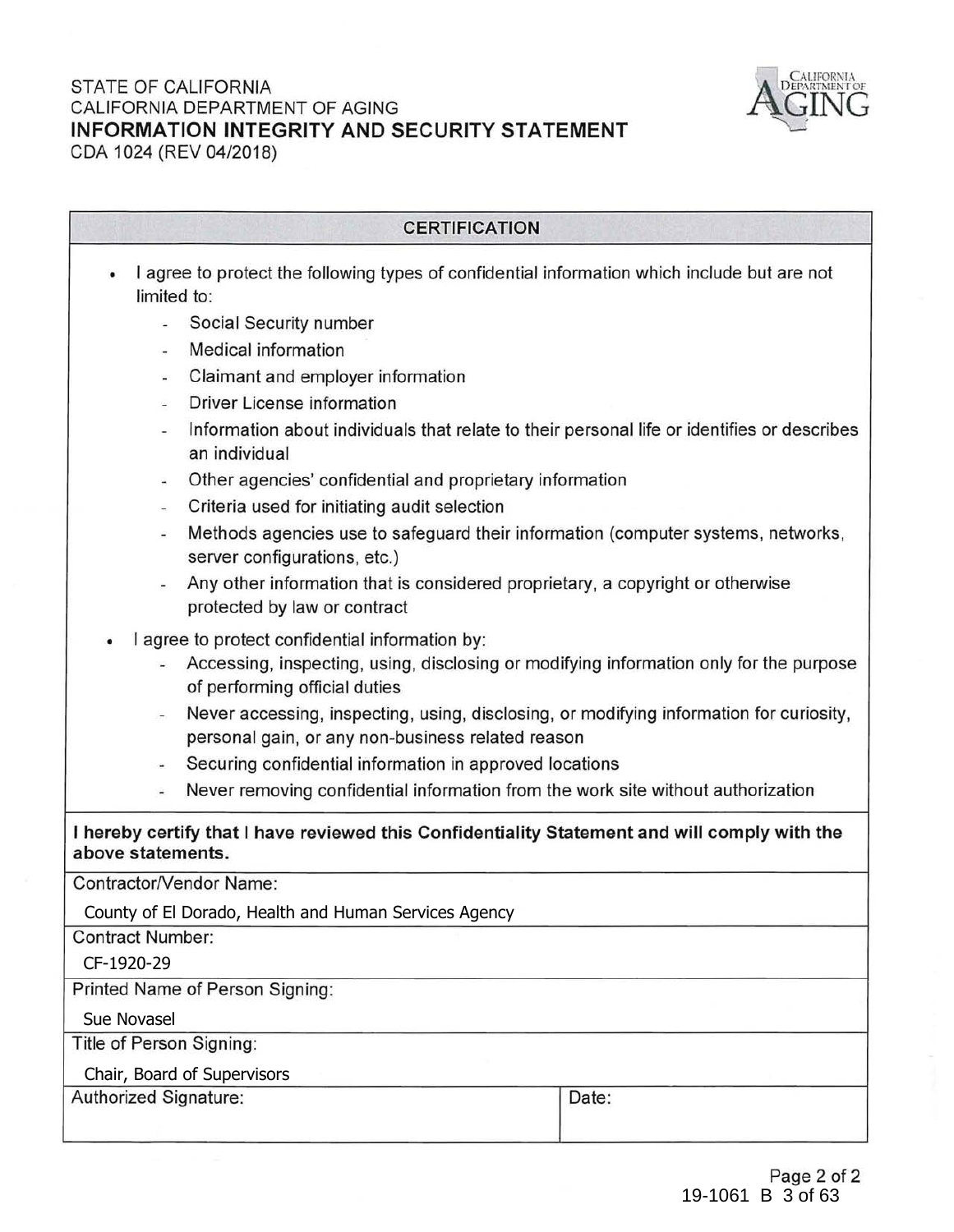# STATE OF CALIFORNIA CALIFORNIA DEPARTMENT OF AGING **CALIFORNIA CIVIL RIGHTS LAWS CERTIFICATION** CDA 9026 (NEW 04/2018)



Pursuant to Public Contract Code section 2010, a person that submits a bid or proposal to, or otherwise proposes to enter into or renew a contract with, a state agency with respect to any contract in the amount of \$100,000 or above shall certify, under penalty of perjury, at the time the bid or proposal is submitted or the contract is renewed, all of the following:

- 1. CALIFORNIA CIVIL RIGHTS LAWS: For contracts executed or renewed after January 1, 2017, the contractor certifies compliance with the Unruh Civil Rights Act (Section 51 of the Civil Code) and the Fair Employment and Housing Act (Section 12960 of the Government Code); and
- 2. EMPLOYER DISCRIMINATORY POLICIES: For contracts executed or renewed after January 1, 2017, if a Contractor has an internal policy against a sovereign nation or peoples recognized by the United States government, the Contractor certifies that such policies arenot used in violation of the Unruh Civil Rights Act (Section 51 of the Civil Code) or the Fair Employment and Housing Act (Section 12960 of the Government Code).

# **CERTIFICATION**

| I, the official named below, certify under penalty of perjury under the laws of the State<br>of California that the foregoing is true and correct. |                                                               |  |  |
|----------------------------------------------------------------------------------------------------------------------------------------------------|---------------------------------------------------------------|--|--|
| Contractor Name (Printed):                                                                                                                         | Federal ID Number:                                            |  |  |
| County of El Dorado                                                                                                                                | 94-6000511                                                    |  |  |
| By (Authorized Signature):                                                                                                                         |                                                               |  |  |
| Printed Name and Title of Person Signing:<br>Sue Novasel, Chair, Board of Supervisors                                                              |                                                               |  |  |
| Date Executed:                                                                                                                                     | Executed in the County and State of:<br>El Dorado, California |  |  |
| Indicate all California Department of Aging contracts your organization participates in:                                                           |                                                               |  |  |
| $\vert \underline{\mathsf{v}} \vert$ Area Plan (AP)                                                                                                | Financial Alignment (FA)                                      |  |  |
| $\Box$ HICAP (HI)<br> MIPPA (MI)                                                                                                                   |                                                               |  |  |
| $\vert$ MSSP (MS)                                                                                                                                  | SNAP-Ed (SP)                                                  |  |  |
| Title V (TV)                                                                                                                                       |                                                               |  |  |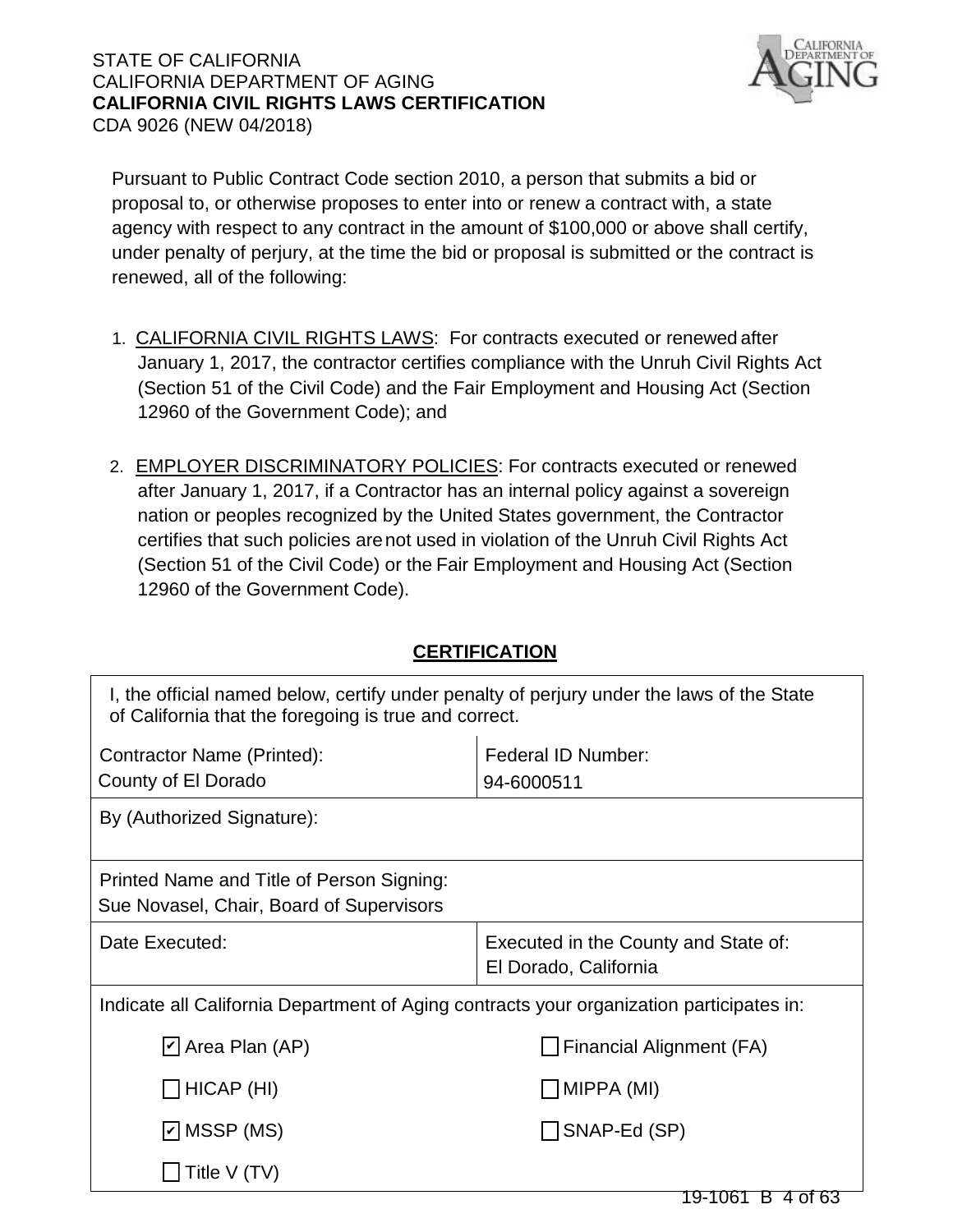# **EXHIBIT A (Standard Agreement)**

# **SCOPE OF WORK**

- 1. The Contractor agrees to provide to the California Department of Aging (CDA) the services described herein Agreement number **CF-1920-29**.
- 2. The services shall be performed in Planning and Service Area(s): 29
- 3. The services shall be provided as needed.
- 4. The project representatives during the term of this agreement will be:

| State Agency: California Department of<br>Aging | Contractor: County of El Dorado |
|-------------------------------------------------|---------------------------------|
| Name: Fiscal, Data & Planning Manager           | Name: Richard Todd, Director    |
| Phone (916) 419-7556                            | Phone: (530) 621-6161           |
| Fax: (916) 928-2510                             | Fax: (530) 653-2207             |

Direct all contract inquiries to:

| State Agency: California Department of  | Contractor: County of El Dorado    |  |
|-----------------------------------------|------------------------------------|--|
| Aging                                   |                                    |  |
| Section/Unit: Business Services and     | Section/Unit: Area Agency on Aging |  |
| Contracts                               |                                    |  |
| Attention: Grace Parker                 | <b>Attention: Richard Todd</b>     |  |
| Address: 1300 National Drive, Suite 200 | Address: 3057 Briw Road, Suite B,  |  |
| Sacramento, CA 95834                    | Placerville, CA, 95667-5335        |  |
| Phone: (916) 419-7157                   | Phone: (530) 621-6161              |  |
| Fax: (916) 928-2500                     | Fax: (530) 653-2207                |  |
| Email: grace.parker@aging.ca.gov        | Email: richard.todd@edcgov.us      |  |

The parties may change their representatives upon providing ten days written notice to the other party. Said changes do not require an amendment to this agreement.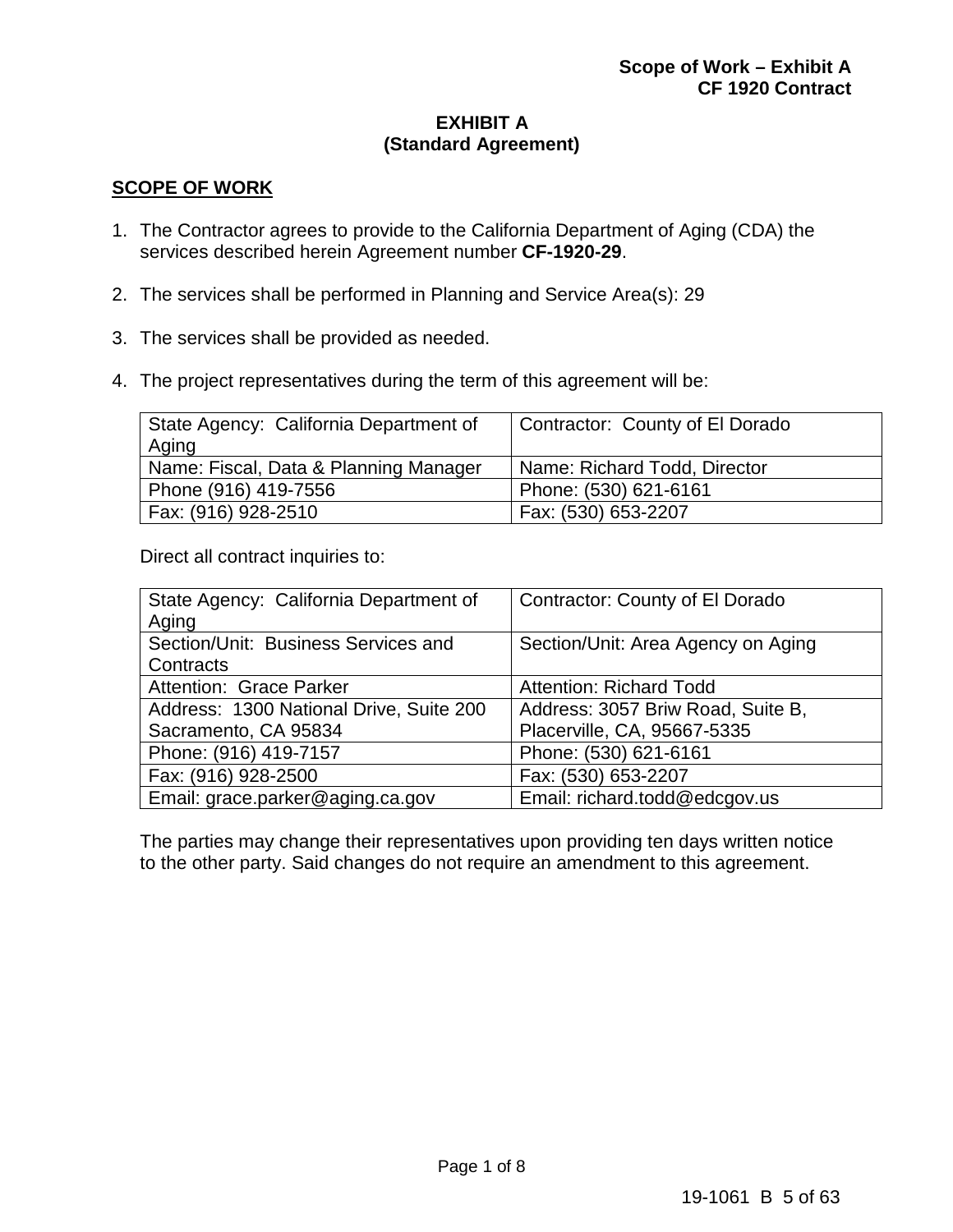# ARTICLE I. PROGRAMS DEFINITIONS

- A. "Activity" means actual work performed by program personnel to implement objectives.
- B. "Advantaged SSI Recipient" means an older adult living in a household where other members are already receiving CalFresh and the household will experience an increase in CalFresh benefits based on household income level.
- C. "Applicant" means persons/household who have applied for CalFresh benefits.
- D. "Application Assistance" means the provision of help to clients in completing the CalFresh application and gathering verification documents. It may include delivery of signed applications to the local office. Application assistance provides support to the client during the application phase, which can lead to a more complete application, fewer trips to the local office, and easier processing for the eligibility worker.
- E. "CalFresh" means a federal food assistance program, funded by the US Department of Agriculture and known as the Supplemental Nutrition Assistance Program (SNAP). CalFresh is an entitlement that provides low-income families with electronic benefits that can be used to purchase food at participating markets and food stores.
- F. "CalFresh Applications Approved": CalFresh applications that have been submitted on behalf of a client and approved by the County Welfare Directors (CWD) for benefits. It is beyond the scope of this contract for the Contractor to obtain application status on each paper or electronic application from their CWD.
- G. "CalFresh Applications Submitted" means CalFresh applications (both paper and on-line) that have been submitted on behalf of a client and funded by the CalFresh Outreach Plan.
- H. "California Department of Social Services" (CDSS) means the agency with responsibility for implementation and oversight of the CalFresh Outreach Plan.
- I. "Disadvantaged SSI Recipient" means an older adult living in a household where other members are already receiving CalFresh and the household will experience a decrease in CalFresh benefits based on household income level. They will be eligible to receive a State-funded nutrition benefit called the Supplemental Nutrition Benefit (SNB).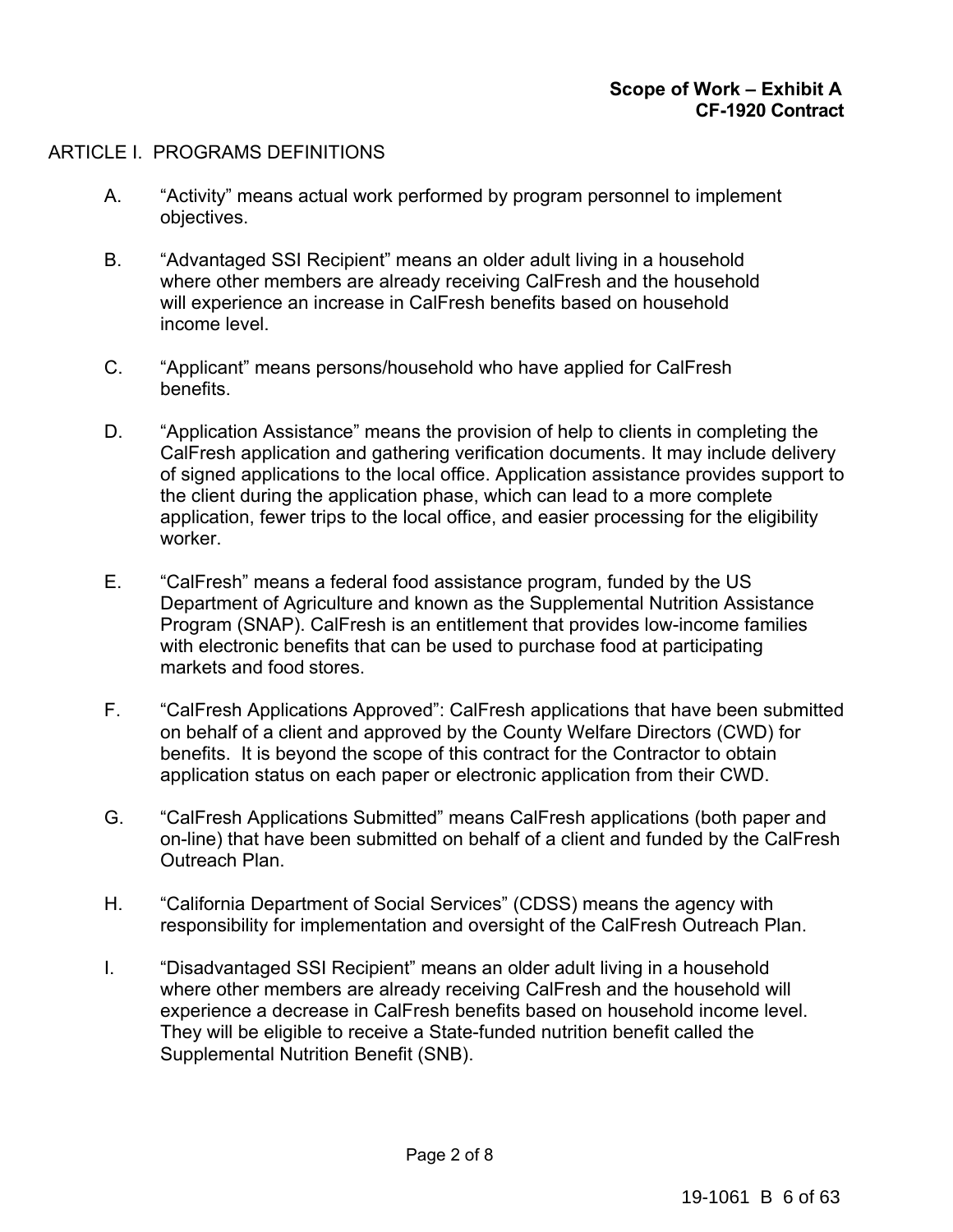# ARTICLE I. PROGRAMS DEFINITIONS (continued)

- J. "Discontinued SSI Recipient" means an older adult living in a household where other members are already receiving CalFresh and the household will experience a loss of CalFresh eligibility based on household income level. They will be eligible to receive a State-funded nutrition benefit called the Transitional Nutrition Benefit (TNB).
- K. "Existing CalFresh Household" means one or more members of a household are already receiving CalFresh.
- L. "Newly Eligible SSI Recipient" means those who are newly eligible for CalFresh as a result of the reversal of the SSI Cash-Out.
- M. "Older Adult" means a person age 60 or older.
- N. "Outreach" means educational and informational efforts that provide information about the nutritional and other benefits of participating in CalFresh, as well as basic information about how to apply, directed to nonparticipating but potentially eligible persons. Also referred to as "program informational activities." These program informational activities accomplish the following: 1) inform low-income households about the availability, eligibility requirements, and application procedures, 2) provide information about the nutritional benefits of CalFresh, 3) correct myths and misperceptions about CalFresh, and 4) allow individuals to make an informed decision about whether to apply based on accurate information. Allowable outreach activities do not include recruitment activities. See the definition of "recruitment activities" for more information.
- O. "Outreach Operations Manual" means the document that provides all the guidelines and information for managing CalFresh outreach.
- P. "Outreach Plan Guidance" means the document that specifies allowable activities.
- Q. "Participant" means an individual age 60 or older participating in an Older American's Act or SNAP-Ed activity.
- R. "Prescreening" means the process by which potentially eligible people are asked basic eligibility questions (not the complete application) in order to estimate potential eligibility for CalFresh. Pre-screening is a way to educate low income people who don't know they could be eligible for benefits. Pre-screening may be done on a computer or on paper.
- S. "Program Requirements" means CalFresh program requirements found in the SNAP: Nutrition Education and Obesity Prevention Grant Program, Interim Rule (7 CFR 272.2); SNAP: State Plan Outreach Guidance; and California Department of Aging (CDA) Program Memoranda.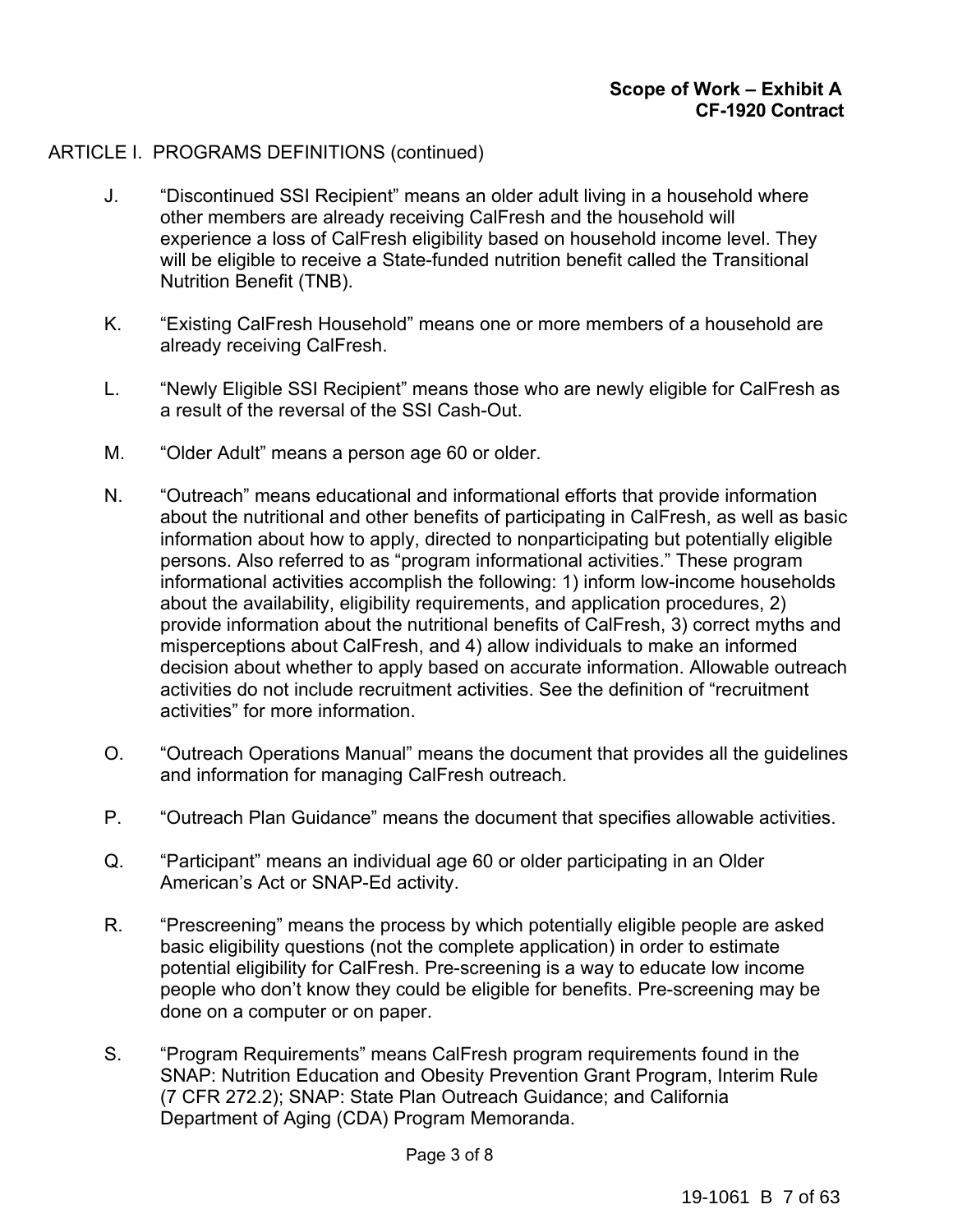# ARTICLE I. PROGRAMS DEFINITIONS (continued)

- T. "Recruitment Activities" means activities designed to persuade an individual to apply for SNAP benefits through the use of persuasive practices. Persuasive practices constitute coercing or pressuring an individual to apply or providing incentives to fill out an application. Recruitment activities are unallowable costs.
- U. "SSI/SSP Cash-Out" refers to the 1974 policy giving states the option to increase monthly SSP funds to SSI/SSP recipients by ten (10) dollars in lieu of providing federal food benefits to SSI/SSP recipients. California is the last state to reverse the SSI/SSP Cash-Out.
- V. State Fiscal Year (SFY) means the period that begins July 1 of one year through June 30 of the following year.
- W. "State Supplemental Payment" (SSP) means the State-funded cash assistance program administered by the Social Security Administration which augments SSI.
- X. "Supplemental Nutrition Assistance Program" (SNAP), formerly known as the Food Stamp Program, provides food purchasing assistance for low- and no-income people living in the U.S. It is a federal aid program, administered by the U.S. Department of Agriculture, under the Food and Nutrition Service (FNS). SNAP is known as CalFresh in California.
- Y. "Supplemental Security Income" (SSI) means the Federal cash assistance program administered by the Social Security Administration that provides monthly benefits to people with limited income and resources who are disable, blind, or age 65 or older.
- Z. "United States Department of Agriculture, Food and Nutrition Service (USDA, FNS)" is an agency that works to end hunger and obesity through the administration of fifteen (15) federal nutrition assistance programs including SNAP.

# ARTICLE II. SCOPE OF WORK

### Purpose:

The purpose of the contract is to provide outreach regarding the Reversing of the SSI/SSP Cash-Out and CalFresh application assistance to SSI/SSP recipients, age 60 and older, and disabled adults in California.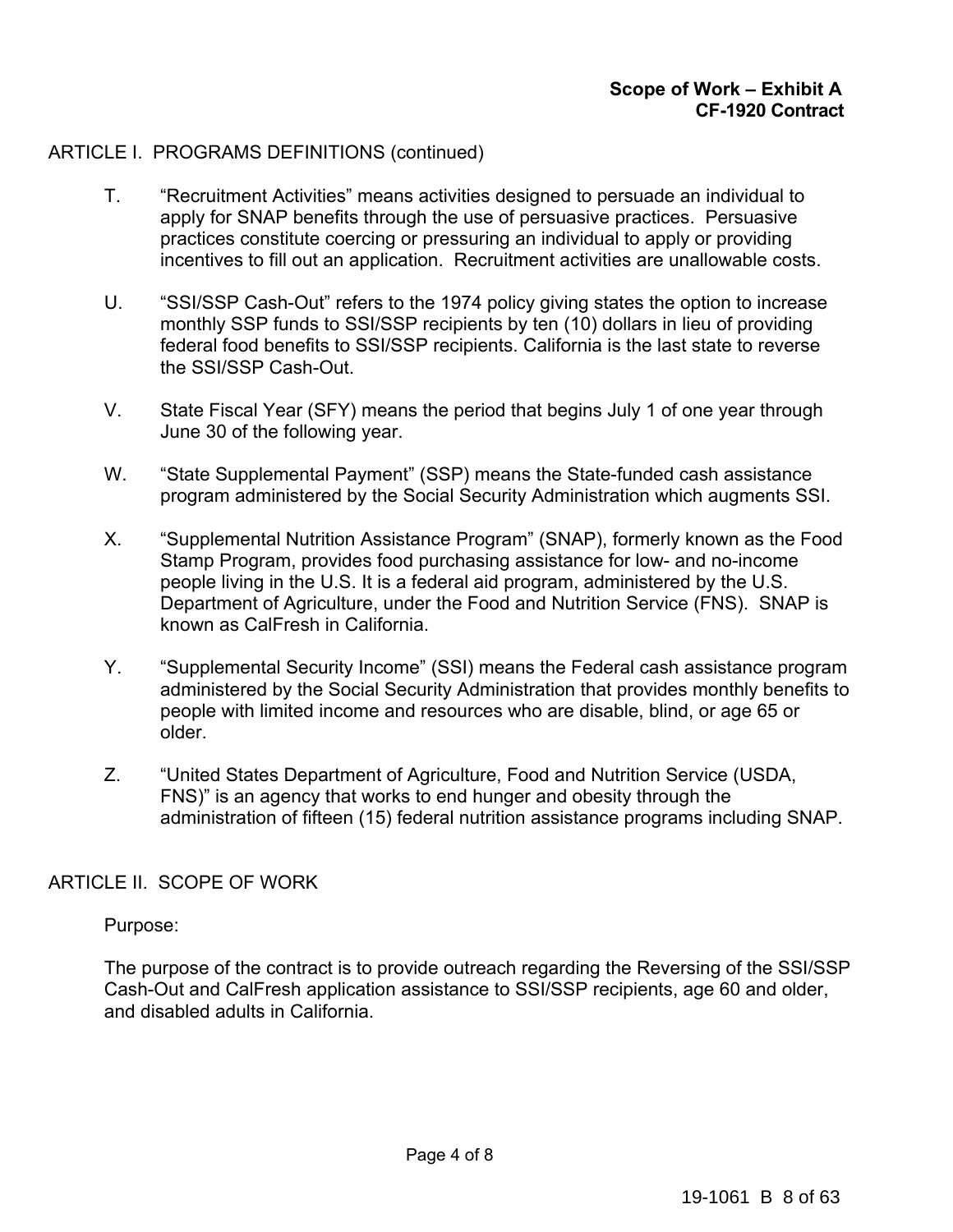# ARTICLE II. SCOPE OF WORK (continued)

The Contractor shall:

- A. Provide outreach activities for the CalFresh Program (see Welfare and Institutions Code Sections 18904.2 and 18904.3) in accordance with the SNAP Outreach Plan Guidance. (https://fnsprod.azureedge.net/sites/default/files/snap/Outreach\_Plan\_Guidance.pdf) [SNAP: State Outreach Plan Guidance]. The targeted audience for the activities of this Contractor are SSI/SSP recipients, age 60 or older, and disabled adults in California, in reference to the ending of SSI Cash-Out.
- B. Cooperate with CDA or its designee by participating in meetings and/or site visits as CDA may deem necessary to monitor Contractor compliance with the agreement.
- C. Comply with the guidelines for the development of all materials as outlined in the CalFresh Outreach Operations Manual and the approved CalFresh Outreach State Plan. CDSS shall provide the CalFresh Outreach Operations Manual to the Contractor on the website, at http://www.cdss.ca.gov/inforesources/CalFresh-Outreach. [CalFresh Outreach Operations Manual].
- D. Post CalFresh Outreach messaging on its organization's website. Any website content must be approved by CDA before publication.
- E. Utilize data sources to support targeted CalFresh Outreach strategies and efforts.
- F. Cooperate with CDA in data collection related to evaluation of program effectiveness as requested in the manner, format, and timeline prescribed by CDA. Data may include demographic descriptions of the population served, audience reached, CalFresh outreach efforts broken down by Planning and Service Area (PSA), and additional measures of program effectiveness. The data shall be submitted in a form prescribed by CDA, as noted in Exhibit E, Article IV, G.
- G. Participate in training and technical assistance provided by CDSS and CDA, as deemed necessary by CDA.
- H. Help identify and provide CalFresh outreach activities to individuals who are lowincome age 60 years or older, blind, and/or disabled individuals and couples who are newly eligible for CalFresh benefits due to the ending of SSI cash-out.
- $I.$  Identify a primary point of contact for the contract who is required to stay informed of any policy/procedural changes.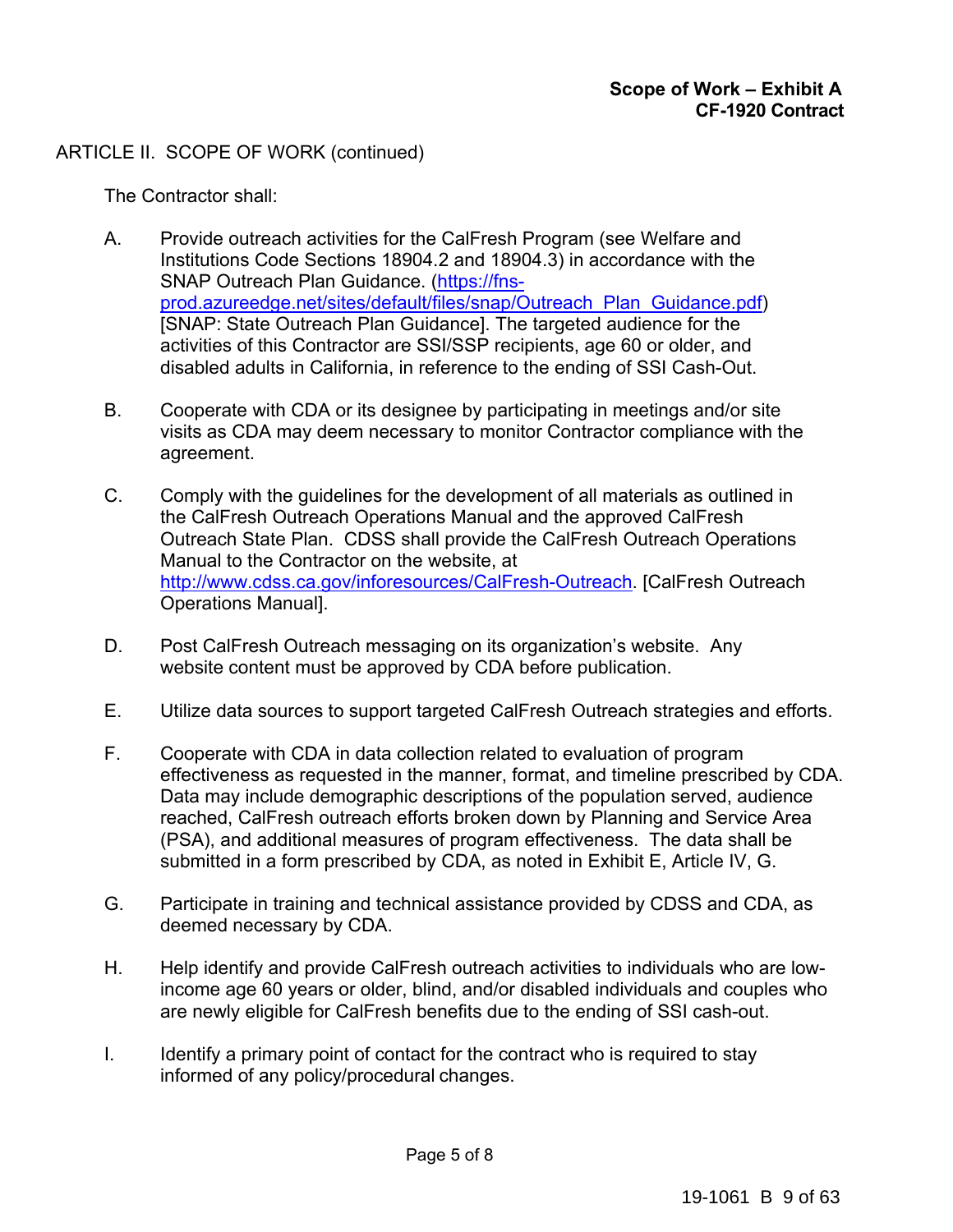# ARTICLE II. SCOPE OF WORK (Continued)

- J. Certify, on a semi-annual basis, the time and effort of employees working full time on Expanding CalFresh, or certify on a monthly basis, the time and effort of employees working part-time on Expanding CalFresh.
- K. Conduct Expanding CalFresh Outreach activities as follows:
	- 1. Customize Expanding CalFresh Outreach materials with AAA contact information.
	- 2. Print outreach materials for distribution to SSI/SSP recipients in the PSA.
	- 3. Disseminate outreach materials to SSI/SSP recipients through the following means:
		- a. Post outreach materials at each site where Older Americans Act (OAA) and SNAP-Ed (if applicable) programs and services are provided including senior centers, community centers, low-income senior housing sites, and AAA and service provider lobbies.
		- b. Post outreach flyers and/or distribute brochures at special events including farmers' markets.
		- c. Provide outreach flyers and brochures to partners including county agencies and food banks for distribution to SSI/SSP recipients.
		- d. Provide outreach letters to SSI/SSP recipients receiving OAA services at home, including home-delivered meals.
		- e. Provide guidance and technical assistance to Information & Assistance program staff to identify SSI/SSP recipients and provide outreach messaging when speaking with older adults, family members, and caregivers.
		- f. Engage volunteers to assist with outreach efforts.
		- g. Include outreach materials with scheduled mailings to program participants
		- h. Post outreach messaging on AAA website.
		- i. For AAAs and service providers who have established social marketing, provide outreach messaging on Facebook, Twitter, and Instagram.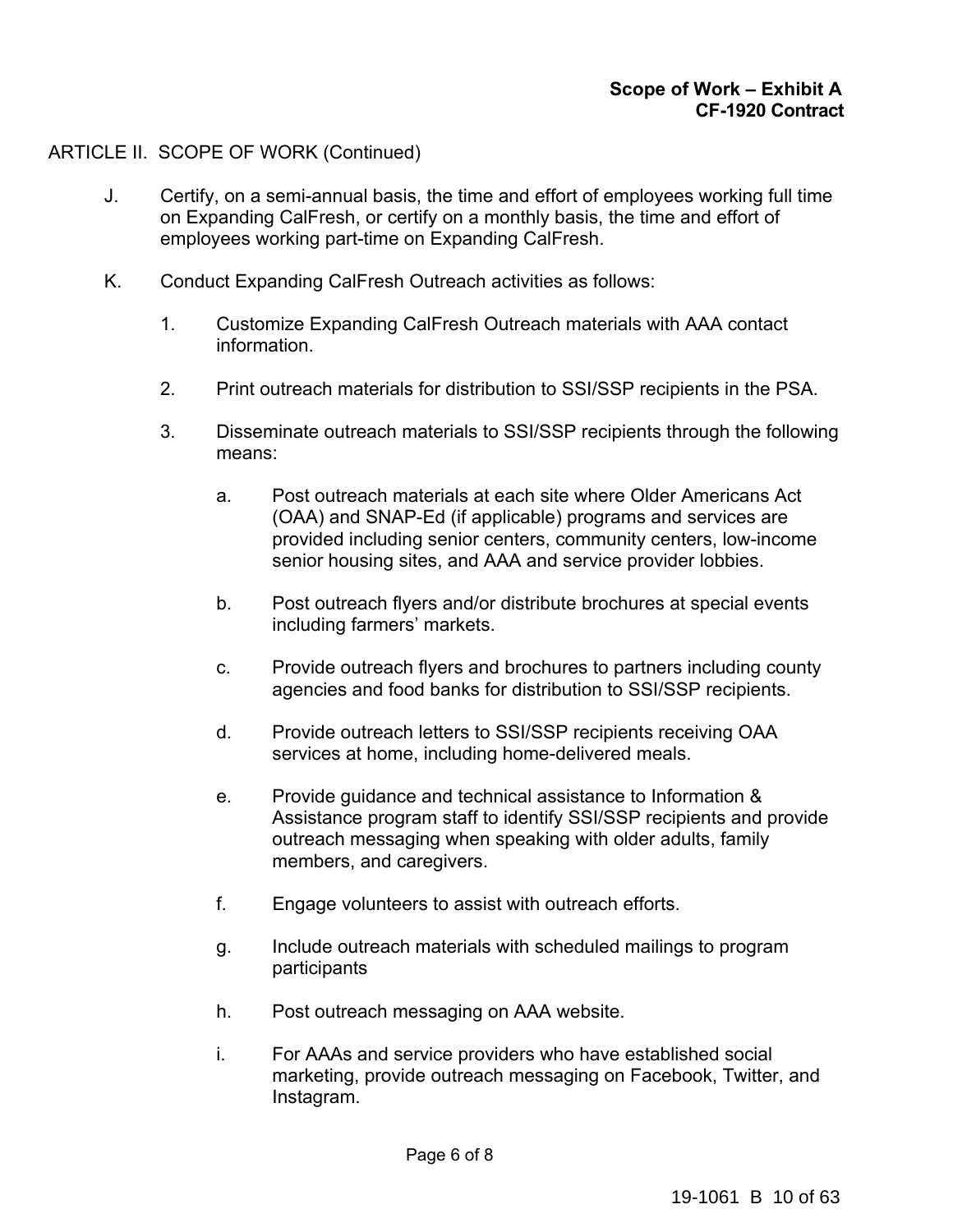# ARTICLE II. SCOPE OF WORK (Continued)

- 4. Quantify all outreach materials and methods utilized. Conduct outreach activities to provide and disseminate the following outreach materials: Expanding CalFresh materials disseminated to potential SSI/SSP recipients by any of the means listed in Section K.3. or by any other means.
- L. Conduct CalFresh application assistance activities as follows (this section does not apply to PSA 8, PSA 12, PSA 14, PSA 16, PSA 17, PSA 23, and PSA 26):
	- 1. The role of Application Assistance Coordinator will be assigned to at least one person at the AAA.
		- a. Application assistance will be scheduled at program sites coinciding with regular program services to include Title IIIC Congregate meals, Title IIID Disease Prevention and Health Promotion classes, and SNAP-Ed activities (where applicable).
		- b. Sites where application assistance coordination will be conducted may include senior centers, community centers, senior residential housing, parks and any other locations where program services are currently held.
		- c. Application Assistance Coordinators will coordinate with providers of services provided in the home including home-delivered meals (HDM) to offer CalFresh application assistance to all HDM participants receiving SSI/SSP.
		- d. Use participant intake forms, or other means, to identify and provide outreach information to SSI/SSP recipients.
	- 2. The Application Assistance Coordinators will assist older adults and/or adults with disabilities in accessing and completing the CalFresh enrollment process through any the following methods:
		- a. Online
		- b. Paper
		- c. Telephone
	- 3. The Application Assistance Coordinators will provide one-on-one assistance to SSI/SSP recipients (and family member and/or caregiver if available) to initiate and complete the initial CalFresh application process.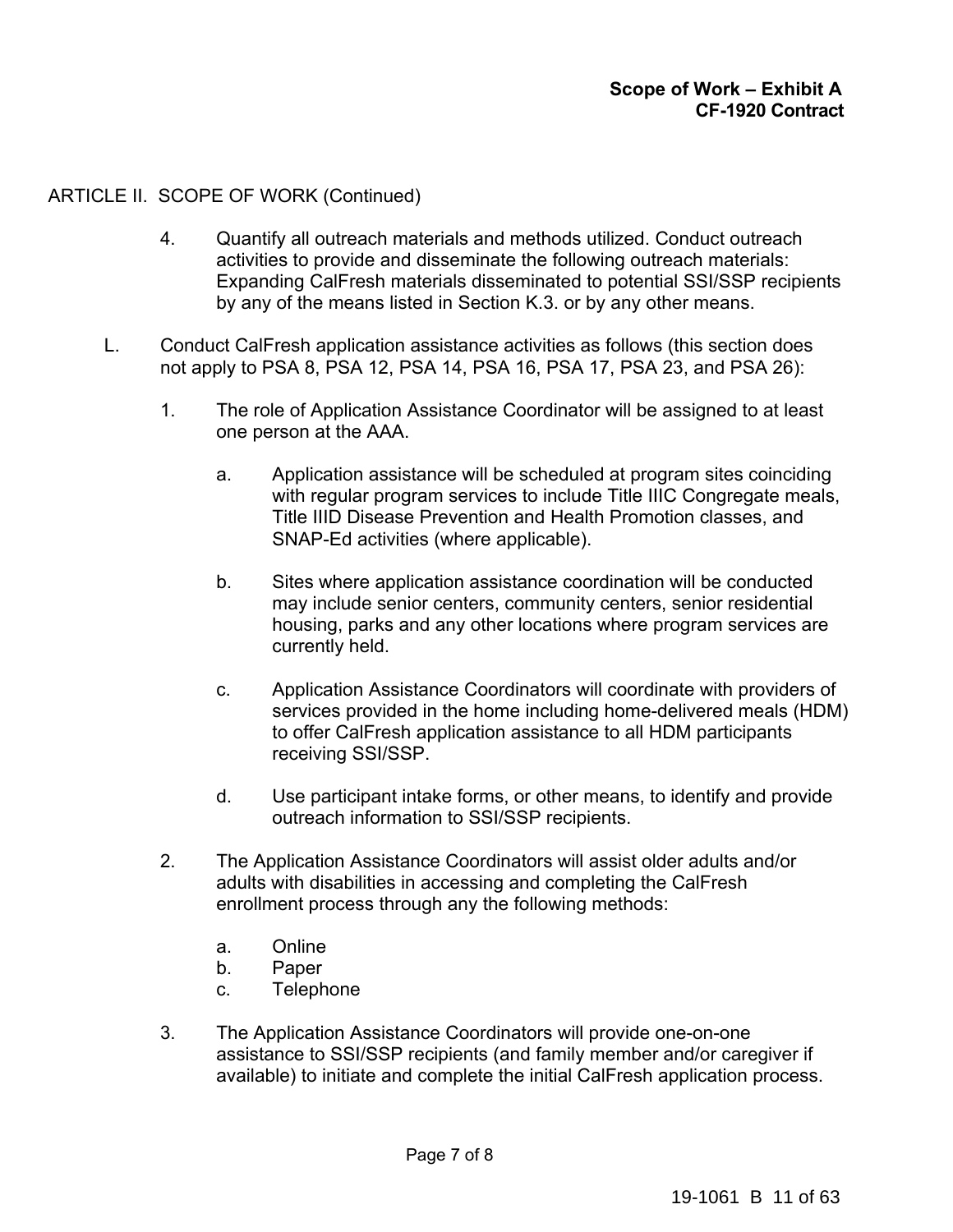# ARTICLE II. SCOPE OF WORK (Continued)

- a. Review potential income deductions to increase the likelihood of CalFresh eligibility. Potential income deductions include Uncapped Excess Shelter, Excess Medical and Standard Medical Deduction, and Dependent Care Deduction.
- b. Assist SSI/SSP recipients with submission of all required paperwork, including recipient signature, to the local Social Services Agency (SSA).
- c. Contact SSI/SSP recipient within 2 weeks following application submission to ensure recipient has been contacted for an interview.
- 4. Conduct application assistance activities to provide the following deliverables:
	- a. CalFresh Pre-Screening: Use of a paper or electronic tool to inform potential applicants that they may be eligible. Please note that only CWDs can make an eligibility determination.
	- b. CalFresh Applications Submitted: CalFresh applications (by paper, phone, and online) that have been submitted on behalf of a client and funded by the CalFresh Outreach Plan.
	- c. CalFresh Applications Approved: CalFresh applications that have been submitted on behalf of a client and approved by the CWD for benefits. It is beyond the scope of this contract for the Contractor to obtain application status on each paper or electronic application from their CWD.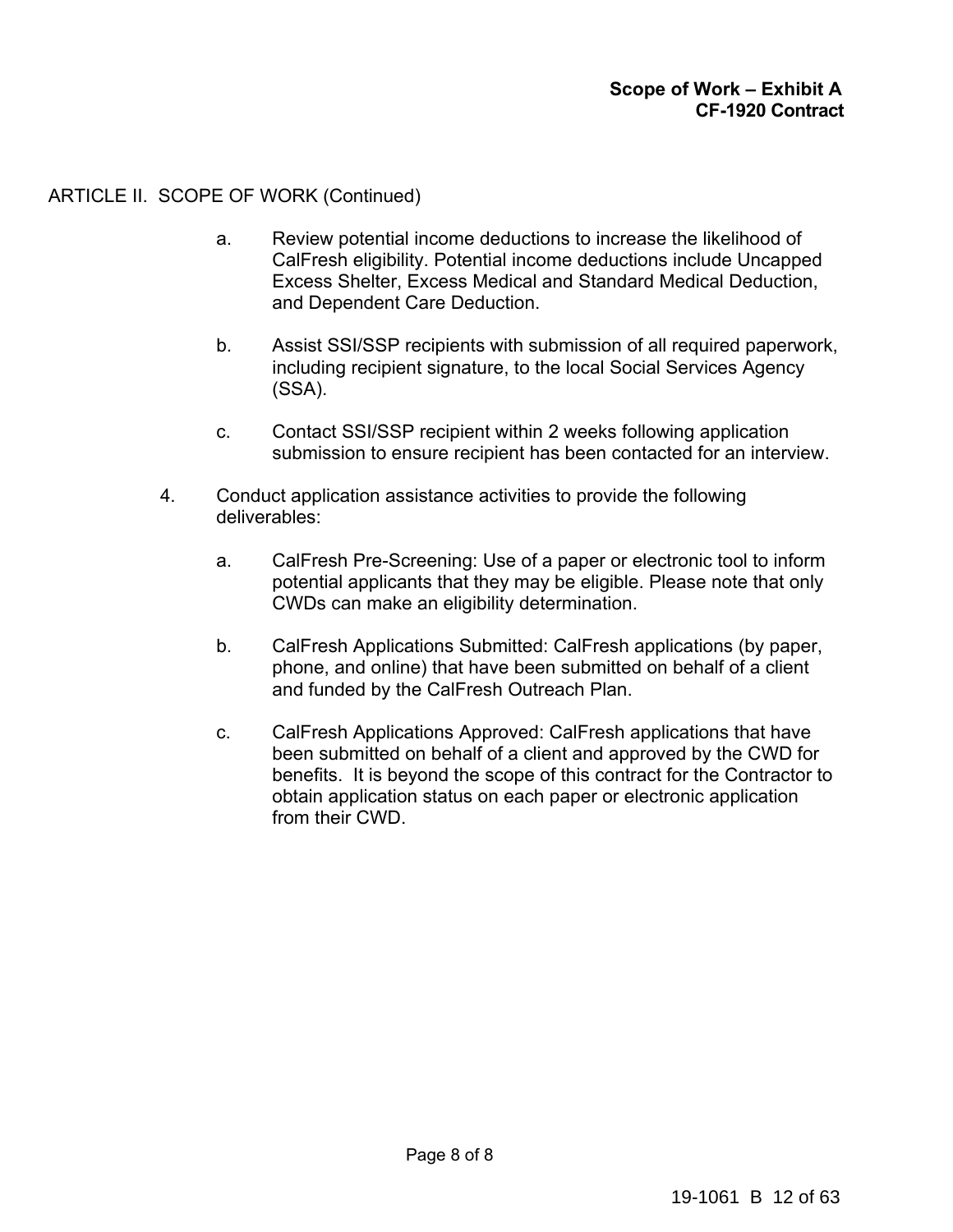# ARTICLE I. FUNDS

# A. Expenditure of Funds

- 1. The Contractor shall expend all funds received hereunder in accordance with this Agreement.
- 2. Any reimbursement for authorized travel and per diem shall be at rates not to exceed those amounts paid by the State in accordance with the California Department of Human Resources' (CalHR) rules and regulations.

In State:

• Mileage/Per Diem (meals and incidentals)/Lodging http://www.calhr.ca.gov/employees/pages/travelreimbursements.aspx

Out of State: http://hrmanual.calhr.ca.gov/Home/ManualItem/1/2201

This is not to be construed as limiting the Contractor from paying any differences in costs, from funds other than those provided by CDA, between the CalHR rates and any rates the Contractor is obligated to pay under other contractual agreements. No travel outside the State of California shall be reimbursed unless prior written authorization is obtained from the State. [2 CCR 599.615 et seq.]

The Contractor agrees to include these requirements in all contracts it enters into with subcontractors to provide services pursuant to this Agreement.

3. CDA reserves the right to refuse payment to the Contractor or disallow costs for any expenditure, as determined by CDA to be: out of compliance with this Agreement, unrelated or inappropriate to contract activities, when adequate supporting documentation is not presented, or where prior approval was required, but was either not requested or not granted.

# B. Accountability for Funds

1. The Contractor shall maintain accounting records for funds received under the terms and conditions of this Agreement. These records shall be separate from those for any other funds administered by the Contractor, and shall be maintained in accordance with Generally Accepted Accounting Principles and Procedures and the Office of Management and Budget's (OMB) Uniform Administrative Requirements, Cost Principles, and Audit Requirements for Federal Awards. [2 CFR 200]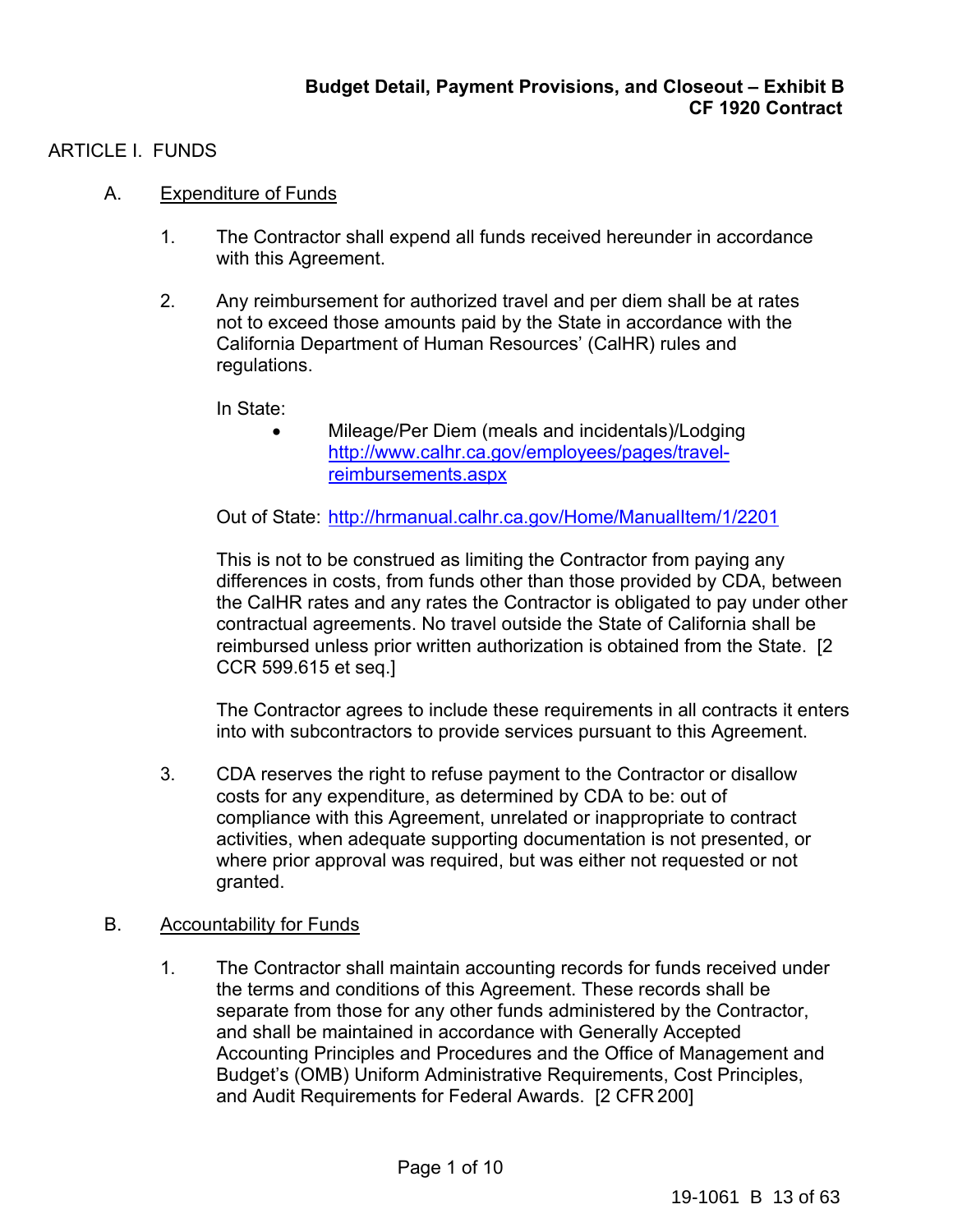# ARTICLE I. FUNDS (Continued)

2. Financial Management Systems

The Contractor shall meet the following standards for its financial management systems, as stipulated in 2 CFR 200.302:

- a. Financial Reporting.
- b. Accounting Records.
- c. Complete Disclosure.
- d. Source Documentation.
- e. Internal Control.
- f. Budgetary Control.
- g. Cash Management (written procedures).
- h. Allowable Costs (written procedures).

# C. Unexpended Funds

Upon termination, cancellation, or expiration of this Agreement, or dissolution of the entity, the Contractor shall return to the State immediately upon written demand, any funds provided under this Agreement, which are not payable for goods or services delivered prior to the termination, cancellation, or expiration of this Agreement, or the dissolution of the entity.

# D. Funding Contingencies

- 1. It is understood between the parties that this Agreement may have been written before ascertaining the availability or appropriation of funds, for the mutual benefit of both parties, in order to avoid program and fiscal delays that would occur if this Agreement were executed after that determination was made.
- 2. This Agreement is valid and enforceable only if sufficient funds are made available to the State by the United States Government or the Budget Acts of the appropriate fiscal years for purposes of this program(s). In addition, this Agreement is subject to any additional restrictions, limitations, or conditions enacted by the Congress or the Legislature that may affect the provisions, terms, or funding of this Agreement in any manner.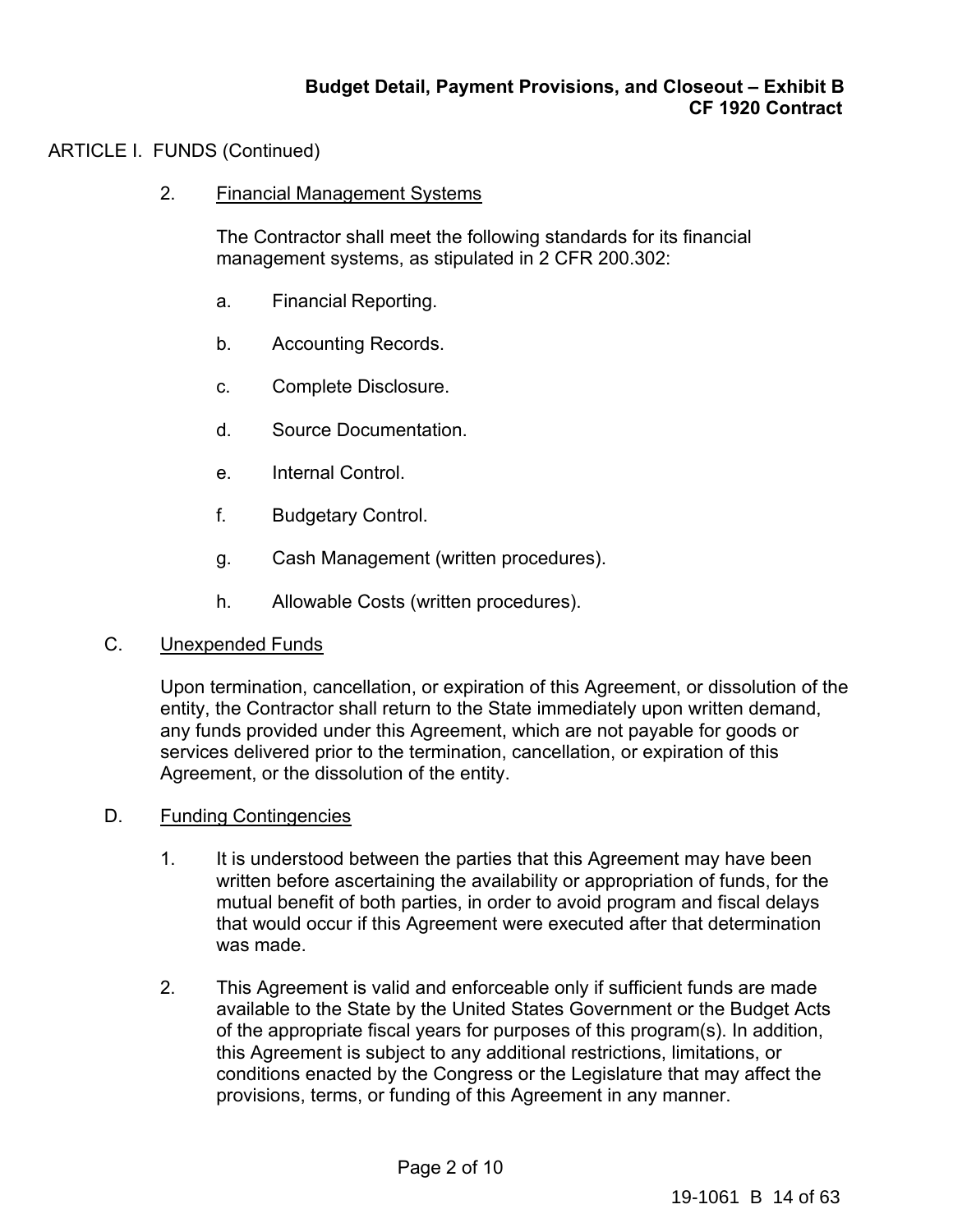# ARTICLE I. FUNDS (Continued)

3. Limitation of State Liability

Payment for performance by the Contractor shall be dependent upon the availability of future appropriations by the Legislature or Congress for the purposes of this Contract and approval of an itemized Budget. No legal liability on the part of the State for any payment may arise under this Contract until funds are made available; the itemized Budget is received and approved by the State and the Contractor has received an executed contract.

- 4. Funding Reduction(s)
	- a. If funding for any State fiscal year is reduced or deleted by the Department of Finance, Legislature, or Congress for the purposes of this program, the State shall have the option to either:
		- i. Terminate the Contract pursuant to Exhibit D, Article XII., A of this Agreement, or
		- ii. Offer a contract amendment to the Contractor to reflect the reduced funding for this Contract.
	- b. In the event the State elects to offer an amendment, it shall be mutually understood by both parties that:
		- i. The State reserves the right to determine which contracts, if any, under this program shall be reduced.
		- ii. Some contracts may be reduced by a greater amount than others, and
		- iii. The State shall determine at its sole discretion, the amount that any or all of the contracts shall be reduced for the fiscal year.

# E. **Interest Earned**

- 1. Interest earned on federal advance payments deposited in interest- bearing accounts must be remitted annually to CDA. Interest amounts up to \$500 per year may be retained by the Contractor and subcontractors for administrative expenses. [2 CFR 200.305(b)(9)]
- 2. Interest earned on advances of federal funds shall be identified as nonmatch cash. [2 CFR 200.305(b)(8)]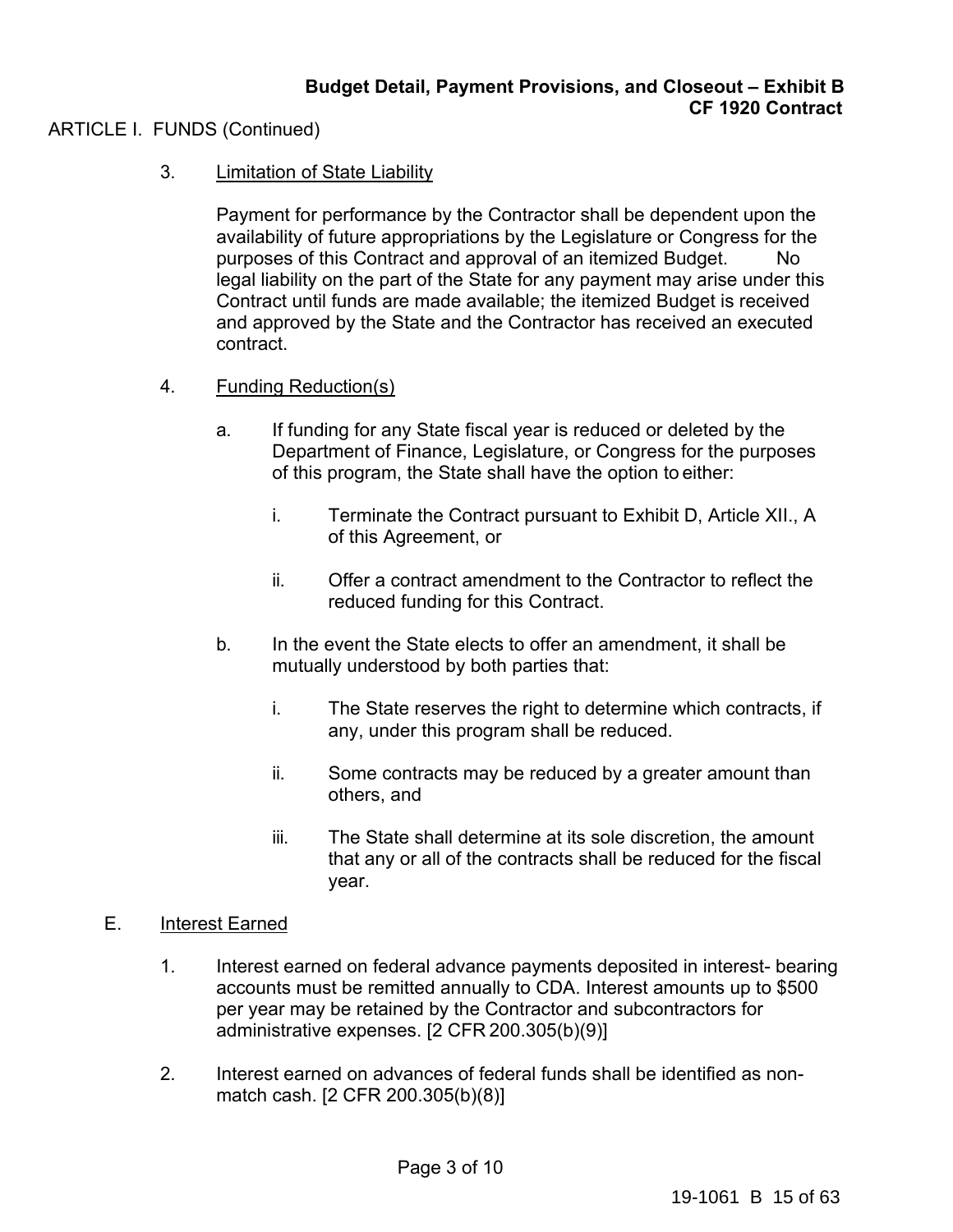# ARTICLE I. FUNDS (Continued)

- 3. The Contractor must maintain advance payments of federal awards in interest-bearing accounts, unless the following apply: [2 CFR 200.305(b)(8)]
	- a. The Contractor receives less than \$120,000 in federal awards per year.
	- b. The best reasonably available interest-bearing account would not be expected to earn interest in excess of \$500 per year on federal cash balances.
	- c. The depository would require an average or minimum balance so high that it would not be feasible within the expected federal and non-federal cash resources.
	- d. A foreign government or banking system prohibits or precludes interest bearing accounts.

# ARTICLE II. BUDGET AND BUDGET REVISION

- A. The Contractor shall be compensated for expenses only as itemized in the approved Budget with the exception of line item budget transfers as noted in this Exhibit and shall not be entitled to payment for these expenses until this Agreement is approved and executed by CDA. The approved Budget is hereby incorporated by reference into this Agreement as a part of Exhibit B.
- B. The Budget must set forth in detail the reimbursable items, unit rates and extended total amounts for each line item. The Contractor's Budget shall include, at a minimum, the following items when reimbursable under this Agreement:
	- 1. Personnel Costs monthly, weekly, or hourly rates, as appropriate and personnel classifications together with the percentage of time to be charged to this Agreement.
	- 2. Fringe Benefits.
	- 3. Contractual Costs subcontract and consultant cost detail.
	- 4. Indirect Costs.
	- 5. Rent specify square footage and rate.
	- 6. Supplies.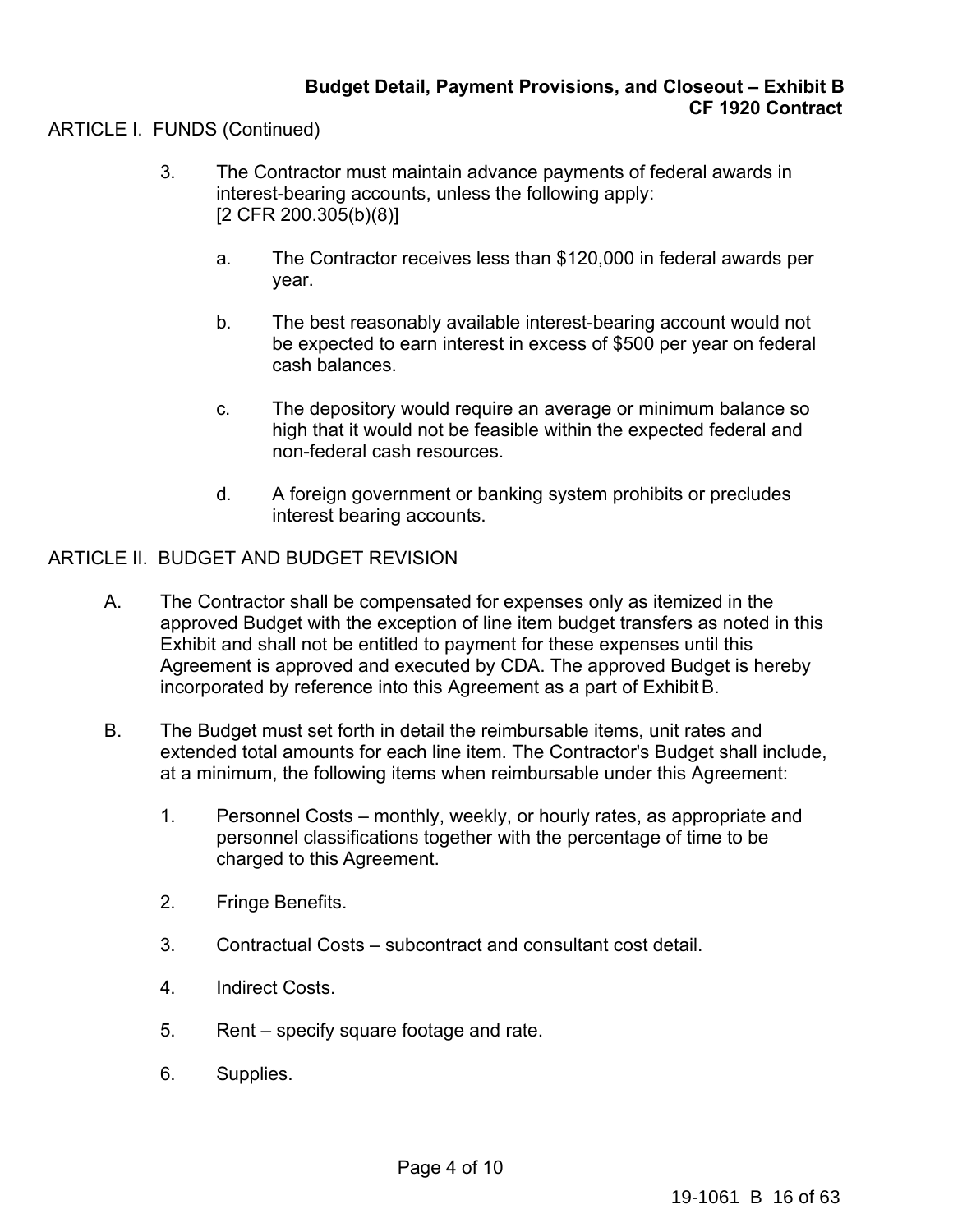# **Budget Detail, Payment Provisions, and Closeout – Exhibit B CF 1920 Contract**

# ARTICLE II. BUDGET AND BUDGET REVISION (Continued)

- 7. Equipment detailed descriptions and unit costs.
- 8. In State Travel mileage reimbursement rate, lodging, per diem and other costs.
- 9. Out of State Travel any travel outside the State of California including mileage reimbursement rate, lodging, per diem and other costs.
- 10. Other Costs a detailed list of other operating expenses.
- C. The Contractor shall ensure that the Subcontractor shall submit a budget, which shall be incorporated by reference into the Subcontract and will have, at a minimum, the categories listed in Section B. above.
- D. Unless otherwise specified by CDA, the final budget revision must be submitted at least ninety (90) days prior to the ending date of the Contract.
- E. Indirect Costs
	- 1. The maximum reimbursement amount allowable for indirect costs is ten percent (10%) of the Contractor's Modified Total Direct Costs (MTDC), excluding in-kind contributions and nonexpendable equipment.
	- 2. Contractors requesting reimbursement for indirect costs shall retain on file an approved indirect cost rate or an allocation plan documenting the methodology used to determine the indirect costs.
	- 3. Indirect costs exceeding the ten percent (10%) maximum may be budgeted as in-kind for purposes of meeting matching requirements in Title III and VII programs only. Contractors must receive prior approval from federal awarding agency prior to budgeting the excess indirect costs as in-kind.
	- 4. For major Institutes of Higher Education and major nonprofit organizations, indirect costs must be classified within two broad categories: "Facilities" and "Administration." "Facilities" is defined as depreciation on buildings, equipment and capital improvement, interest on debt associated with certain buildings, equipment and capital improvements, and operations and maintenance expenses. "Administration" is defined as general administration and general expenses such as the director's office, accounting, personnel and all other types of expenditures not listed specifically under one of the subcategories of "Facilities" (including cross allocations from other pools, where applicable). [2 CFR 200.414(a)]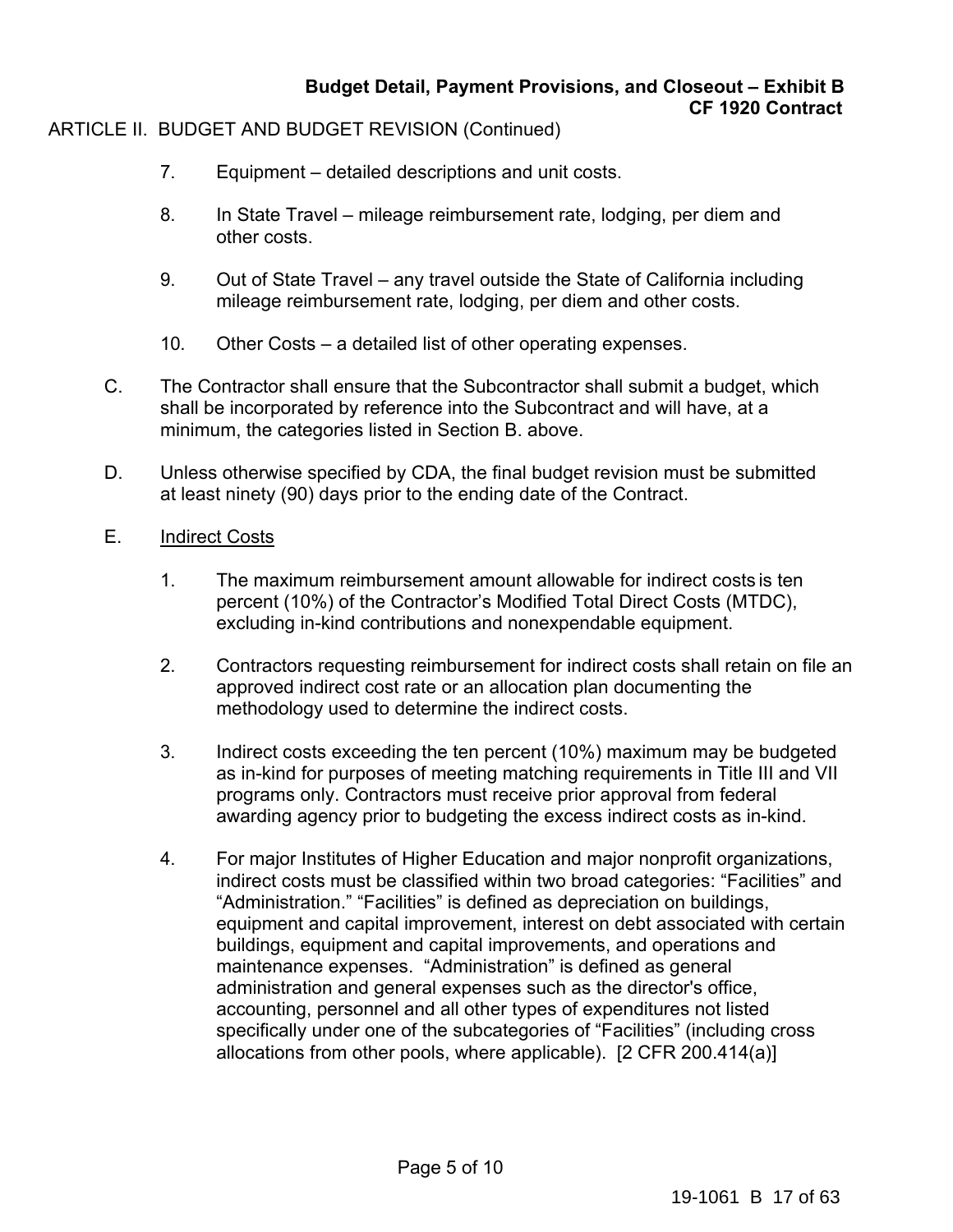# **Budget Detail, Payment Provisions, and Closeout – Exhibit B CF 1920 Contract**

# ARTICLE III. PROGRAM SPECIFIC FUNDS

# A. Program Income

No Program Income is required under the terms and conditions of this Agreement.

B. One-Time-Only (OTO) Funds

No One-Time-Only funding is associated with Expanding CalFresh.

C. Matching Contributions

No match is required under the terms and conditions of this Agreement.

D. Administration

Contractor Administration shall be no more than ten percent (10%) of the total program allocation.

# ARTICLE IV. PROGRAM SPECIFIC BUDGET AND BUDGET REVISION

- A. The original Contract budget is due electronically to the Contractor's CDA Fiscal Team Specialist no later than thirty (30) days from the date of the transmission of the Budget Display and Contract.
- B. The Contractor shall submit electronically the Expanding CalFresh Budget and Budget revisions as instructed by CDA.
- C. Funds made available under this Agreement shall supplement, and not supplant, any federal, State, or local funds expended by a State or unit of general purpose local government to provide Expanding CalFresh services.
- D. Administrative costs are limited to ten percent (10%) of the federal allocation and should be reported as administration in the Budget, or as directed by CDA. Administrative Costs are the financial costs characterized by the following types of activities:
	- 1. Dollar value of salaries and benefits associated with staff time dedicated towards the administration of Expanding CalFresh.
	- 2. Cost of training for performing administrative functions like record keeping and accounting, etc.
	- 3. Cost of reporting Expanding CalFresh activities.
	- 4. Indirect costs for those administrative staff not covered above.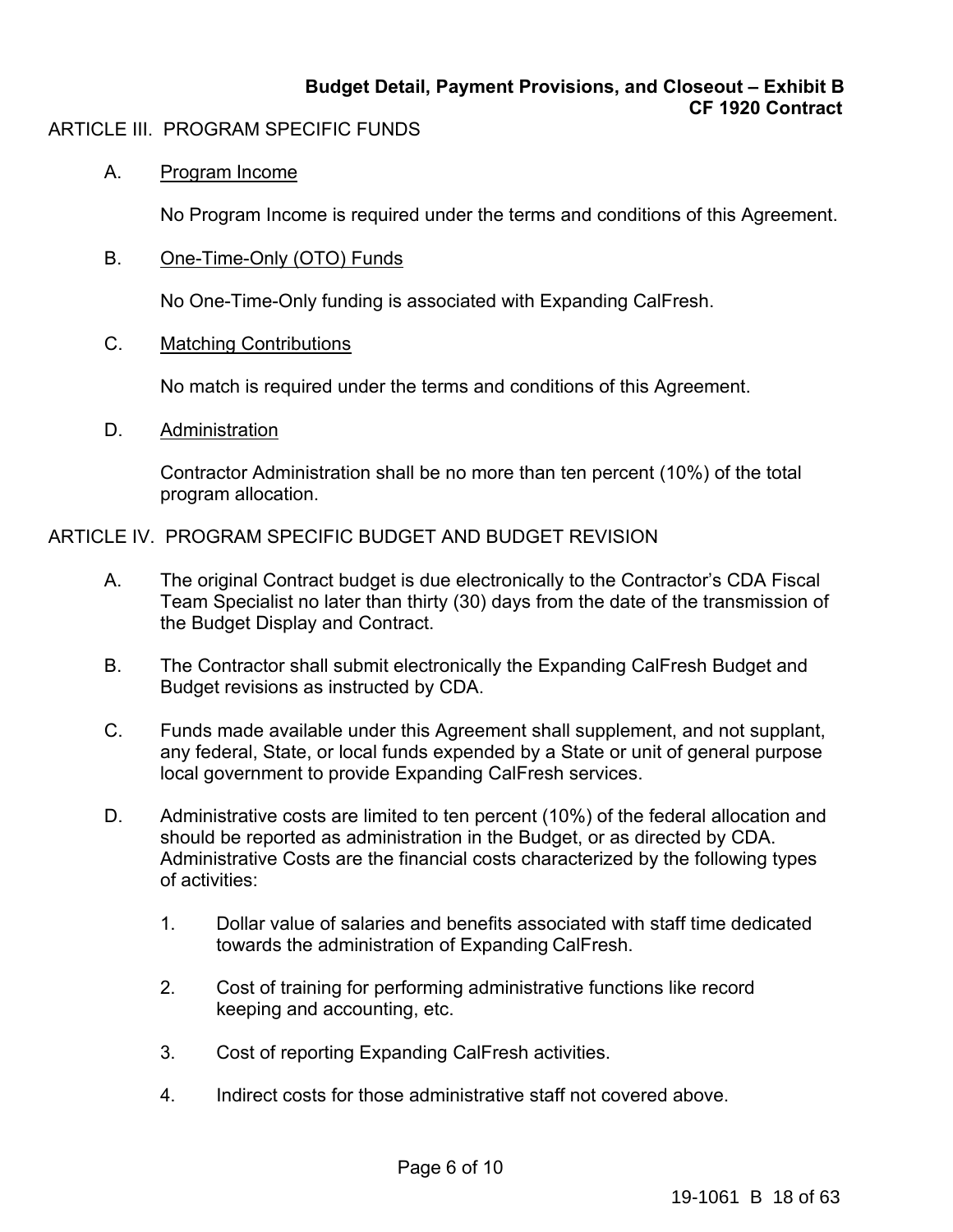# **Budget Detail, Payment Provisions, and Closeout – Exhibit B CF 1920 Contract**

# ARTICLE IV. PROGRAM SPECIFIC BUDGET AND BUDGET REVISION (Continued)

- 5. Other overhead charges associated with administrative expenses (i.e., space, human resource services, etc.).
- E. The Contractor shall submit electronically, a budget revision thirty (30) calendar days after receiving an amended Expanding CalFresh Budget Display with changes in funding levels, unless otherwise instructed by CDA.
- F. In the event that programs are changed from direct services to contracted services or contracted services to direct services, the Contractor shall submit electronically a revised budget to CDA, prior to implementation of said change.
- G. The final date to electronically submit a revised budget is ninety (90) days prior to a program change from direct services to contracted services. The final revised budget shall be submitted no later than ninety (90) days prior to the end of the Expanding CalFresh contract period unless otherwise specified by CDA. CDA will not accept any budget revision after the contract period has expired.

# H. Allocation Transfers

- 1. Requests to transfer funds from Program to Administration shall be submitted to CDA for approval with the original or revised Budget.
- 2. Transfers of Administration to Program funds are allowable.
- 3. Approved transfers and Budgets will be incorporated by reference into the current Agreement.
- 4. Transfers of funds cannot be processed or approved after the end of the specified contract period.

# I. Line Item Budget Transfers

The Contractor may transfer contract funds between line items under the following terms and conditions:

- 1. The Contractor shall submit a revised budget to CDA for any line item budget transfer of funds which exceeds ten percent (10%) of the total budget. [2 CFR 200.308(e)]
- 2. The Contractor shall maintain a written record of all budget changes and clearly document line item budget changes. The record shall include the date of the transfer, the amount, and the purpose. This record shall be available to CDA upon request and shall be maintained in the same manner as all other financial records.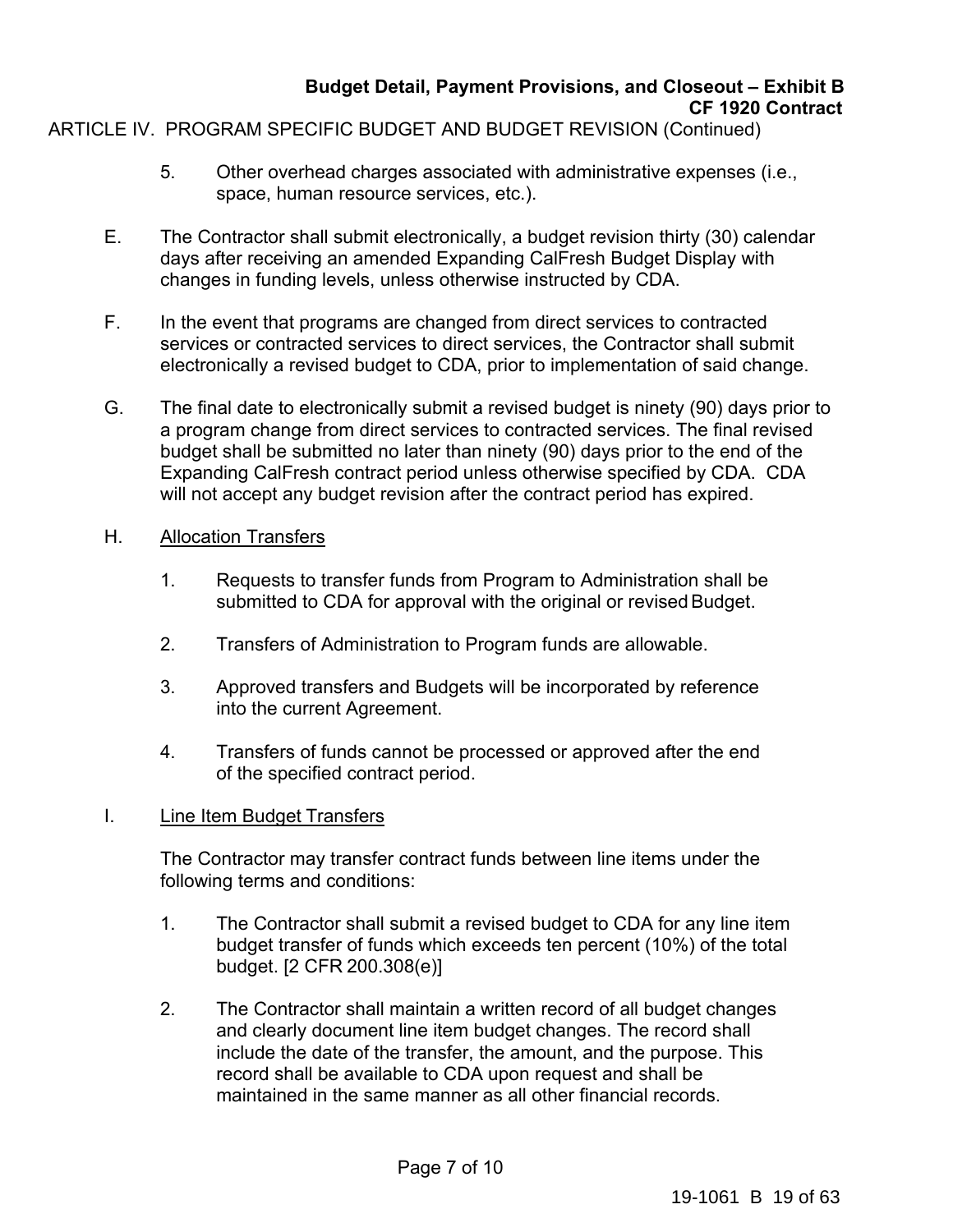# ARTICLE V. PAYMENTS

The Contractor shall prepare and submit a monthly expenditure report and a request for reimbursement in an electronic format to CDA no later than the last business day of each month unless otherwise specified by CDA.

- A. During the Contract period, CDA will pay AAAs on a reimbursement basis.
- B. Upon execution of this Agreement, CDA will make monthly payments of Expanding CalFresh funding to the Contractor.
- C. Expenditure Reports and Requests for Reimbursement will be processed based on approval of actual expenditures. CDA will notify the Contractor of a disputed expenditure.
- D. The Contractor shall submit timely expenditure reports to ensure payments are issued on time. Late expenditure reports may lead to a delay in payment until the following month and/or a monitoring finding.
- E. The Contractor shall be charged \$75 per program fund source for expedited payments to recover the fees charged by the State Controller's Office. CDA may waive the fees on a case-by-case basis as appropriate.
- F. The Contractor shall monitor subcontractor Expanding CalFresh budgets, expenditures, and any subsequent amendments and revisions to all budgets. Furthermore, the Contractor shall, monitor on an ongoing basis, the Subcontractor's use of federal and State funds through reporting, site visits, regular contact, or other means to assure the Subcontractor administers federal and State awards in compliance with laws, regulations, and the provisions of contracts and that performance goals are achieved. [2 CFR Part 200, Subpart F Audit]
- G. CDA may require additional documentation or justification to support the financial reports submitted by the Contractor, upon written notice to the Contractor, until such time as CDA determines that the financial management standards are met.
- H. The Contractor shall ensure, to the extent feasible, that all budgeted funds are expended by the end of the Fiscal Year (FY).
- I. The Contractor shall ensure documentation of staff/personnel expenses are in accordance with OMB Guidance as specified in Exhibit D of the Agreement. [2 CFR 200 331 OMB Guidance Section 200.430]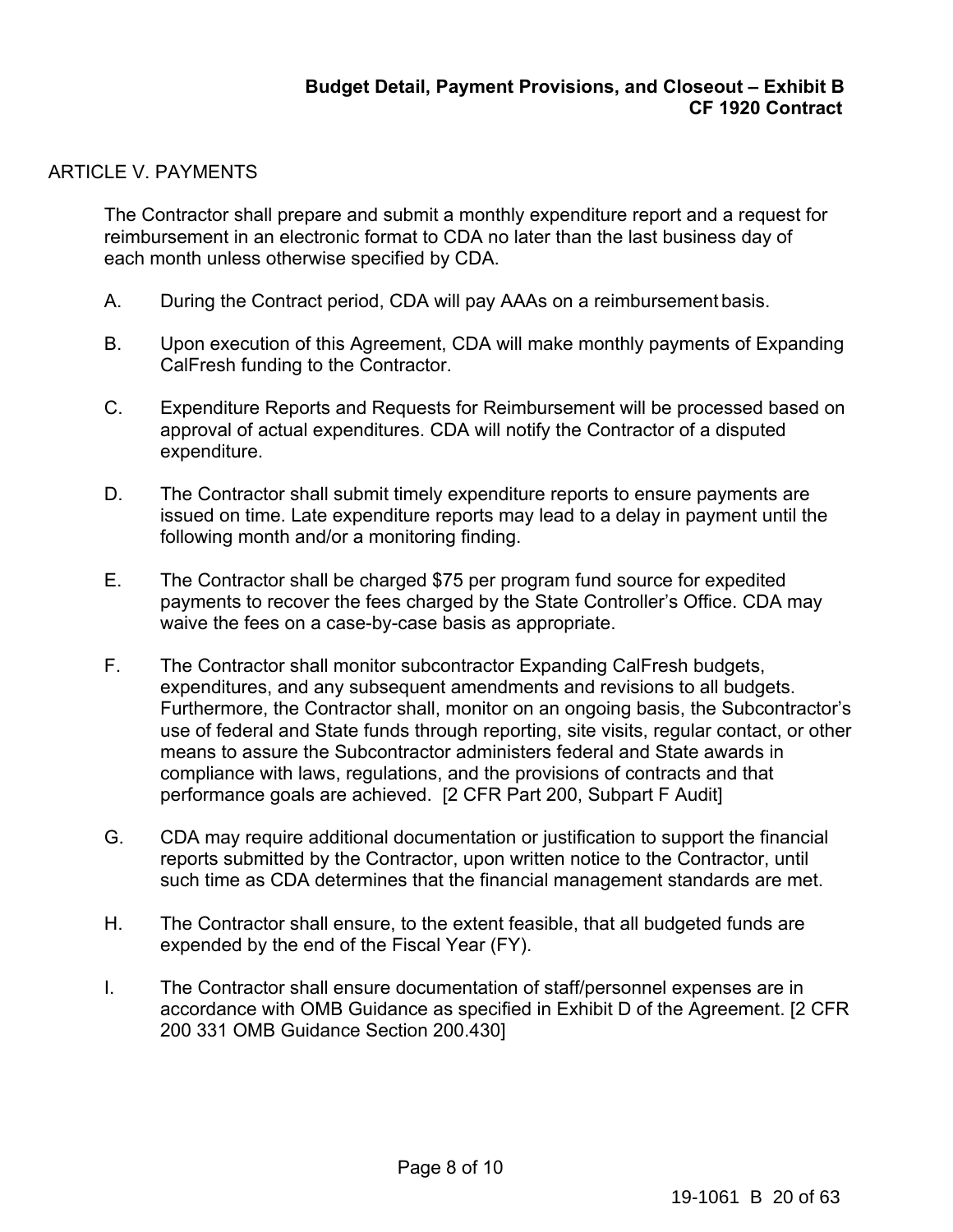# ARTICLE VI. CLOSEOUT

- A. The Expanding CalFresh Final Report of Expenditures Report (CDA 7011) shall be submitted annually to the CDA Fiscal Team. All contractors are required to submit Closeout Reports as instructed by CDA.
- B. Closeout reporting documents shall be addressed to the CDA Fiscal Team.
- C. Final expenditures must be reported to CDA in accordance with the budget display in Exhibit B. If the expenditures reported by the Contractor exceed the reimbursed amount, CDA will reimburse the difference to the Contractor up to the contact amount. If the expenditures reported by the Contractor are less than the reimbursed amount, CDA will invoice the Contractor for the unspent funds.

The payment on the invoice is due immediately upon receipt or no later than 30 days from the date on the invoice.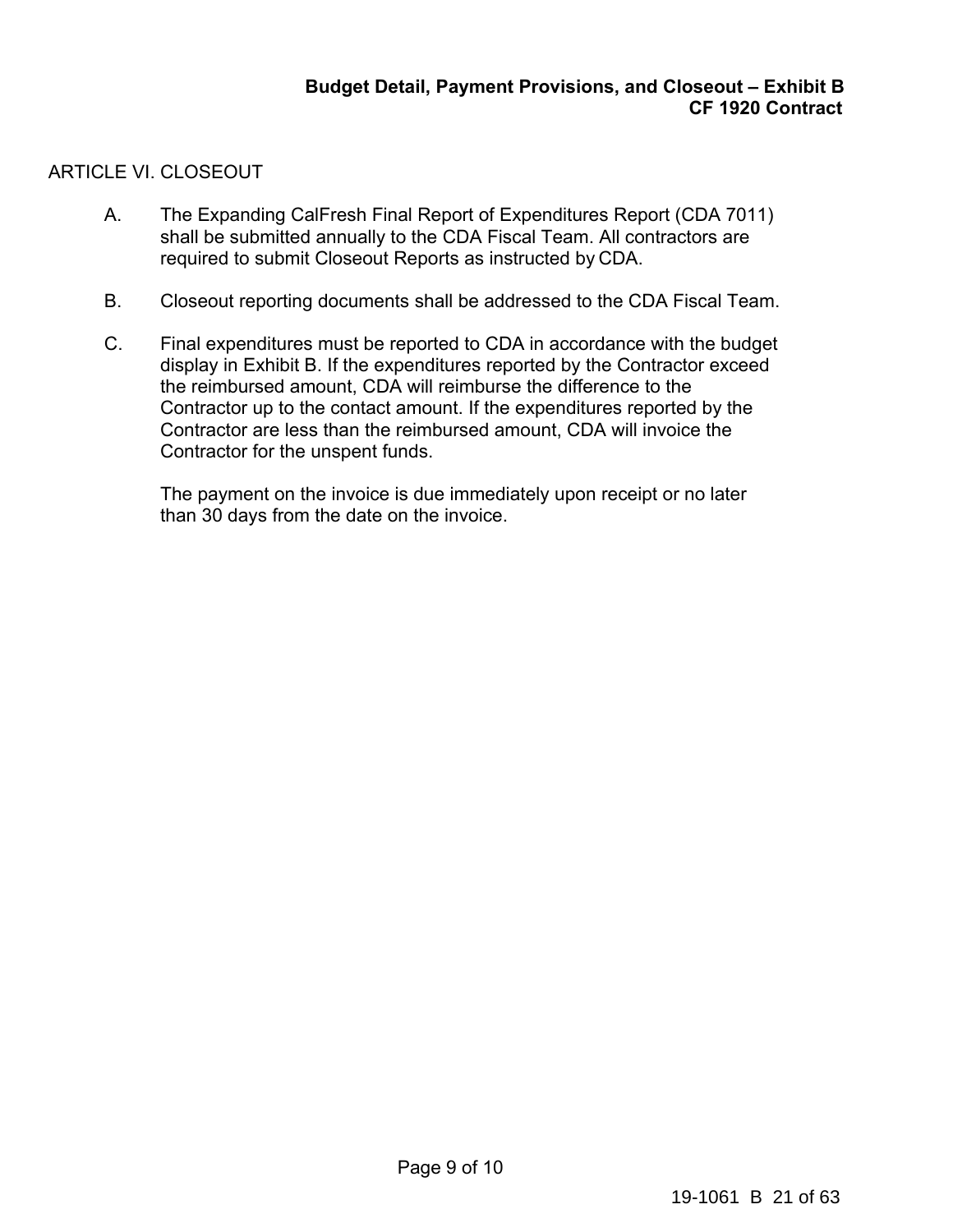| State of California                                                                                             |                   | Agreement #:       | CF-1920-29     |
|-----------------------------------------------------------------------------------------------------------------|-------------------|--------------------|----------------|
| California Department of Aging                                                                                  |                   | Date:              | 07/01/19       |
|                                                                                                                 |                   | Amendment#:        |                |
| Exhibit B- Budget Detail, Payment Provisions, and Closeout                                                      |                   | Date:              |                |
|                                                                                                                 |                   |                    |                |
|                                                                                                                 |                   |                    |                |
| <b>CalFresh Expansion</b><br><b>Budget Display</b><br>State Fiscal Year 2019-20<br>July 1, 2019 - June 30, 2020 |                   |                    |                |
| <b>County of El Dorado</b>                                                                                      |                   |                    |                |
|                                                                                                                 | <b>Allocation</b> | <b>Adjustments</b> | <b>TOTAL</b>   |
|                                                                                                                 |                   |                    |                |
| CalFresh Expansion Reimbursement funds (12 Month Total) *                                                       | 32,606            |                    | 32,606 $^{a)}$ |
|                                                                                                                 |                   |                    |                |
|                                                                                                                 |                   |                    |                |
|                                                                                                                 |                   |                    |                |
|                                                                                                                 |                   |                    |                |
|                                                                                                                 |                   |                    |                |
| CFDA Number:<br>10.561                                                                                          |                   |                    |                |
| Federal Fiscal Year:<br>2020                                                                                    |                   |                    |                |
| CFDA Program Title:<br>State Administrative Matching Grants for the Supplemental Nutrition Assistance Program   |                   |                    |                |
|                                                                                                                 |                   |                    |                |
|                                                                                                                 |                   |                    |                |
|                                                                                                                 |                   |                    |                |
|                                                                                                                 |                   |                    |                |
| (a) Expenditures must be reported in closeout by 7/30/2020                                                      |                   |                    |                |
|                                                                                                                 |                   |                    |                |
|                                                                                                                 |                   |                    |                |
|                                                                                                                 |                   |                    |                |
| Page 10 of 10                                                                                                   |                   |                    |                |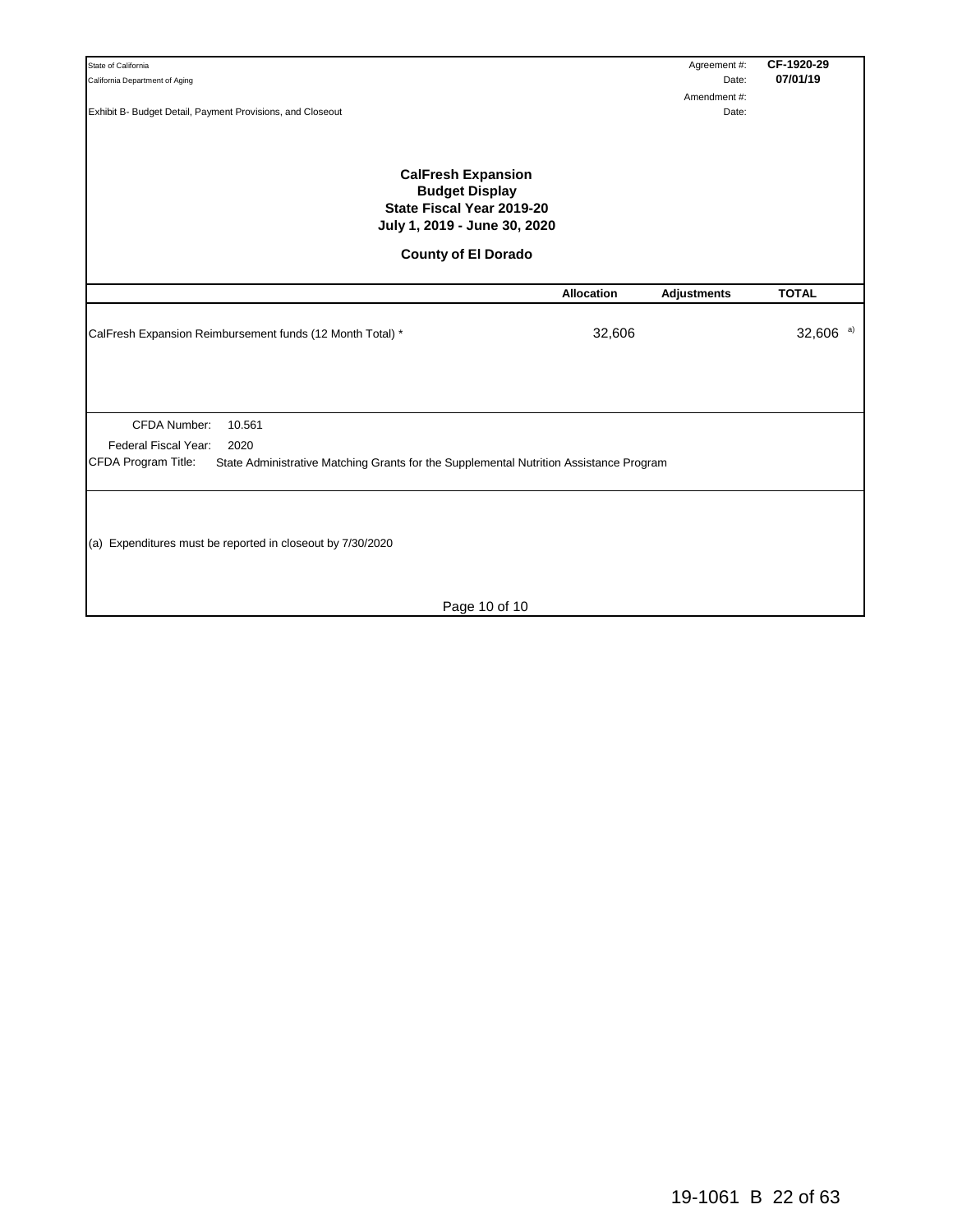# **GTC 04/2017**

# EXHIBIT C

#### GENERAL TERMS AND CONDITIONS

1. APPROVAL: This Agreement is of no force or effect until signed by both parties and approved by the Department of General Services, if required. Contractor may not commence performance until such approval has been obtained.

2. AMENDMENT: No amendment or variation of the terms of this Agreement shall be valid unless made in writing, signed by the parties and approved as required. No oral understanding or Agreement not incorporated in the Agreement is binding on any of the parties.

3. ASSIGNMENT: This Agreement is not assignable by the Contractor, either in whole or in part, without the consent of the State in the form of a formal written amendment.

4. AUDIT: Contractor agrees that the awarding department, the Department of General Services, the Bureau of State Audits, or their designated representative shall have the right to review and to copy any records and supporting documentation pertaining to the performance of this Agreement. Contractor agrees to maintain such records for possible audit for a minimum of three (3) years after final payment, unless a longer period of records retention is stipulated. Contractor agrees to allow the auditor(s) access to such records during normal business hours and to allow interviews of any employees who might reasonably have information related to such records. Further, Contractor agrees to include a similar right of the State to audit records and interview staff in any subcontract related to performance of this Agreement. (Gov. Code §8546.7, Pub. Contract Code §10115 et seq., CCR Title 2, Section 1896).

5. INDEMNIFICATION: Contractor agrees to indemnify, defend and save harmless the State, its officers, agents and employees from any and all claims and losses accruing or resulting to any and all contractors, subcontractors, suppliers, laborers, and any other person, firm or corporation furnishing or supplying work services, materials, or supplies in connection with the performance of this Agreement, and from any and all claims and losses accruing or resulting to any person, firm or corporation who may be injured or damaged by Contractor in the performance of this Agreement.

6. DISPUTES: Contractor shall continue with the responsibilities under this Agreement during any dispute.

7. TERMINATION FOR CAUSE: The State may terminate this Agreement and be relieved of any payments should the Contractor fail to perform the requirements of this Agreement at the time and in the manner herein provided. In the event of such termination the State may proceed with the work in any manner deemed proper by the State. All costs to the State shall be deducted from any sum due the Contractor under this Agreement and the balance, if any, shall be paid to the Contractor upon demand.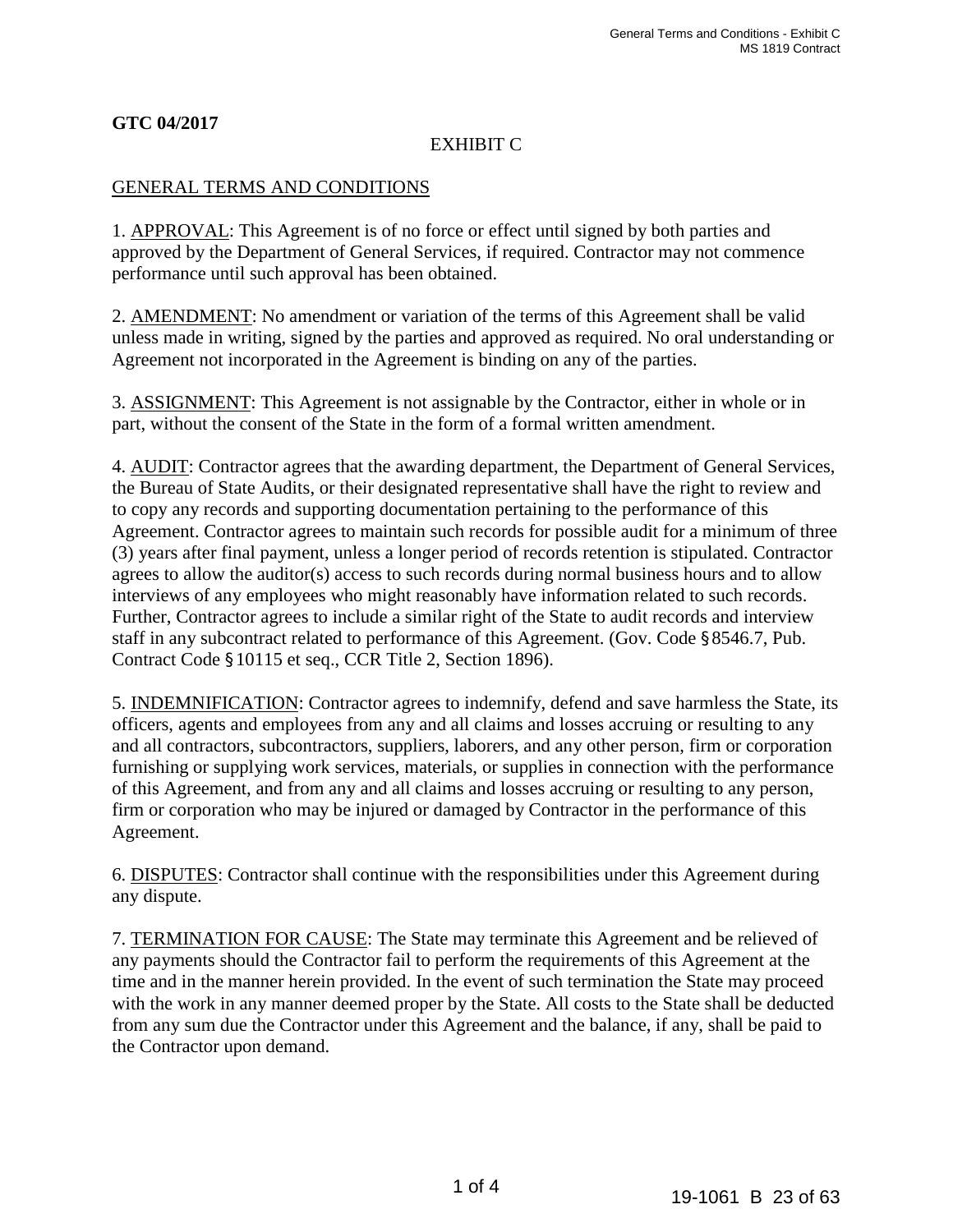8. INDEPENDENT CONTRACTOR*:* Contractor, and the agents and employees of Contractor, in the performance of this Agreement, shall act in an independent capacity and not as officers or employees or agents of the State.

9. RECYCLING CERTIFICATION: The Contractor shall certify in writing under penalty of perjury, the minimum, if not exact, percentage of post consumer material as defined in the Public Contract Code Section 12200, in products, materials, goods, or supplies offered or sold to the State regardless of whether the product meets the requirements of Public Contract Code Section 12209. With respect to printer or duplication cartridges that comply with the requirements of Section 12156(e), the certification required by this subdivision shall specify that the cartridges so comply (Pub. Contract Code §12205).

10. NON-DISCRIMINATION CLAUSE: During the performance of this Agreement, Contractor and its subcontractors shall not deny the contract's benefits to any person on the basis of race, religious creed, color, national origin, ancestry, physical disability, mental disability, medical condition, genetic information, marital status, sex, gender, gender identity, gender expression, age, sexual orientation, or military and veteran status, nor shall they discriminate unlawfully against any employee or applicant for employment because of race, religious creed, color, national origin, ancestry, physical disability, mental disability, medical condition, genetic information, marital status, sex, gender, gender identity, gender expression, age, sexual orientation, or military and veteran status. Contractor shall insure that the evaluation and treatment of employees and applicants for employment are free of such discrimination. Contractor and subcontractors shall comply with the provision*s* of the Fair Employment and Housing Act (Gov. Code §12900 et seq.), the regulations promulgated thereunder (Cal. Code Regs., tit. 2, §11000 et seq.), the provisions of Article 9.5, Chapter 1, Part 1, Division 3, Title 2 of the Government Code (Gov. Code §§11135-11139.5), and the regulations or standards adopted by the awarding state agency to implement such article. Contractor shall permit access by representatives of the Department of Fair Employment and Housing and the awarding state agency upon reasonable notice at any time during the normal business hours, but in no case less than 24 hours' notice, to such of its books, records, accounts, and all other sources of information and its facilities as said Department or Agency shall require to ascertain compliance with this clause. Contractor and its subcontractor*s* shall give written notice of their obligations under this clause to labor organizations with which they have a collective bargaining or other agreement. (See Cal. Code Regs., tit. 2, §11105.)

Contractor shall include the nondiscrimination and compliance provisions of this clause in all subcontracts to perform work under the Agreement.

11. CERTIFICATION CLAUSES: The CONTRACTOR CERTIFICATION CLAUSES contained in the document CCC 04/2017 are hereby incorporated by reference and made a part of this Agreement by this reference as if attached hereto.

12. TIMELINESS: Time is of the essence in this Agreement.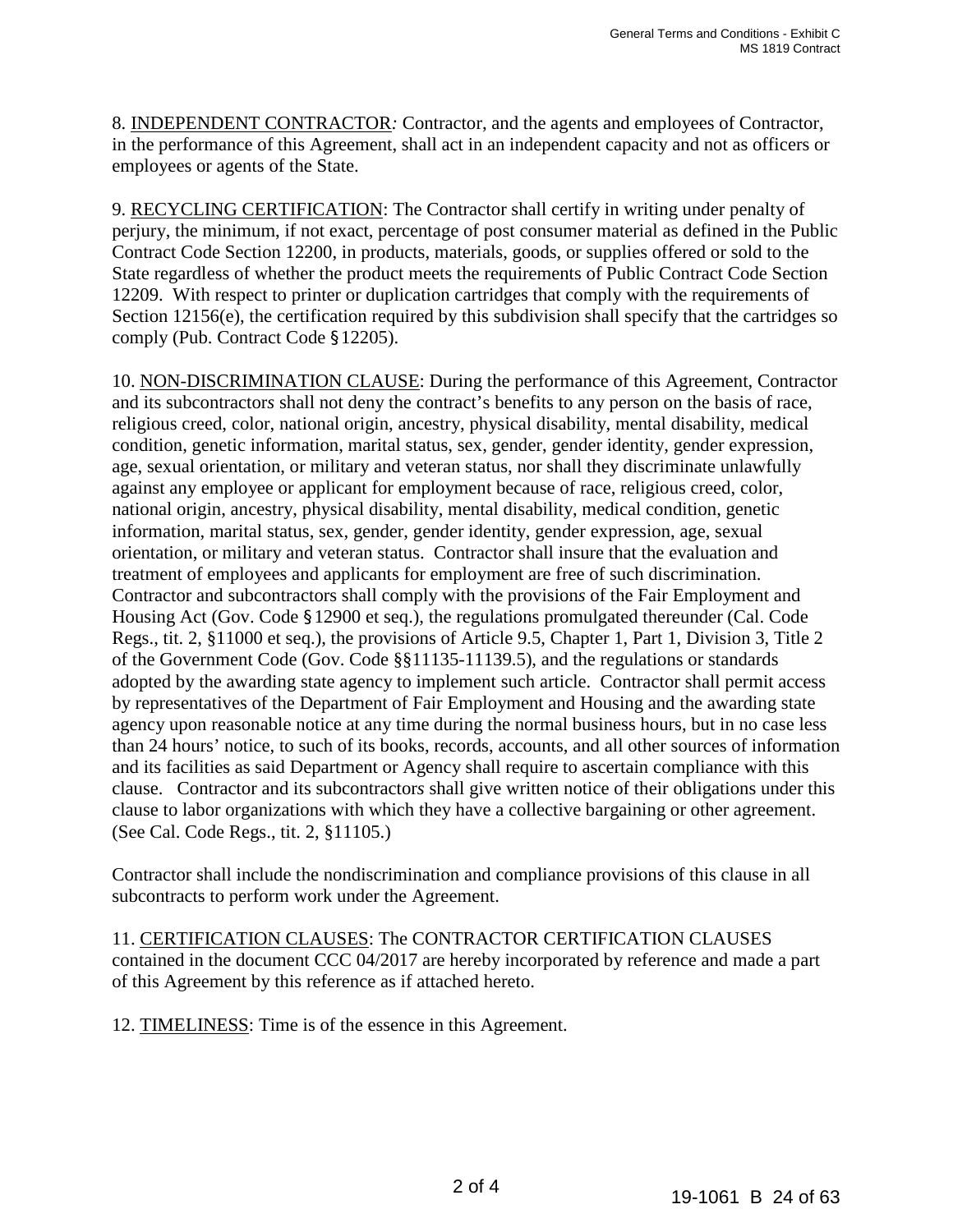13. COMPENSATION: The consideration to be paid Contractor, as provided herein, shall be in compensation for all of Contractor's expenses incurred in the performance hereof, including travel, per diem, and taxes, unless otherwise expressly so provided.

14. GOVERNING LAW: This contract is governed by and shall be interpreted in accordance with the laws of the State of California.

15. ANTITRUST CLAIMS: The Contractor by signing this agreement hereby certifies that if these services or goods are obtained by means of a competitive bid, the Contractor shall comply with the requirements of the Government Codes Sections set out below.

a. The Government Code Chapter on Antitrust claims contains the following definitions: 1) "Public purchase" means a purchase by means of competitive bids of goods, services, or materials by the State or any of its political subdivisions or public agencies on whose behalf the Attorney General may bring an action pursuant to subdivision (c) of Section 16750 of the Business and Professions Code.

2) "Public purchasing body" means the State or the subdivision or agency making a public purchase. Government Code Section 4550.

b. In submitting a bid to a public purchasing body, the bidder offers and agrees that if the bid is accepted, it will assign to the purchasing body all rights, title, and interest in and to all causes of action it may have under Section 4 of the Clayton Act (15 U.S.C. Sec. 15) or under the Cartwright Act (Chapter 2 (commencing with Section 16700) of Part 2 of Division 7 of the Business and Professions Code), arising from purchases of goods, materials, or services by the bidder for sale to the purchasing body pursuant to the bid. Such assignment shall be made and become effective at the time the purchasing body tenders final payment to the bidder. Government Code Section 4552.

c. If an awarding body or public purchasing body receives, either through judgment or settlement, a monetary recovery for a cause of action assigned under this chapter, the assignor shall be entitled to receive reimbursement for actual legal costs incurred and may, upon demand, recover from the public body any portion of the recovery, including treble damages, attributable to overcharges that were paid by the assignor but were not paid by the public body as part of the bid price, less the expenses incurred in obtaining that portion of the recovery. Government Code Section 4553.

d. Upon demand in writing by the assignor, the assignee shall, within one year from such demand, reassign the cause of action assigned under this part if the assignor has been or may have been injured by the violation of law for which the cause of action arose and (a) the assignee has not been injured thereby, or (b) the assignee declines to file a court action for the cause of action. See Government Code Section 4554.

16. CHILD SUPPORT COMPLIANCE ACT:For any Agreement in excess of \$100,000, the contractor acknowledges in accordance with Public Contract Code 7110, that:

a. The contractor recognizes the importance of child and family support obligations and shall fully comply with all applicable state and federal laws relating to child and family support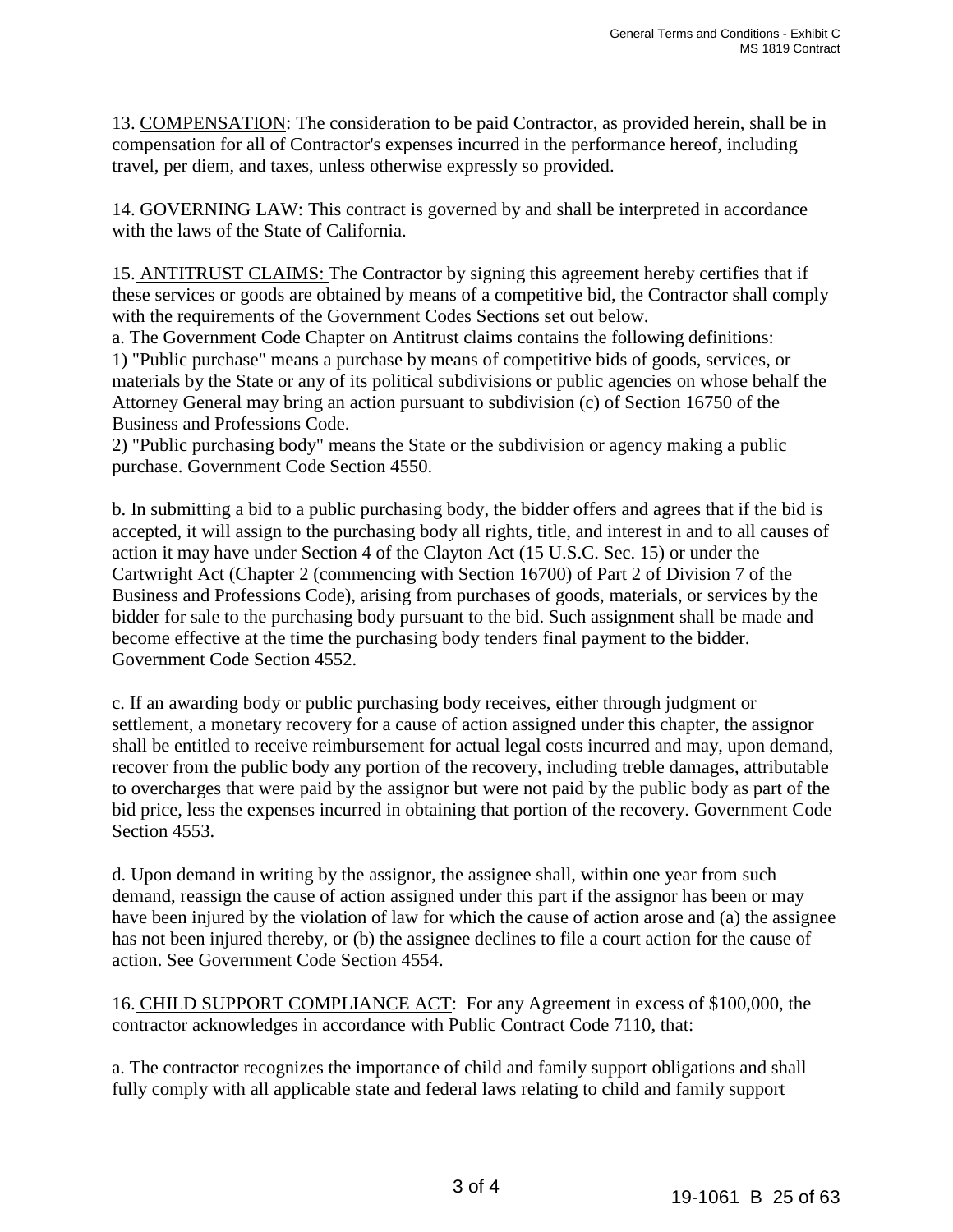enforcement, including, but not limited to, disclosure of information and compliance with earnings assignment orders, as provided in Chapter 8 (commencing with section 5200) of Part 5 of Division 9 of the Family Code; and

b. The contractor, to the best of its knowledge is fully complying with the earnings assignment orders of all employees and is providing the names of all new employees to the New Hire Registry maintained by the California Employment Development Department.

17. UNENFORCEABLE PROVISION: In the event that any provision of this Agreement is unenforceable or held to be unenforceable, then the parties agree that all other provisions of this Agreement have force and effect and shall not be affected thereby.

18. PRIORITY HIRING CONSIDERATIONS: If this Contract includes services in excess of \$200,000, the Contractor shall give priority consideration in filling vacancies in positions funded by the Contract to qualified recipients of aid under Welfare and Institutions Code Section 11200 in accordance with Pub. Contract Code §10353.

# 19. SMALL BUSINESS PARTICIPATION AND DVBE PARTICIPATION REPORTING REQUIREMENTS**:**

a. If for this Contract Contractor made a commitment to achieve small business participation, then Contractor must within 60 days of receiving final payment under this Contract (or within such other time period as may be specified elsewhere in this Contract) report to the awarding department the actual percentage of small business participation that was achieved. (Govt. Code § 14841.)

b. If for this Contract Contractor made a commitment to achieve disabled veteran business enterprise (DVBE) participation, then Contractor must within 60 days of receiving final payment under this Contract (or within such other time period as may be specified elsewhere in this Contract) certify in a report to the awarding department: (1) the total amount the prime Contractor received under the Contract; (2) the name and address of the DVBE(s) that participated in the performance of the Contract; (3) the amount each DVBE received from the prime Contractor; (4) that all payments under the Contract have been made to the DVBE; and (5) the actual percentage of DVBE participation that was achieved. A person or entity that knowingly provides false information shall be subject to a civil penalty for each violation. (Mil. & Vets. Code § 999.5(d); Govt. Code § 14841.)

# 20. LOSS LEADER:

If this contract involves the furnishing of equipment, materials, or supplies then the following statement is incorporated: It is unlawful for any person engaged in business within this state to sell or use any article or product as a "loss leader" as defined in Section 17030 of the Business and Professions Code. (PCC 10344(e).)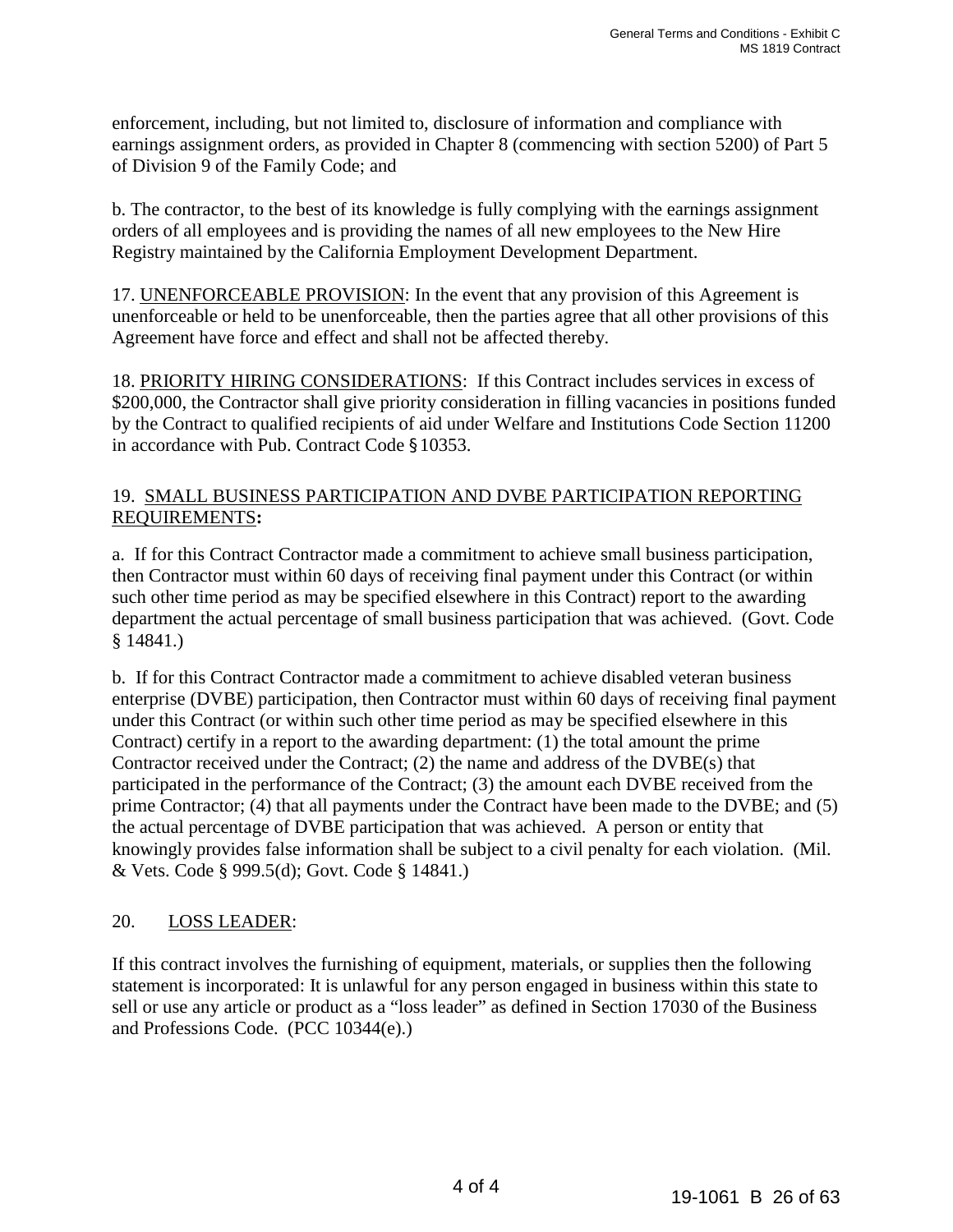# ARTICLE I. DEFINITIONS AND RESOLUTIONS OF LANGUAGE CONFLICTS

### A. General Definitions

- 1. "Agreement" or "Contract" means the Standard Agreement (Std. 213), Exhibits A, B, C, D and E, an approved Budget Display as identified in Exhibit B, and if applicable, a Work Plan or Budget Summary, which are hereby incorporated by reference, amendments, and any other documents incorporated by reference; unless otherwise provided for in this Article.
- 2. "Contractor" means the Area Agency on Aging (AAA) awarded funds under this Agreement and is accountable to the State and/or federal government for use of these funds and is responsible for executing the provisions for services provided under this Agreement.
- 3. "CCR" means California Code of Regulations.
- 4. "CFR" means Code of Federal Regulations.
- 5. "DUNS" means the nine-digit, Data Universal Numbering System number established and assigned by Dun and Bradstreet, Inc., to uniquely identify business entities.
- 6. "Cal. Gov. Code" means California Government Code.
- 7. "OMB" means the federal Office of Management and Budget.
- 8. "Cal. Pub. Con. Code" means the California Public Contract Code.
- 9. "Cal. Civ. Code" means California Civil Code
- 10. "Reimbursable item" also means "allowable cost" and "compensable item."
- 11. "State" and "Department" mean the State of California and the California Department of Aging (CDA) interchangeably.
- 12. "Subcontractor" means the legal entity that receives funds from the Contractor to carry out part of a federal award identified in this Agreement.
- 13. "Subcontract" means any form of legal agreement between the Contractor and the Subcontractor, including an agreement that the Contractor considers a contract, including vendor type Agreements for providing goods or services under this Agreement.
- 14. "Vendor" means an entity selling goods or services to the Contractor or Subcontractor during the Contractor or Subcontractor's performance of the Agreement.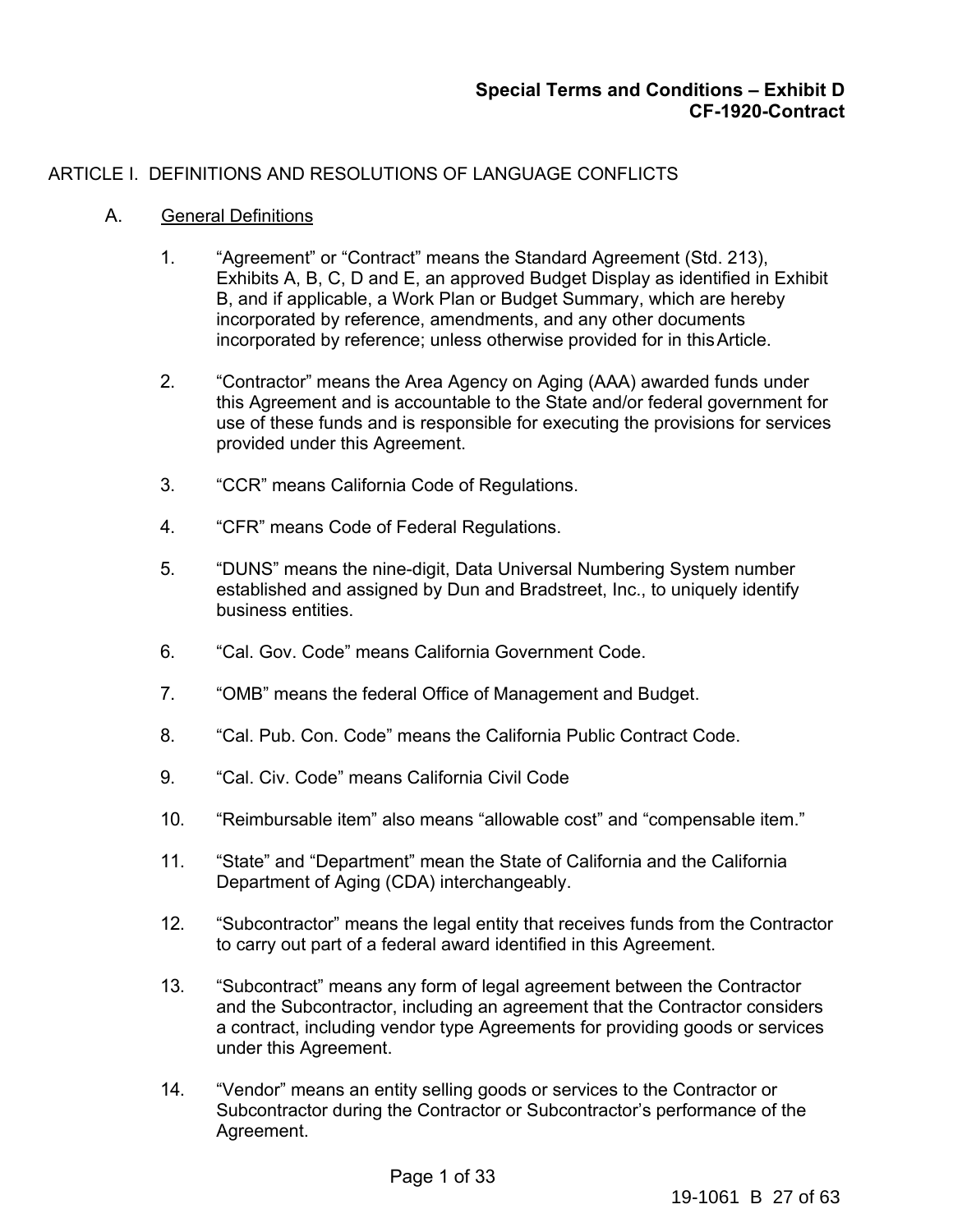ARTICLE I. DEFINITIONS AND RESOLUTIONS OF LANGUAGE CONFLICTS (Continued)

- 15. "USC" means United States Code.
- 16. "HHS" means United States Department of Health and Human Services.
- 17. "OAA" means Older American Act.

### B. Resolution of Language Conflicts

The terms and conditions of this federal award and other requirements have the following order of precedence, if there is any conflict in what they require:

- 1. The Interagency Agreement Terms and Conditions.
- 2. The Older American Act and other applicable federal statutes and their implementing regulations.
- 3. If applicable, the Older Californians Act and other California State codes and regulations.
- 4. Standard Agreement (Std. 213), all Exhibits and any amendments thereto.
- 5. Any other documents incorporated herein by reference including, if applicable, the federal HHS terms and conditions found in Part II of the HHS Grant Policy Statement. The HHS Grant Policy Statement is available under the HHS Policy Requirements Topic at https://www.hhs.gov/grants/grants/grants-policies-regulations/index.html
- 6. Supplemental Nutrition Assistance Program Education Plan Guidance, Nutrition Education and Obesity Prevention Grant Program.
- 7. Supplemental Nutrition Assistance Program Outreach Plan Guidance at https://fns-prod.azureedge.net/sites/default/files/snap/Outreach\_Plan\_Guidance.pdf
- 8. Program memos and other guidance issued by CDA.

### ARTICLE II. ASSURANCES

A. Law, Policy and Procedure, Licenses, and Certificates

The Contractor agrees to administer this Agreement and require any subcontractors to administer their subcontracts in accordance with this Agreement, and with all applicable local, State, and federal laws and regulations including, but not limited to, discrimination, wages and hours of employment, occupational safety, and to fire, safety, health, and sanitation regulations, directives, guidelines, and/or manuals related to this Agreement and resolve all issues using good administrative practices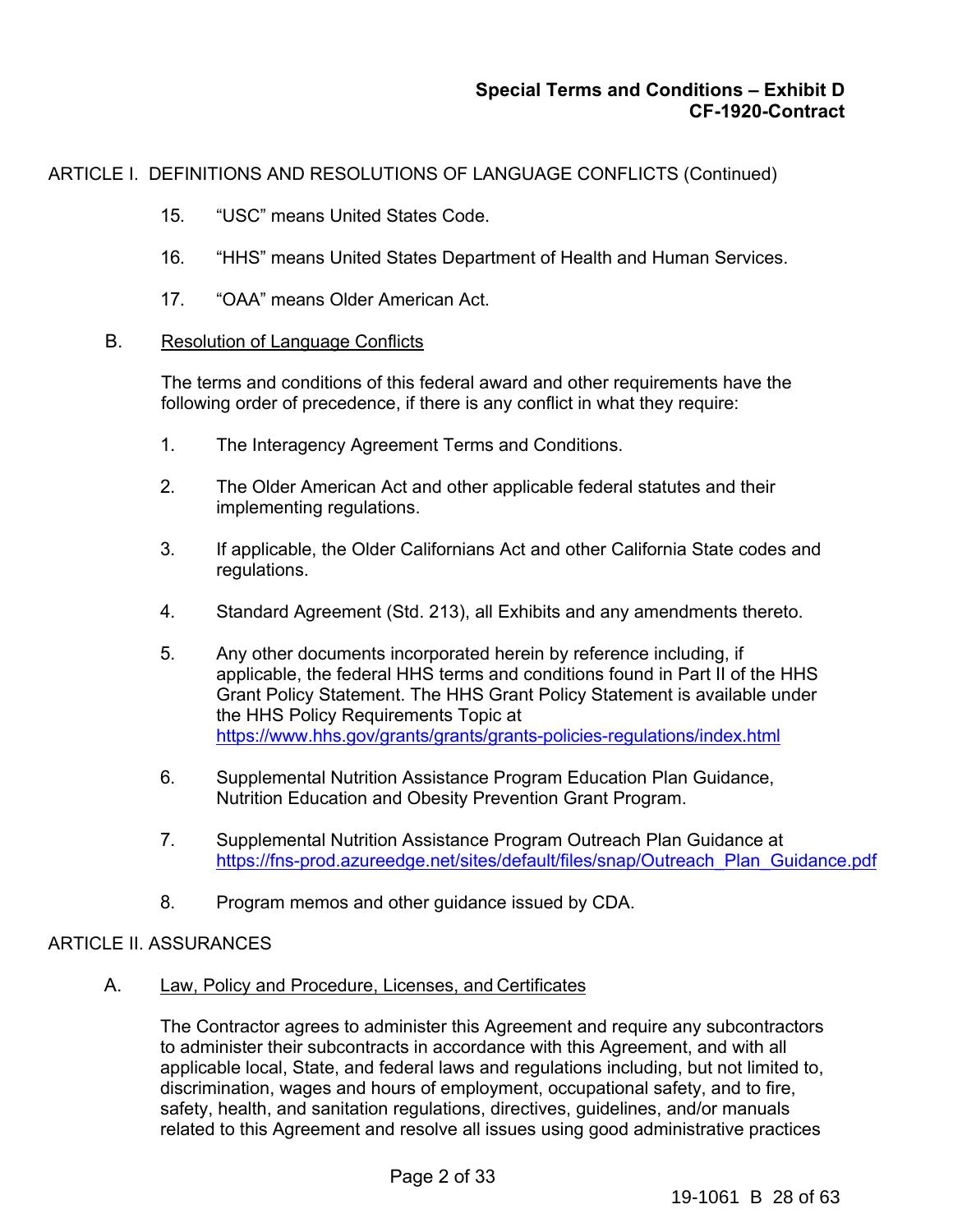and sound judgment. The Contractor and its subcontractors shall keep in effect all licenses, permits, notices, and certificates that are required by law.

#### B. Subcontracts

The Contractor shall require language in all subcontracts to require all subcontractors to comply with all applicable State and federal laws.

#### C. Nondiscrimination

The Contractor shall comply with all federal statutes relating to nondiscrimination. These include those statutes and laws contained in the Contractor Certification Clauses (CCC 4/2017), which is hereby incorporated by reference. In addition, the Contractor shall comply with the following:

#### 1. Equal Access to Federally-Funded Benefits, Programs and Activities

The Contractor shall ensure compliance with Title VI of the Civil Rights Act of 1964 [42 USC 2000d; 45 CFR 80], which prohibits recipients of federal financial assistance from discriminating against persons based on race, color, religion, or national origin.

#### 2. Equal Access to State-Funded Benefits, Programs and Activities

The Contractor shall, unless exempted, ensure compliance with the requirements of Cal. Gov. Code § 11135 et seq., and 2 CCR § 11140 et seq., which prohibit recipients of state financial assistance from discriminating against persons based on race, national origin, ethnic group identification, religion, age, sex, sexual orientation, color, or disability. [22 CCR § 98323]

### 3. California Civil Rights Laws

The Contractor shall, ensure compliance with the requirements of California Public Contract Code § 2010 by submitting a completed California Civil Rights Laws Certification, prior to execution of this Agreement. The certificate is available at: http://www.dgs.ca.gov/ols/Forms.aspx

The California Civil Rights Laws Certification ensures Contractor compliance with the Unruh Civil Rights Act (Cal. Civ. Code § 51) and the Fair Employment and Housing Act (Cal. Gov. Code § 12960), and ensures that Contractor internal policies are not used in violation of California Civil Rights Laws.

4. The Contractor assures the State that it complies with the Americans with Disabilities Act (ADA) of 1990, which prohibits discrimination on the basis of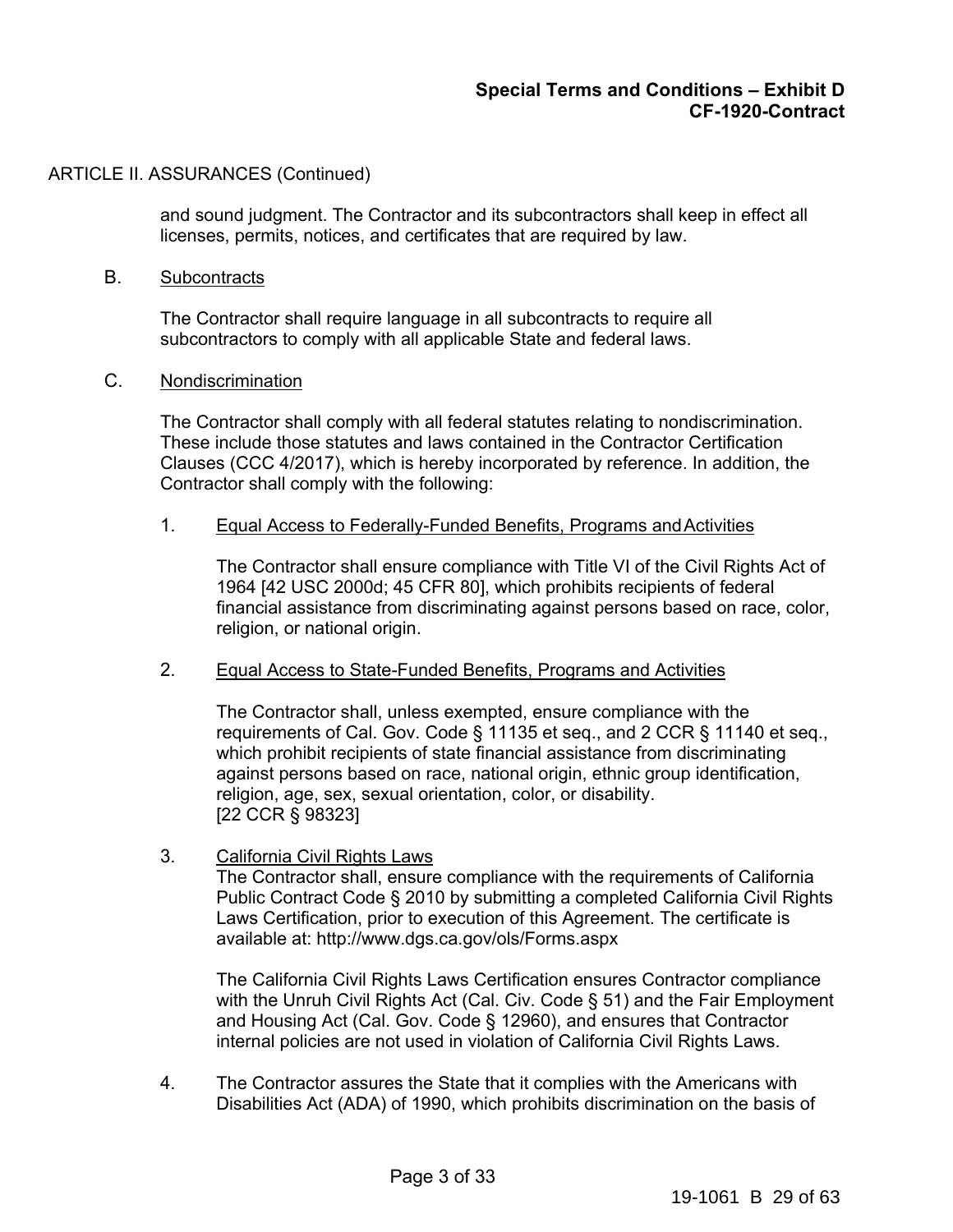disability, as well as all applicable regulations and guidelines issued pursuant to the ADA. [42 USC 12101 et seq.]

- 5. The Contractor agrees to include these requirements in all contracts it enters into with subcontractors to provide services pursuant to this Agreement.
- D. Standards of Work

The Contractor agrees that the performance of work and services pursuant to the requirements of this Agreement shall conform to accepted professional standards.

- E. Conflict of Interest
	- 1. The Contractor shall prevent employees, consultants, or members of governing bodies from using their positions for purposes including, but not limited to, the selection of subcontractors, that are, or give the appearance of being, motivated by a desire for private gain for themselves or others, such as family, business, or other ties. In the event that the State determines that a conflict of interest exists, any increase in costs associated with the conflict of interest may be disallowed by the State and such conflict may constitute grounds for termination of the Agreement.
	- 2. This provision shall not be construed to prohibit employment of persons with whom the Contractor's officers, agents, or employees have family, business, or other ties, so long as the employment of such persons does not result in a conflict of interest (real or apparent) or increased costs over those associated with the employment of any other equally qualified applicant, and such persons have successfully competed for employment with the other applicants on a merit basis.

### F. Covenant Against Contingent Fees

- 1. The Contractor warrants that no person or selling agency has been employed or retained to solicit this Agreement. There has been no agreement to make commission payments in order to obtain this Agreement.
- 2. For breach or violation of this warranty, CDA shall have the right to terminate this Agreement without liability or at its discretion to deduct from the Agreement price or consideration, or otherwise recover, the full amount of such commission, percentage, brokerage, or contingency fee.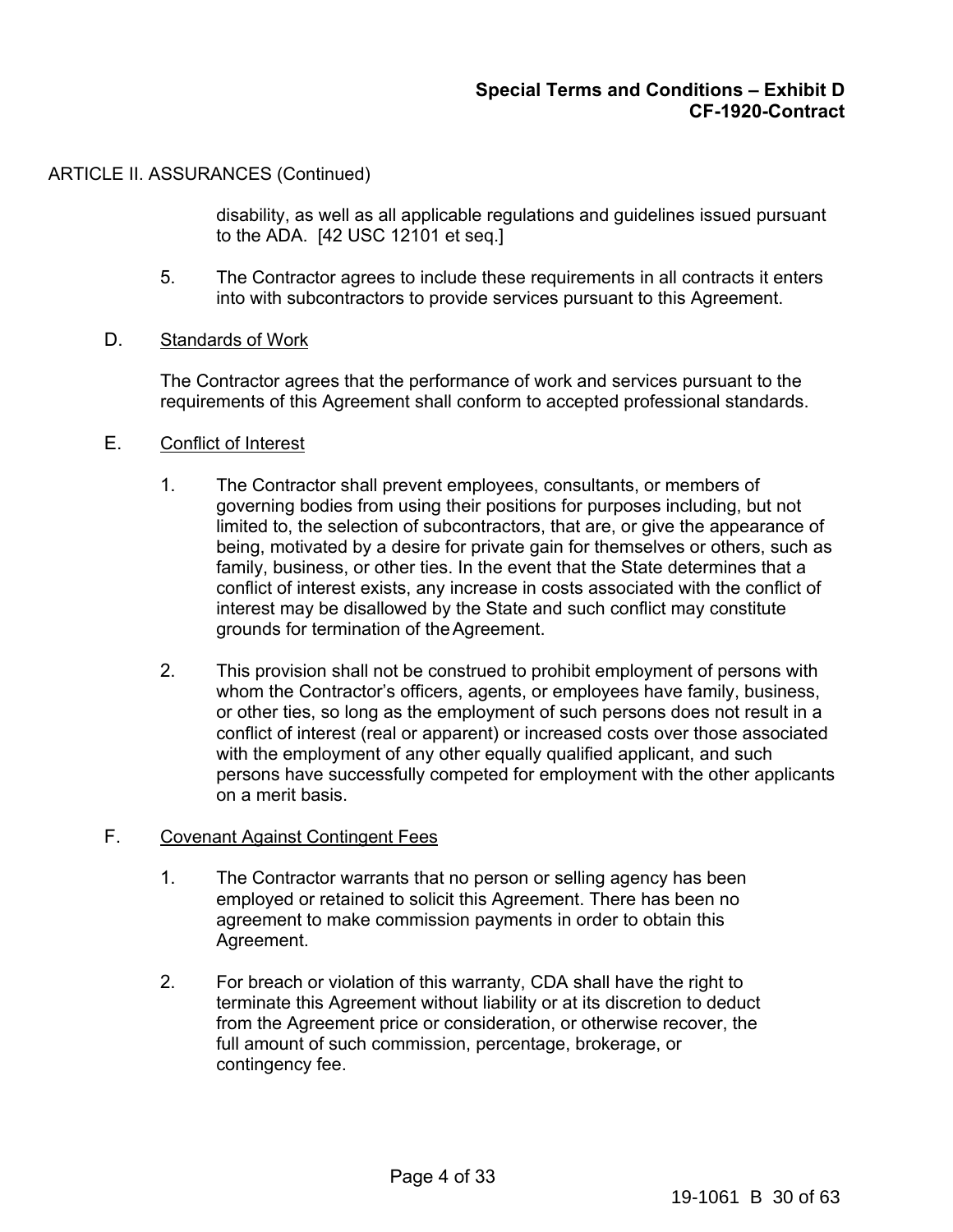### G. Payroll Taxes and Deductions

The Contractor shall promptly forward payroll taxes, insurances, and contributions, including State Disability Insurance, Unemployment Insurance, Old Age Survivors Disability Insurance, and federal and State income taxes withheld, to designated governmental agencies as required by law.

#### H. Facility Construction or Repair

This section applies only to Title III funds and not to other funds allocated to other Titles under the OAA. Title III funds may be used for facility construction or repair.

- 1. When applicable for purposes of construction or repair of facilities, the Contractor shall comply with the provisions contained in the following and shall include such provisions in any applicable agreements with subcontractors:
	- a. Copeland "Anti-Kickback" Act. [18 USC 874, 40 USC 3145] [29 CFR 3]
	- b. Davis-Bacon Act. [40 USC 3141 et seq.] [29 CFR 5]
	- c. Contract Work Hours and Safety Standards Act. [40 USC 3701 et seq.] [29 CFR 5, 6, 7, 8]
- 2. Executive Order 11246 of September 14, 1965, entitled "Equal Employment Opportunity" as amended by Executive Order 11375 of October 13, 1967, as supplemented in Department of Labor Regulations. [41 CFR 60]
- 3. Payments are not permitted for construction, renovation, alteration, improvement, or repair of privately-owned property which would enhance the owner's value of such property except where permitted by law and by CDA.
- 4. When funding is provided for construction and non-construction activities, the Contractor must obtain prior written approval from CDA before making any fund or budget transfers between construction and non-construction.

### I. Contracts in Excess of \$100,000

If all funding provided herein exceeds \$100,000, the Contractor shall comply with all applicable orders or requirements issued under the following laws:

- 1. Clean Air Act, as amended. [42 USC 7401]
- 2. Federal Water Pollution Control Act, as amended. [33 USC 1251 et seq.]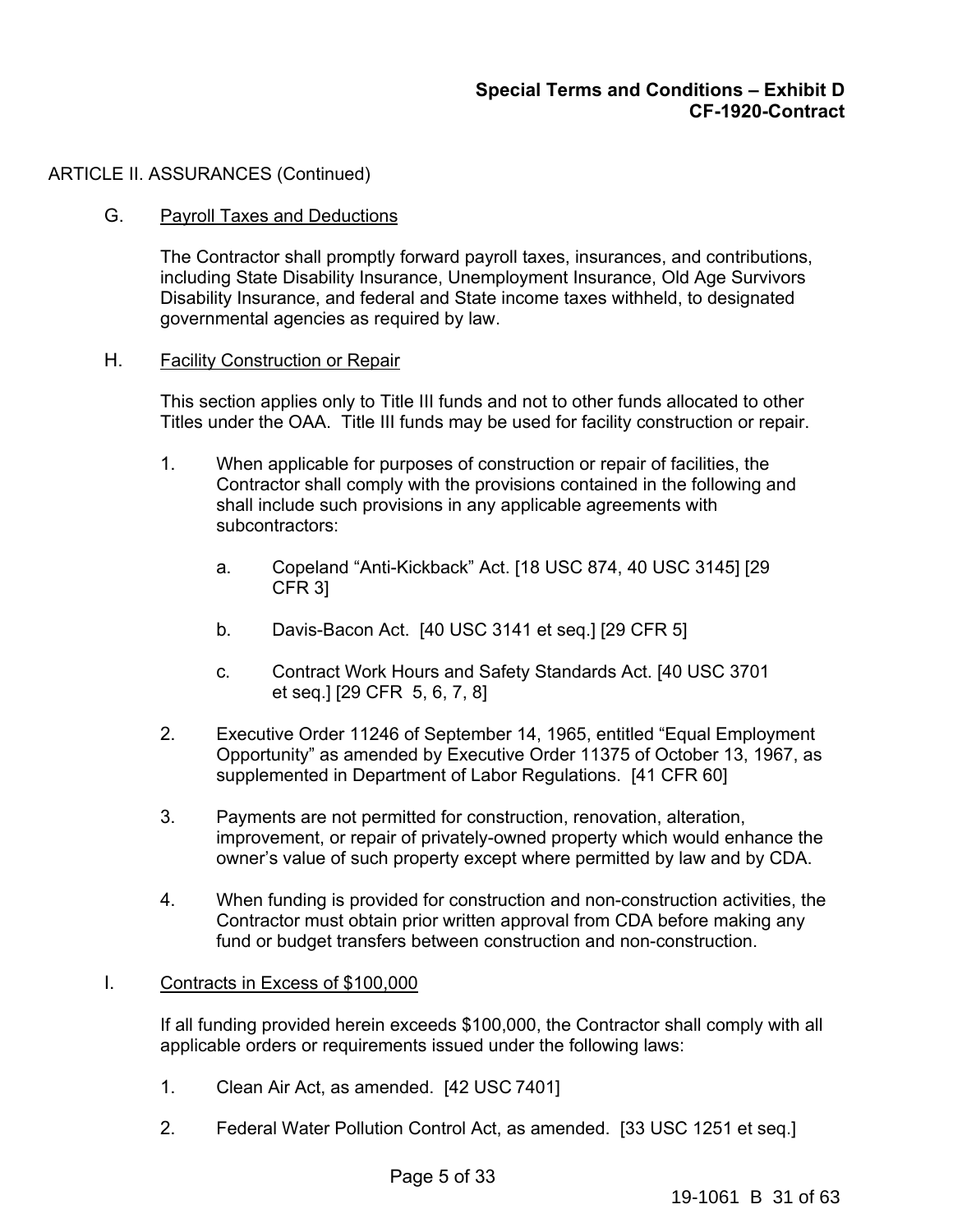- 3. Environmental Protection Agency Regulations. [40 CFR 29] [Executive Order 11738]
- 4. State Contract Act [Cal. Pub. Con. Code §10295 et seq.]
- 5. Unruh Civil Rights Act [Cal. Pub. Con. Code § 2010]
- J. Debarment, Suspension, and Other Responsibility Matters
	- 1. The Contractor certifies to the best of its knowledge and belief, that it and its subcontractors:
		- a. Are not presently debarred, suspended, proposed for disbarment, declared ineligible, or voluntarily excluded from covered transactions by any federal department or agency.
		- b. Have not, within a three-year period preceding this Agreement, been convicted of, or had a civil judgment rendered against them for commission of fraud or a criminal offense in connection with obtaining, attempting to obtain, or performing a public (federal, State, or local) transaction or contract under a public transaction; violation of federal or State antitrust statutes or commission of embezzlement, theft, forgery, bribery, falsification or destruction of records, making false statements, or receiving stolen property.
		- c. Are not presently indicted for, or otherwise criminally or civilly charged by a governmental entity (federal, State, or local) with commission of any of the offenses enumerated in paragraph (1)(b) of this certification.
		- d. Have not, within a three-year period preceding this Agreement, had one or more public transactions (federal, State, or local) terminated for cause or default.
	- 2. The Contractor shall report immediately to CDA in writing, any incidents of alleged fraud and/or abuse by either the Contractor or subcontractors.
	- 3. The Contractor shall maintain any records, documents, or other evidence of fraud and abuse until otherwise notified by CDA.
	- 4. The Contractor agrees to timely execute any and all amendments to this Agreement or other required documentation relating to the Subcontractor's debarment/suspension status.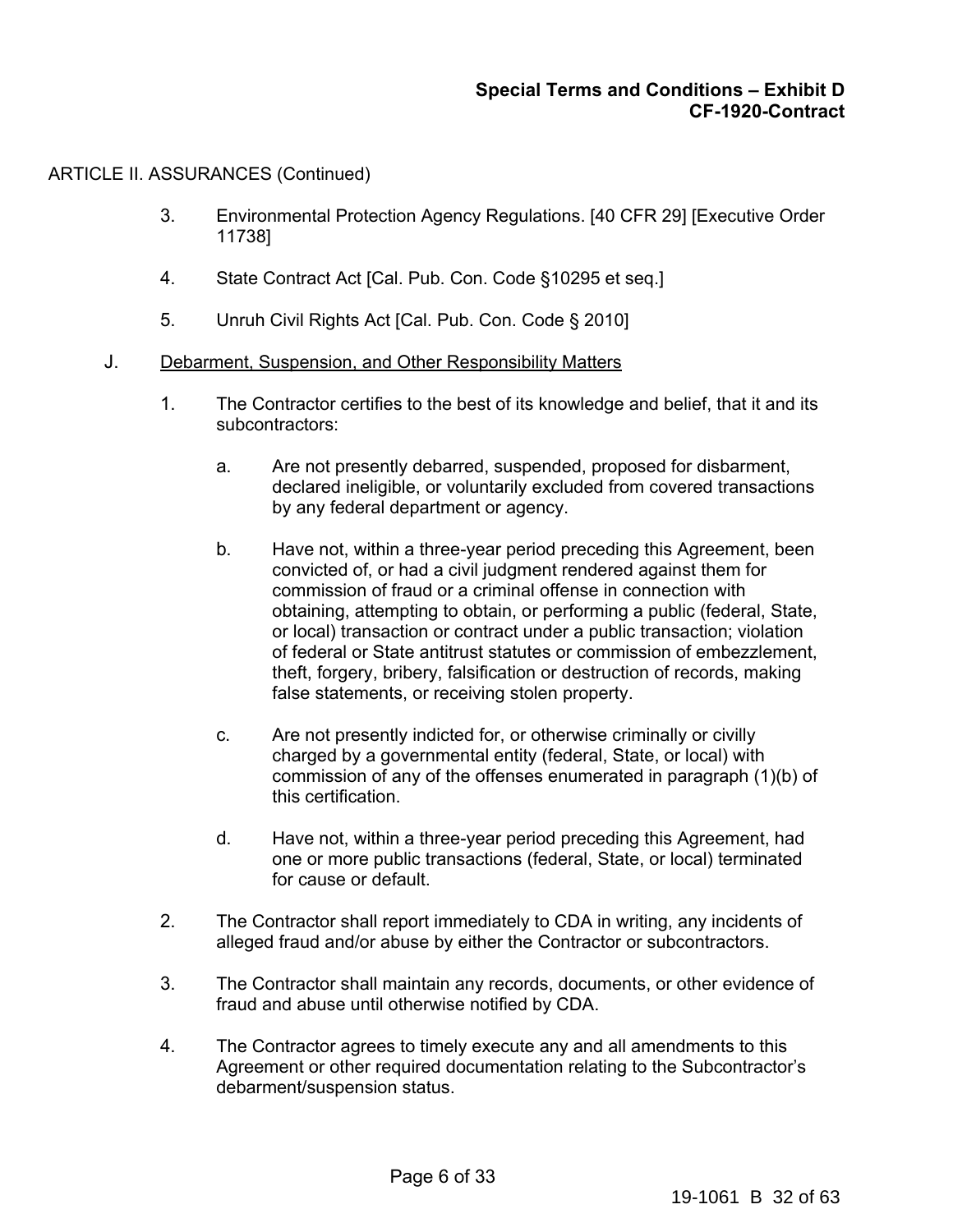# K. Agreement Authorization

- 1. If a public entity, the Contractor shall submit to CDA a copy of an approved resolution, order, or motion referencing this Agreement number authorizing execution of this Agreement. If a private nonprofit entity, the Contractor shall submit to CDA an authorization by the Board of Directors to execute this Agreement, referencing this Agreement number.
- 2. These documents, including minute orders, must also identify the action taken.
- 3. Documentation in the form of a resolution, order, or motion by the Governing Board of the AAA is required for the original and each subsequent amendment to this Agreement. This requirement may also be met by a single resolution from the Governing Board of the Contractor authorizing the AAA Director or designee to execute the original and all subsequent amendments to this Agreement.

# L. Contractor's Staff

- 1. The Contractor shall maintain adequate staff to meet the Contractor's obligations under this Agreement.
- 2. This staff shall be available to the State for training and meetings which the State may find necessary from time to time.

### M. DUNS Number and Related Information

- 1. The DUNS number must be provided to CDA prior to the execution of this Agreement. Business entities may register for a DUNS number at http://www.dnb.com/duns-number.html.
- 2. The Contractor must register the DUNS number and maintain an "Active" status within the federal System for Award Management available online at https://www.sam.gov/portal/SAM/#1.
- 3. If CDA cannot access or verify "Active" status the Contractor's DUNS information, which is related to this federal subaward on the Federal Funding Accountability and Transparency Act Subaward Reporting System (SAM.gov) due to errors in the Contractor's data entry for its DUNS number, the Contractor must immediately update the information as required.

# N. Corporate Status

1. The Contractor shall be a public entity, private nonprofit entity, or Joint Powers Authority (JPA). If a private nonprofit corporation or JPA, the Contractor shall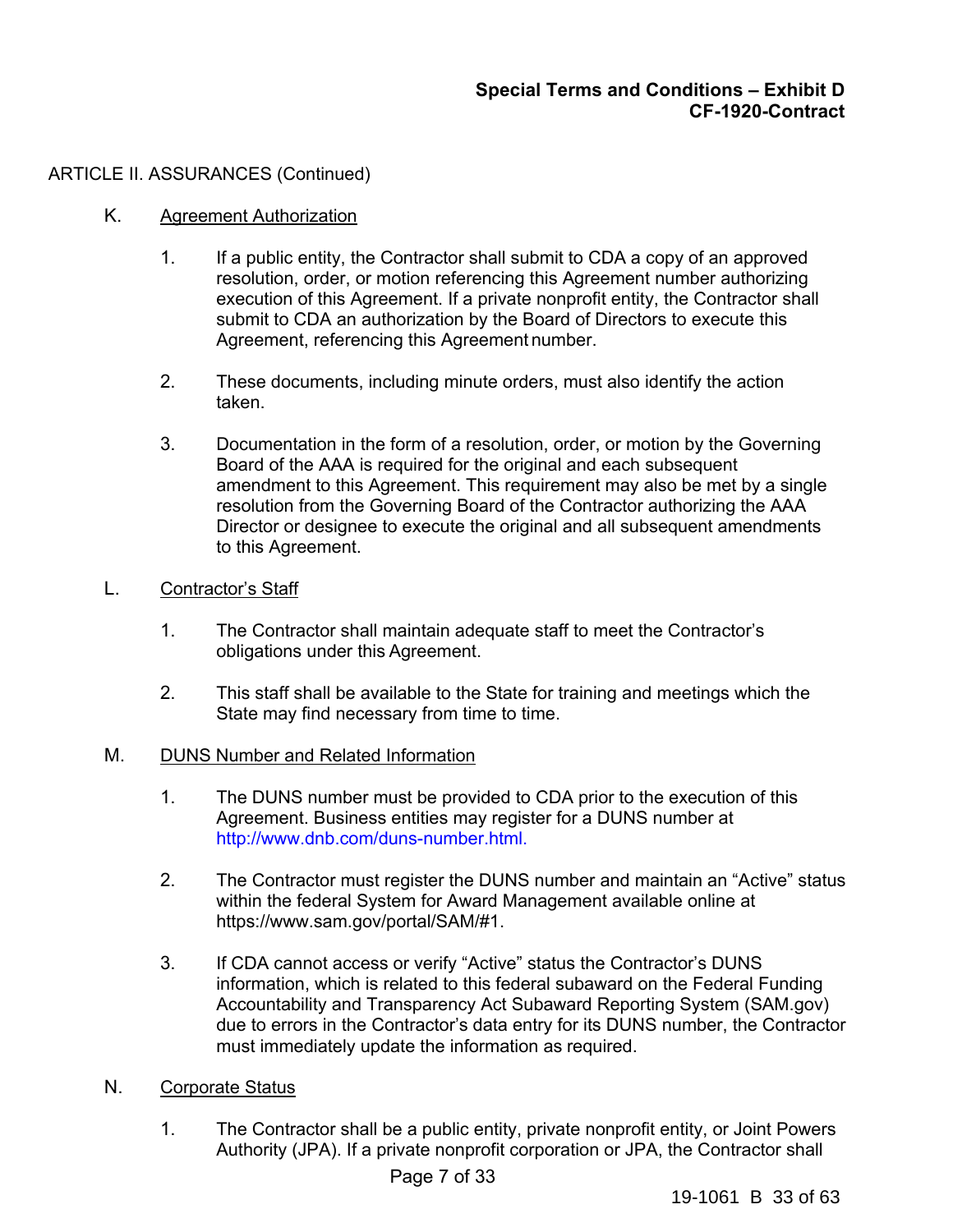be in good standing with the Secretary of State of California and shall maintain that status throughout the term of this Agreement.

- 2. The Contractor shall ensure that any subcontractors providing services under this Agreement shall be of sound financial status.
- 3. Any subcontracting private entity or JPA shall be in good standing with the Secretary of State of California and shall maintain that status throughout the term of this Agreement.
- 4. Failure to maintain good standing by the contracting entity shall result in suspension or termination of this Agreement with CDA until satisfactory status is restored. Failure to maintain good standing by a subcontracting entity shall result in suspension or termination of the subcontract by the Contractor until satisfactory status is restored.

### O. Lobbying Certification

The Contractor, by signing this Agreement, hereby certifies to the best of its knowledge and belief, that:

- 1. No federally appropriated funds have been paid or will be paid, by or on behalf of the Contractor, to any person for influencing or attempting to influence an officer or employee of any agency; a Member of Congress; an officer or employee of Congress; or an employee of a Member of Congress; in connection with the awarding of any federal contract; the making of any federal grant; the making of any federal loan; the entering into of any cooperative agreement; and the extension, continuation, renewal, amendment, or modification of any federal contract, grant, loan, or cooperative agreement.
- 2. If any funds other than federally appropriated funds have been paid or will be paid to any person for influencing or attempting to influence an officer or employee of any federal agency, a Member of Congress, an officer or employee of Congress, or an employee of a Member of Congress in connection with this federal contract, grant, loan, or cooperative agreement, the Contractor shall complete and submit Standard Form-LLL, Disclosure Form to Report Lobbying, in accordance with its instructions.
- 3. The Contractor shall require that the language of this certification be included in the award documents for all subcontracts at all tiers (including contracts under grants, loans, and cooperative agreements which exceed \$100,000) and that all subcontractors shall certify and disclose accordingly.
- 4. This certification is a material representation of fact upon which reliance was placed when this transaction was made or entered into.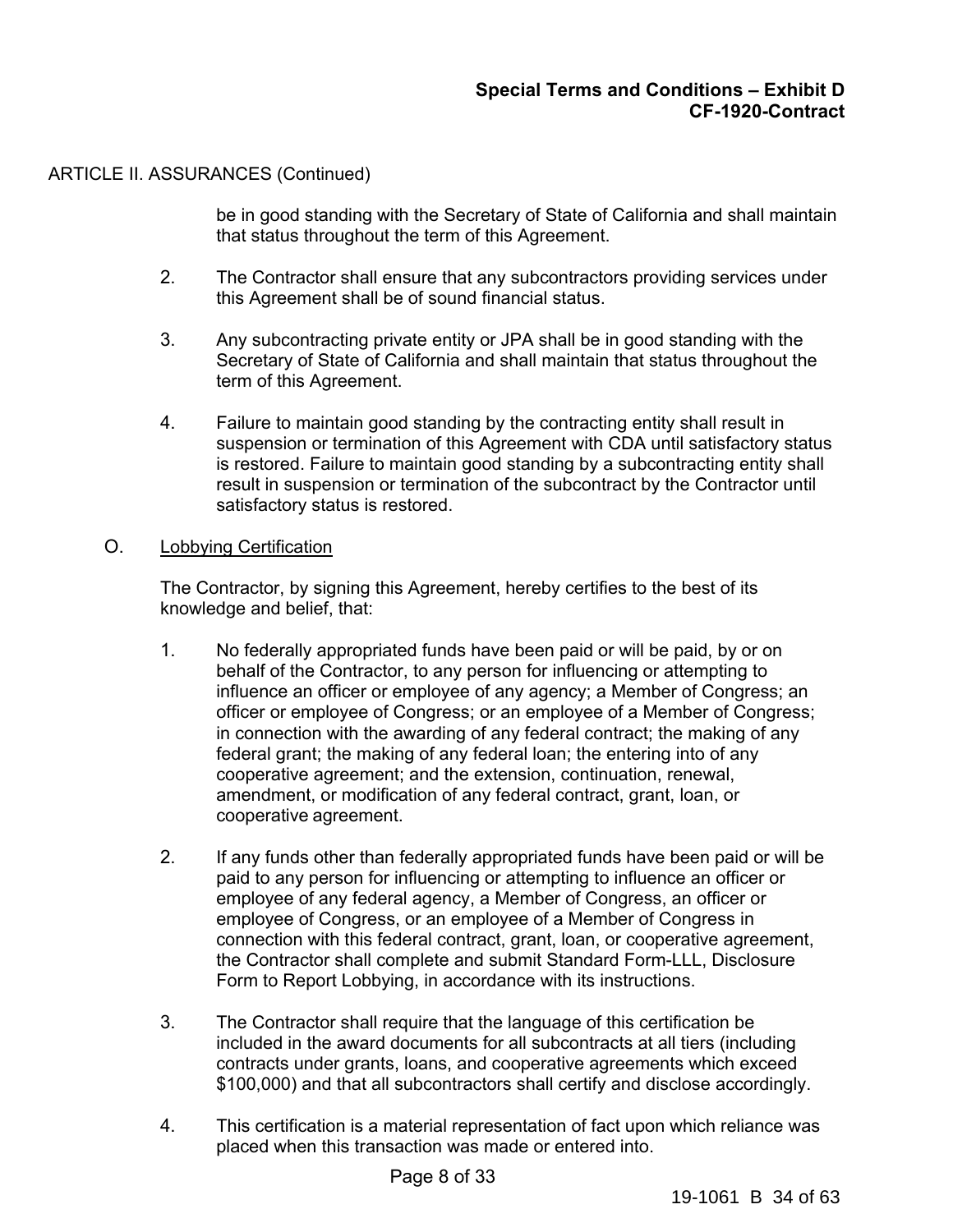- 5. This certification is a prerequisite for making or entering into this transaction imposed by 31 USC 1352.
- 6. Any person who fails to file the required certification shall be subject to a civil penalty of not less than \$10,000 and not more than \$100,000 for each such failure.
- P. The Contractor and its Subcontractor/Vendors shall comply with Governor's Executive Order 2-18-2011, which bans expenditures on promotional and marketing items colloquially known as "S.W.A.G." or "Stuff We All Get."

### ARTICLE III. AGREEMENT

A copy of this executed Agreement is on file and available for inspection at the California Department of Aging, 1300 National Drive, Suite 200, Sacramento, California 95834.

### ARTICLE IV. COMMENCEMENT OF WORK

Should the Contractor or subcontractor begin work in advance of receiving notice that this Agreement is approved, that work may be considered as having been performed at risk as a mere volunteer and may not be reimbursed or compensated.

# ARTICLE V. SUBCONTRACTS

- A. The Contractor is responsible for carrying out the terms of this Agreement, including the satisfaction, settlement, and resolution of all administrative, programmatic, and fiscal aspects of the program(s), including issues that arise out of any subcontracts, and shall not delegate or contract these responsibilities to any other entity. This includes, but is not limited to, disputes, claims, protests of award, or other matters of a contractual nature. The Contractor's decision is final and the Subcontractor has no right of appeal to CDA.
- B. The Contractor shall, in the event any subcontractor is utilized by the Contractor for any portion of this Agreement, retain the prime responsibility for all the terms and conditions set forth, including, but not limited to, the responsibility for preserving the State's copyrights and rights in data in accordance with Article XIX of this Exhibit, for handling property in accordance with Article VII. of this Exhibit, and ensuring the keeping of, access to, availability of, and retention of records of subcontractors in accordance with Article VI. of this Exhibit.
- C. The Contractor shall not obligate funds for this Agreement in any subcontracts for services beyond the ending date of this Agreement.
- D. The Contractor shall have no authority to contract for, or on behalf of, or incur obligations on behalf of the State.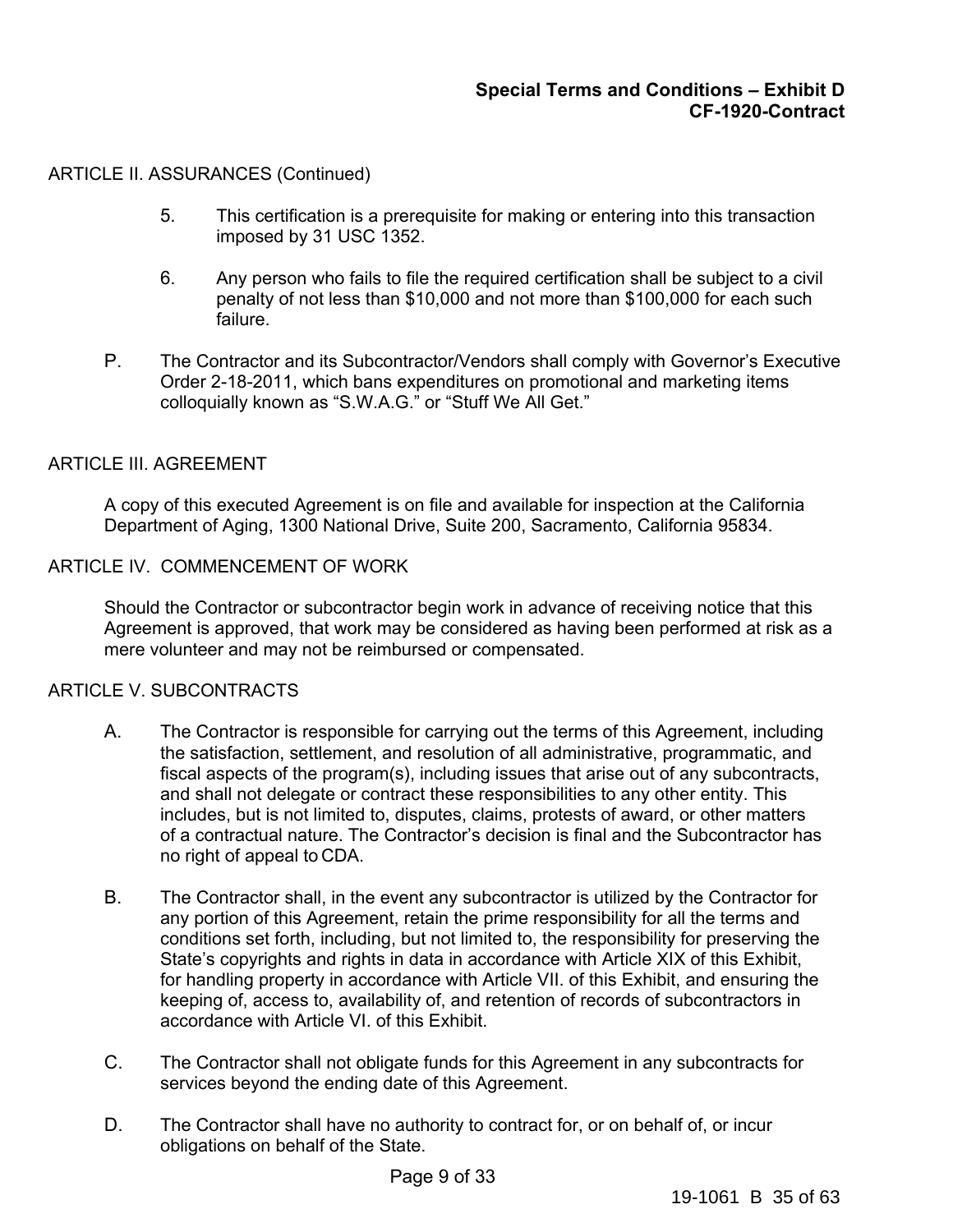### ARTICLE V. SUBCONTRACTS (Continued)

- E. The Contractor shall maintain on file copies of subcontracts, memorandums and/or Letters of Understanding which shall be made available for review at the request of CDA.
- F. The Contractor shall monitor the insurance requirements of its subcontractors in accordance with Article XI of this Exhibit.
- G. The Contractor shall require language in all subcontracts to require all subcontractors to indemnify, defend, and save harmless the Contractor, its officers, agents, and employees from any and all claims and losses accruing to or resulting from any subcontractors, suppliers, laborers, and any other person, firm, or corporation furnishing or supplying work services, materials, or supplies in connection with any activities performed for which funds from this Agreement were used and from any and all claims and losses accruing or resulting to any person, firm, or corporation who may be injured or damaged by the Subcontractor(s) in the performance of this Agreement.
- H. The Contractor shall ensure that the Subcontractor will complete all reporting and expenditure documents requested by CDA. These reporting and expenditure documents shall be sent to the Contractor in a timely manner and at intervals as determined by CDA.
- I. The Contractor shall, prior to the awarding of a subcontract to any for-profit entity, submit the following to CDA for review and approval:
	- 1. The Request for Proposal or Invitation for Bid.
	- 2. All bid proposals received.
	- 3. The proposal or bid evaluation documentation, along with the Contractor's rationale for awarding the subcontract to a for-profit entity. [22 CCR 7362]

Where a program may be subcontracted to a for-profit organization, the Contractor should include in its contract with the for-profit entity, a requirement for performance of a program-specific audit of the subcontracted program by an independent audit firm.

- J. The Contractor shall require all subcontractors to maintain adequate staff to meet the Subcontractor's Agreement with the Contractor. This staff shall be available to the State for training and meetings which the State may find necessary from time to time.
- K. If a private nonprofit corporation, the Subcontractor shall be in good standing with the Secretary of State of California and shall maintain that status throughout the term of the Agreement.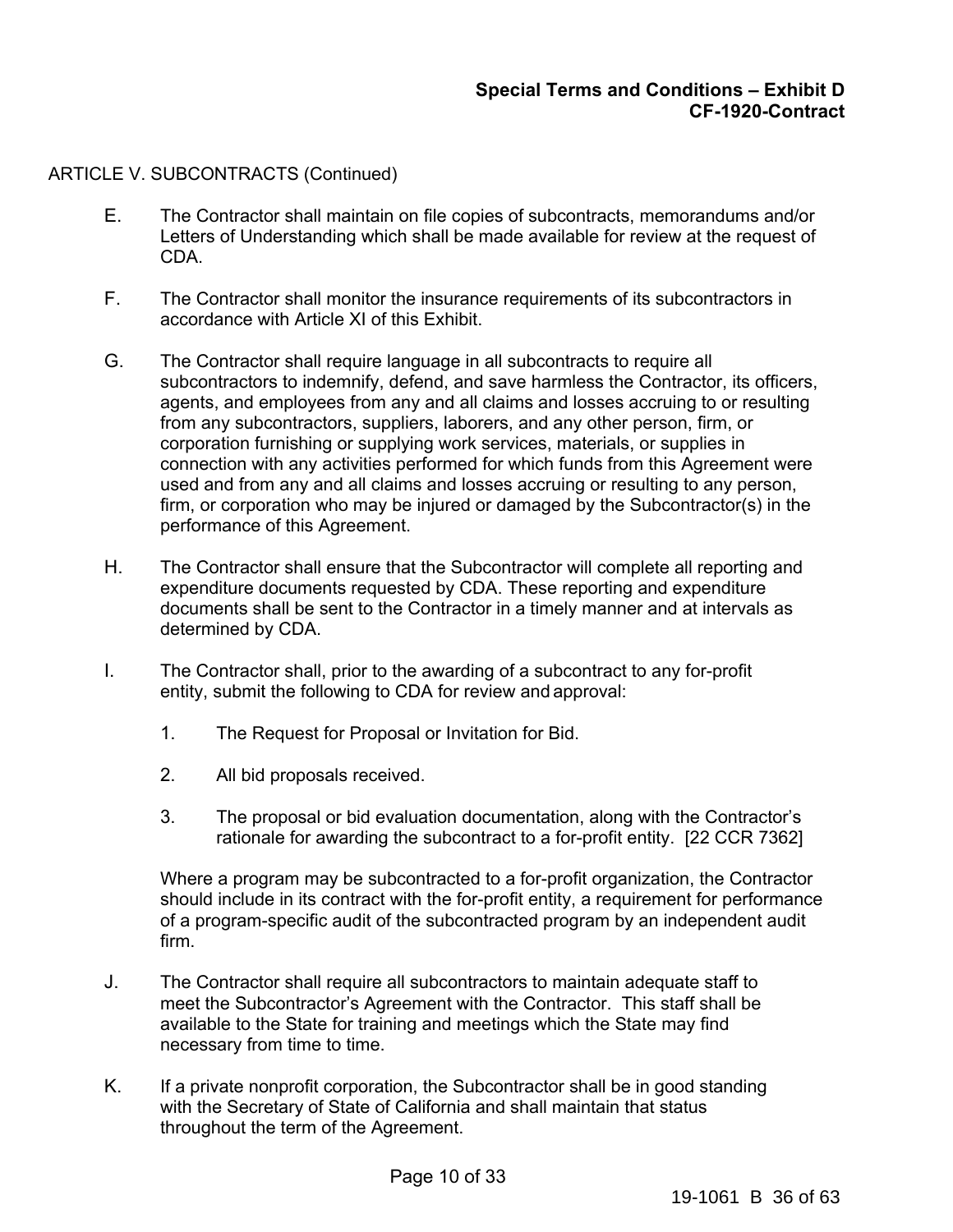# ARTICLE V. SUBCONTRACTS (Continued)

- L. The Contractor shall refer to 2 CFR 200.330, Subpart D Subrecipient and Contractor Determinations and 45 CFR 75.351, Subpart D - Subrecipient and Contractor Determinations in making a determination if a subcontractor relationship exists. If such a relationship exists, then the Contractor shall follow the procurement requirements in the applicable OMB Circular.
- M. The Contractor shall utilize procurement procedures as follows:
	- 1. The Contractor shall obtain goods and services through open and competitive awards. Each Contractor shall have written policies and procedures, including application forms, for conducting an open and competitive process, and any protests resulting from the process.
	- 2. For goods and services purchased with Title III or Title VII funds, the procurement procedures must include, at a minimum, the requirements set forth in 22 CCR 7352. The only exception is contained in 22 CCR 7360(a). The Contractor issuing a noncompetitive award must comply with 22 CCR 7360(b)-(d).

#### ARTICLE VI. RECORDS

- A. The Contractor shall maintain complete records which shall include, but not be limited to, accounting records, contracts, agreements, a reconciliation of the "Financial Closeout Report" (CDA Closeout) to the audited financial statements, single audit report, and general ledgers, and a summary worksheet identifying the results of performing an audit resolution of its subcontractors in accordance with Article X. of this Exhibit. This includes the following: Letters of Agreement, insurance documentation, memorandums and/or Letters of Understanding, patient or client records, and electronic files of its activities and expenditures hereunder in a form satisfactory to CDA. All records pertaining to this Agreement must be made available for inspection and audit by the State or its duly authorized agents, at any time during normal business hours.
- B. All such records, including confidential records, must be maintained and made available by the Contractor: (1) until an audit has occurred and an audit resolution has been issued or unless otherwise authorized in writing by CDA's Audit Branch, (2) for such longer period, if any, as is required by applicable statute, by any other clause of this Agreement, or by Sections A and C of this Article, and (3) for such longer period as CDA deems necessary.
- C. If this Agreement is completely or partially terminated, the records relating to the work terminated shall be preserved and made available for the same periods as specified in Section A above. The Contractor shall ensure that any resource directories and all client records remain the property of CDA upon termination of this Agreement and are returned to CDA or transferred to another contractor as instructed by CDA.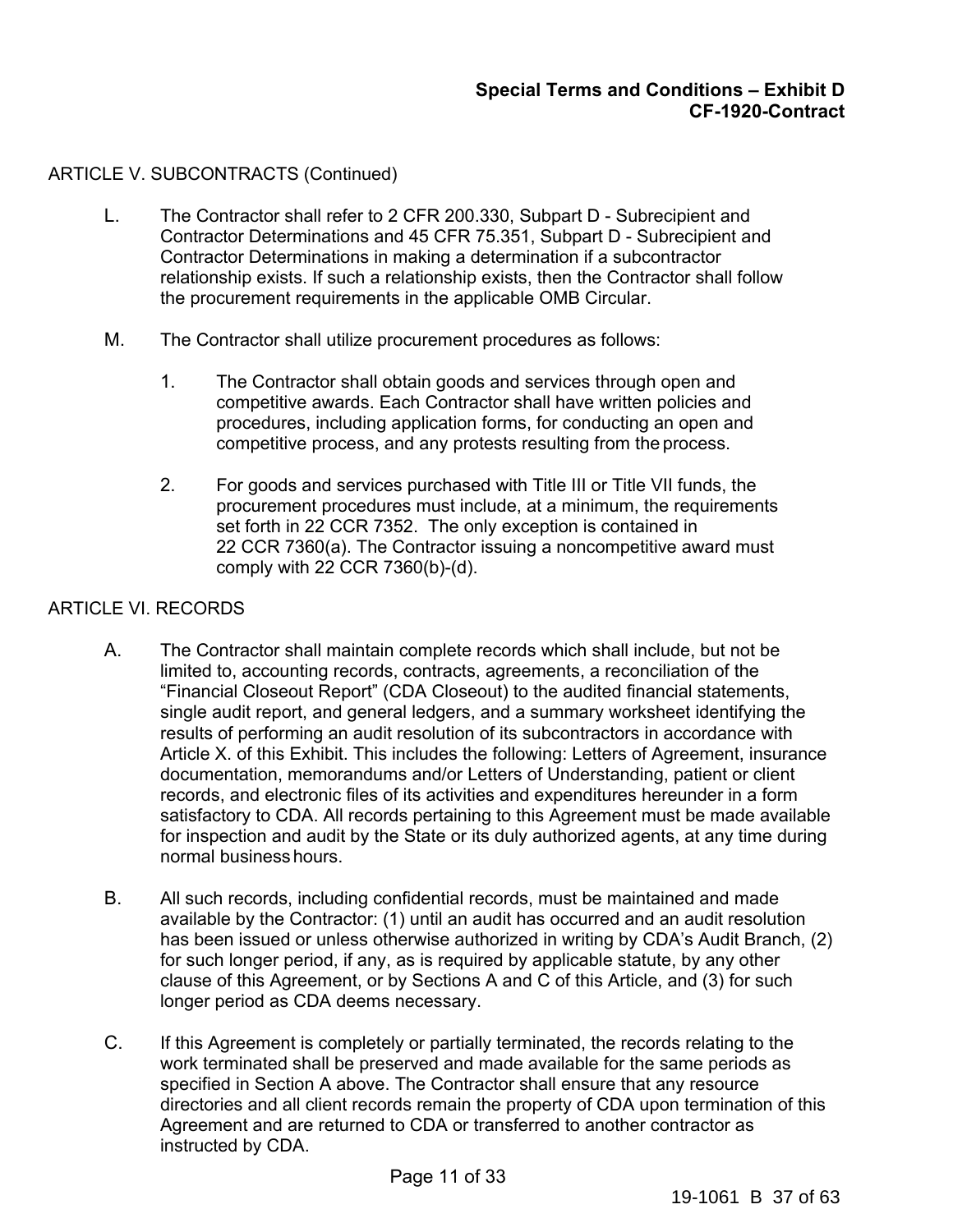# ARTICLE VI. RECORDS (Continued)

- D. In the event of any litigation, claim, negotiation, audit exception, or other action involving the records, all records relative to such action shall be maintained and made available until every action has been cleared to the satisfaction of the State and is so stated in writing to the Contractor.
- E. Adequate source documentation of each transaction shall be maintained relative to the allowability of expenditures reimbursed by the State under this Agreement. If the allowability of expenditures cannot be determined because records or documentation of the Contractor are nonexistent or inadequate according to guidelines set forth in 2 CFR 200.302 and 45 CFR 75.302, the expenditures will be questioned in the audit and may be disallowed by CDA during the audit resolution process.
- F. All records containing confidential information shall be handled in a confidential manner in accordance with the requirements for information integrity and security, and in accordance with guidelines set forth in this Article, and Article XVIII. After the authorized period has expired, confidential records shall be shredded and disposed of in a manner that will maintain confidentiality.

# ARTICLE VII. PROPERTY

- A. Unless otherwise provided for in this Article, property refers to all assets used in operation of this Agreement.
	- 1. Property includes land, buildings, improvements, machinery, vehicles, furniture, tools, and intangibles, etc.
	- 2. Property does not include consumable office supplies such as paper, pencils, toner cartridges, file folders, etc.
- B. Property acquired under this agreement, which meets any of the following criteria is subject to the reporting requirements:
	- 1. Has a normal useful life of at least one (1) year and has a unit acquisition cost of at least \$500 (a desktop or laptop setup, is considered a unit, if purchased as a unit).
	- 2. All computing devices, regardless of cost (including, but not limited to, workstations, servers, laptops, personal digital assistants, notebook computers, tablets, smartphones and cellphones).
	- 3. All Portable electronic storage media, regardless of cost (including, but not limited to, thumb/flash drives and portable hard drives).
- C. Additions, improvements, and betterments to assets meeting all of the conditions in Section B above must also be reported. Additions typically involve physical extensions of existing units. Improvements and betterments typically do not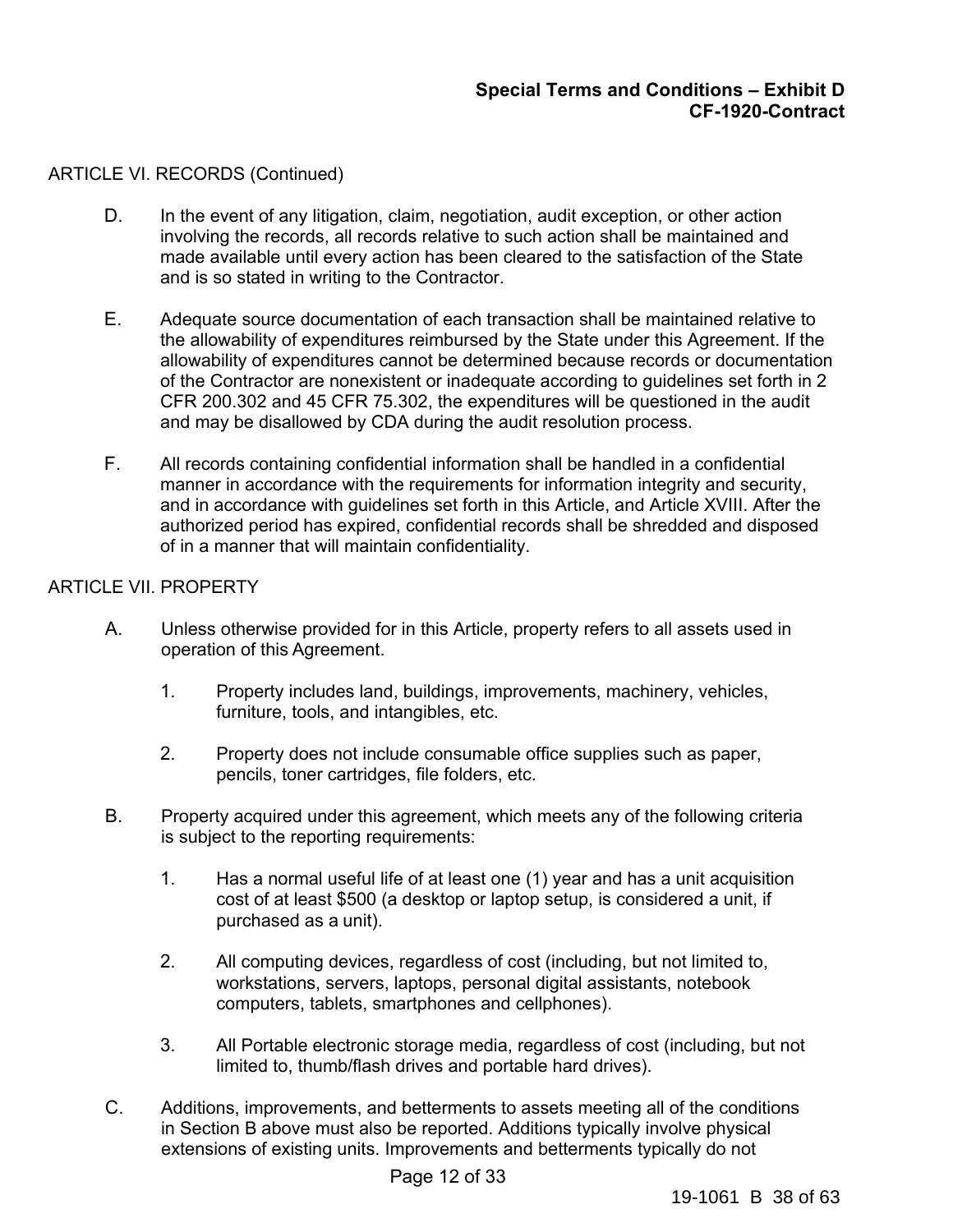### ARTICLE VII. PROPERTY (Continued)

increase the physical size of the asset. Instead, improvements and betterments enhance the condition of an asset (e.g., extend life, increase service capacity, and lower operating costs). Examples of assets that might be improved and bettered include roads, bridges, curbs and gutters, tunnels, parking lots, streets and sidewalks, drainage, and lighting systems.

- D. Intangibles are property which lack physical substance but give valuable rights to the owner. Examples of intangible property include patents, copyrights, leases, and computer software. By contrast, hardware consists of tangible equipment (e.g., computer printer, terminal, etc.). Costs include all amounts incurred to acquire and to ready the intangible asset for its intended use. Typical intangible property costs include the purchase price, legal fees, and other costs incurred to obtain title to the asset.
- E. The Contractor shall keep track of property purchased with funds from this Agreement, and submit to CDA a Property Acquisition Form (CDA 9023) for all property furnished or purchased by either the Contractor or the Subcontractor with funds awarded under the terms of this Agreement, as instructed by CDA. The Contractor shall certify their reported property inventory annually with the Closeout by completing the Program Property Inventory Certification (CDA 9024).

The Contractor shall record, at minimum, the following information when property is acquired:

- 1. Date acquired.
- 2. Item description (include model number).
- 3. CDA tag number.
- 4. Serial number (if applicable).
- 5. Purchase cost or other basis of valuation.
- 6. Fund source.
- F. Disposal of Property
	- 1. Prior to disposal of any property purchased by the Contractor or the Subcontractor with funds from this Agreement or any predecessor Agreement, the Contractor must obtain approval from CDA for all reportable property as defined in Section B of this Article. Disposition, which includes sale, trade-in, discarding, or transfer to another agency may not occur until approval is received from CDA. The Contractor shall submit to CDA a Request to Dispose of Property (CDA 248). CDA will then instruct the AAA on disposition of the property. Once approval for disposal has been received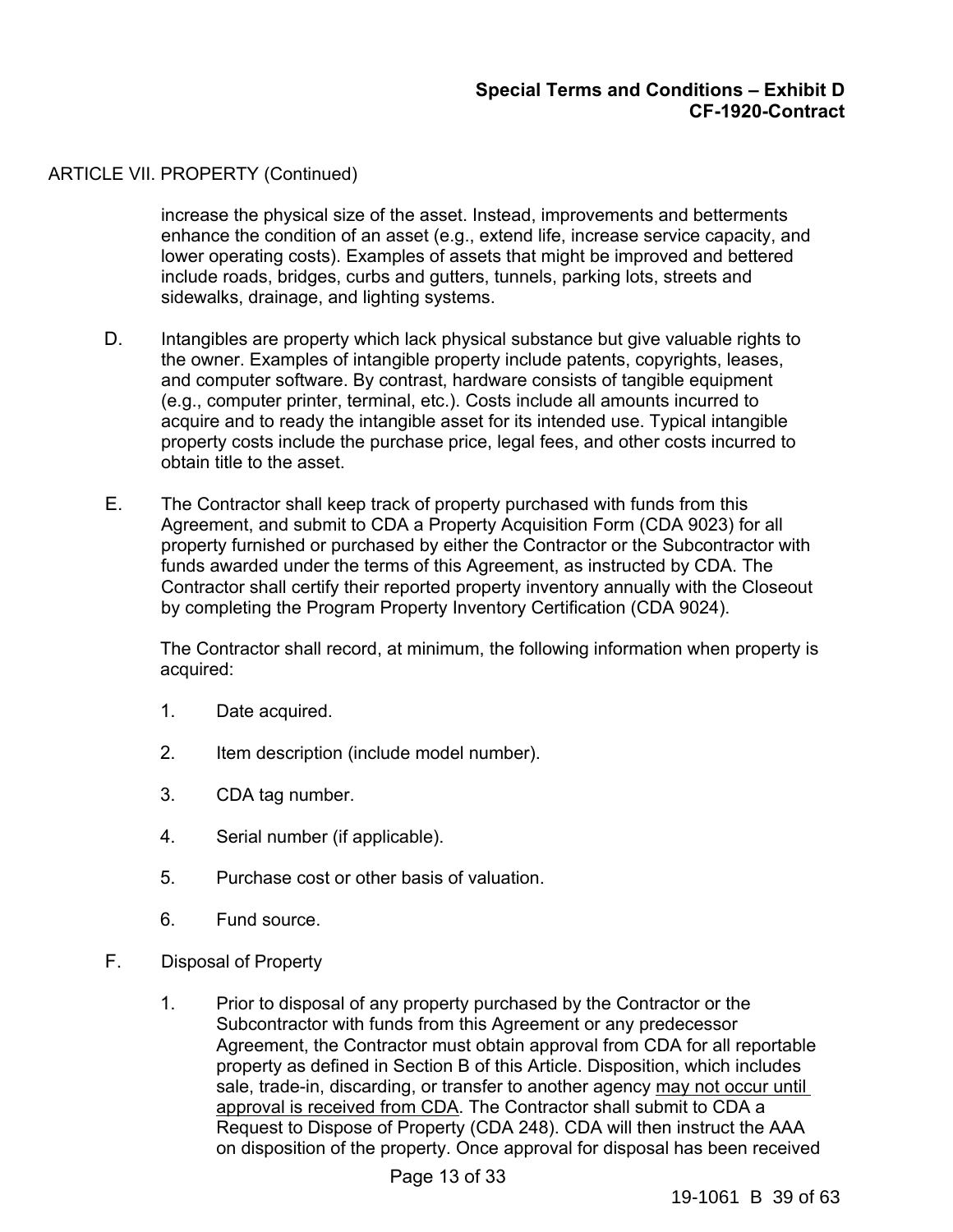### ARTICLE VII. PROPERTY (Continued)

from CDA and the AAA has reported to CDA the Property Survey Report's (STD 152) Certification of Disposition, the item(s) shall be removed from the Contractor's inventory report.

- 2. The Contractor must remove all confidential, sensitive, or personal information from CDA property prior to disposal, including removal or destruction of data on computing devices with digital memory and storage capacity. This includes, but is not limited to, magnetic tapes, flash drives, personal computers, personal digital assistants, cell or smart phones, multifunction printers, and laptops.
- G. Any loss, damage, or theft of equipment shall be investigated, fully documented and the Contractor shall promptly notify CDA.
- H. The State reserves title to all State-purchased or financed property not fully consumed in the performance of this Agreement, unless otherwise required by federal law or regulations or as otherwise agreed by the parties.
- I. The Contractor shall exercise due care in the use, maintenance, protection, and preservation of such property during the period of the project, and shall assume responsibility for replacement or repair of such property during the period of the project, or until the Contractor has complied with all written instructions from CDA regarding the final disposition of the property.
- J. In the event of the Contractor's dissolution or upon termination of this Agreement, the Contractor shall provide a final property inventory to the State. The State reserves the right to require the Contractor to transfer such property to another entity, or to the State.
- K. To exercise the above right, no later than one hundred twenty (120) days after termination of this Agreement or notification of the Contractor's dissolution, the State will issue specific written disposition instructions to the Contractor.
- L. The Contractor shall use the property for the purpose for which it was intended under the Agreement. When no longer needed for that use, the Contractor shall use it, if needed, and with written approval of the State for other purposes in this order:
	- 1. For another CDA program providing the same or similar service.
	- 2. For another CDA-funded program.
- M. The Contractor may share use of the property and equipment or allow use by other programs, upon written approval from CDA. As a condition of the approval, CDA may require reimbursement under this Agreement for its use.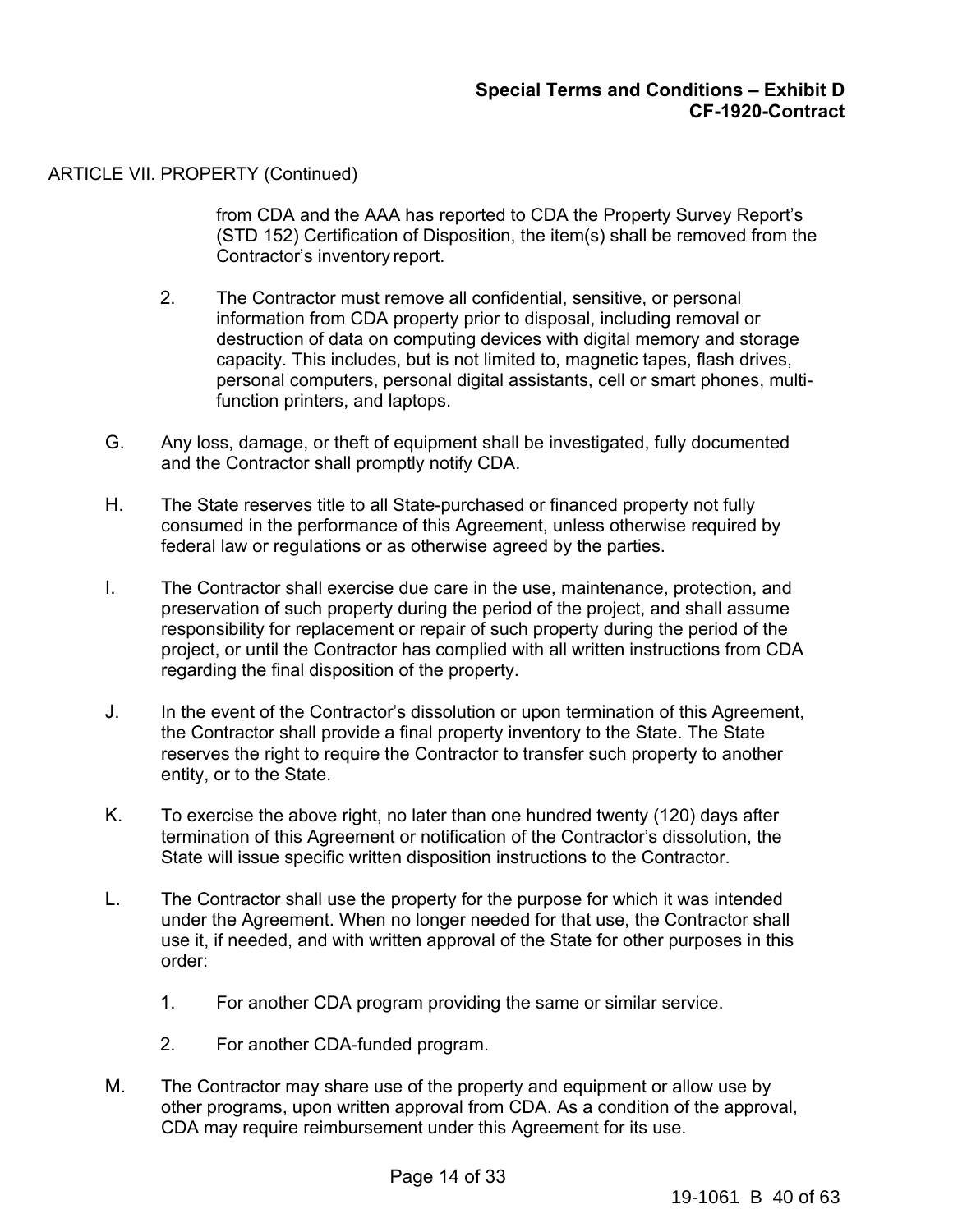### ARTICLE VII. PROPERTY (Continued)

- N. The Contractor or subcontractors shall not use equipment or supplies acquired under this Agreement with federal and/or State monies for personal gain or to usurp the competitive advantage of a privately-owned business entity.
- O. If purchase of equipment is a reimbursable item, the equipment to be purchased will be specified in the Budget Summary.
- P. The Contractor shall include the provisions contained in this Article in all its subcontracts awarded under this Agreement.

#### ARTICLE VIII. ACCESS

The Contractor shall provide access to the federal or State contracting agency, the California State Auditor, the Comptroller, General of the United States, or any of their duly authorized federal or State representatives to any books, documents, papers, and records of the Contractor or subcontractor which are directly pertinent to this specific Agreement for the purpose of making an audit, examination, excerpts, and transcriptions. The Contractor shall include this requirement in its subcontracts.

#### ARTICLE IX. MONITORING AND EVALUATION

- A. Authorized State representatives shall have the right to monitor and evaluate the Contractor's administrative, fiscal and program performance pursuant to this Agreement. Said monitoring and evaluation may include, but is not limited to, administrative processes, fiscal, data and procurement components. This will include policies, procedures, procurement, audits, inspections of project premises, interviews of project staff and participants*,* and when applicable*,* inspection of food preparation sites*.*
- B. The Contractor shall cooperate with the State in the monitoring and evaluation processes, which include making any administrative, program and fiscal staff available during any scheduled process.
- C. The Contractor shall monitor contracts and subcontracts to ensure compliance with laws, regulations, and the provisions of contracts that may have a direct and/or material effect on each of its CDA funded programs.
- D. The Contractor is responsible for maintaining supporting documentation including financial and statistical records, contracts, subcontracts, monitoring reports, and all other pertinent records until an audit has occurred and an audit resolution has been issued or unless otherwise authorized in writing by CDA.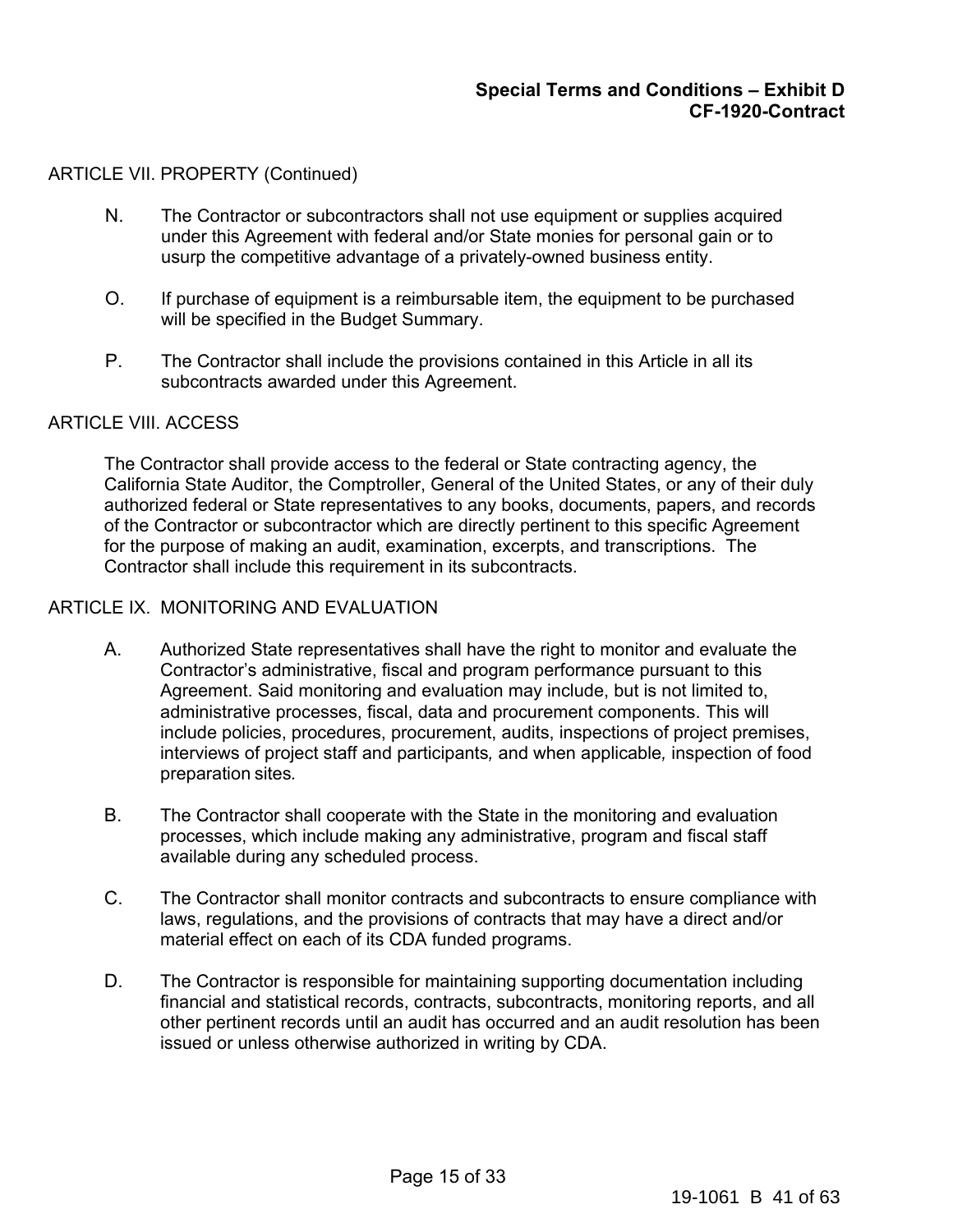# ARTICLE X. AUDIT REQUIREMENTS

- A. General
	- 1. Any duly authorized representative of the federal or State government, which includes, but is not limited to the State Auditor, CDA Staff, and any entity selected by State to perform inspections, shall have the right to monitor and audit Contractor and all subcontractors providing services under this Agreement through on-site inspections, audits, and other applicable means the State determines necessary. In the event that CDA is informed of an audit by an outside federal or State government entity affecting the Contractor, CDA will provide timely notice to Contractor.
	- 2. Contractor shall make available all reasonable information necessary to substantiate that expenditures under this agreement are allowable and allocable, including, but not limited to books, documents, papers, and records. Contractor shall agree to make such information available to the federal government, the State, or any of their duly authorized representatives, including representatives of the entity selected by State to perform inspections, for examination, copying, or mechanical reproduction, on or off the premises of the appropriate entity upon a reasonable request.
	- 3. All agreements entered into by Contractor and subcontractors with audit firms for purposes of conducting independent audits under this Agreement shall contain a clause permitting any duly authorized representative of the federal or State government access to the supporting documentation of said audit firm(s).
	- 4. The Contractor shall cooperate with and participate in any further audits which may be required by the State, including CDA fiscal and compliance audits.
- B. CDA Fiscal and Compliance Audits
	- 1. The CDA Audits Branch shall perform fiscal and compliance audits of contractors in accordance with Generally Accepted Government Auditing Standards (GAGAS) to ensure compliance with applicable laws, regulations, grants, and contract requirements.
	- 2. The CDA fiscal and compliance audits may include, but not be limited to, a review of:
		- a. Financial closeouts (2 CFR 200.16 and 45 CFR 75.2)
		- b. Internal controls (2 CFR 200.303 and 45 CFR 75.303)
		- c. Allocation of expenditures (2 CFR 200.4 and 45 CFR 75.2)
		- d. Allowability of expenditures (2 CFR 200.403 and 45 CFR 75.403)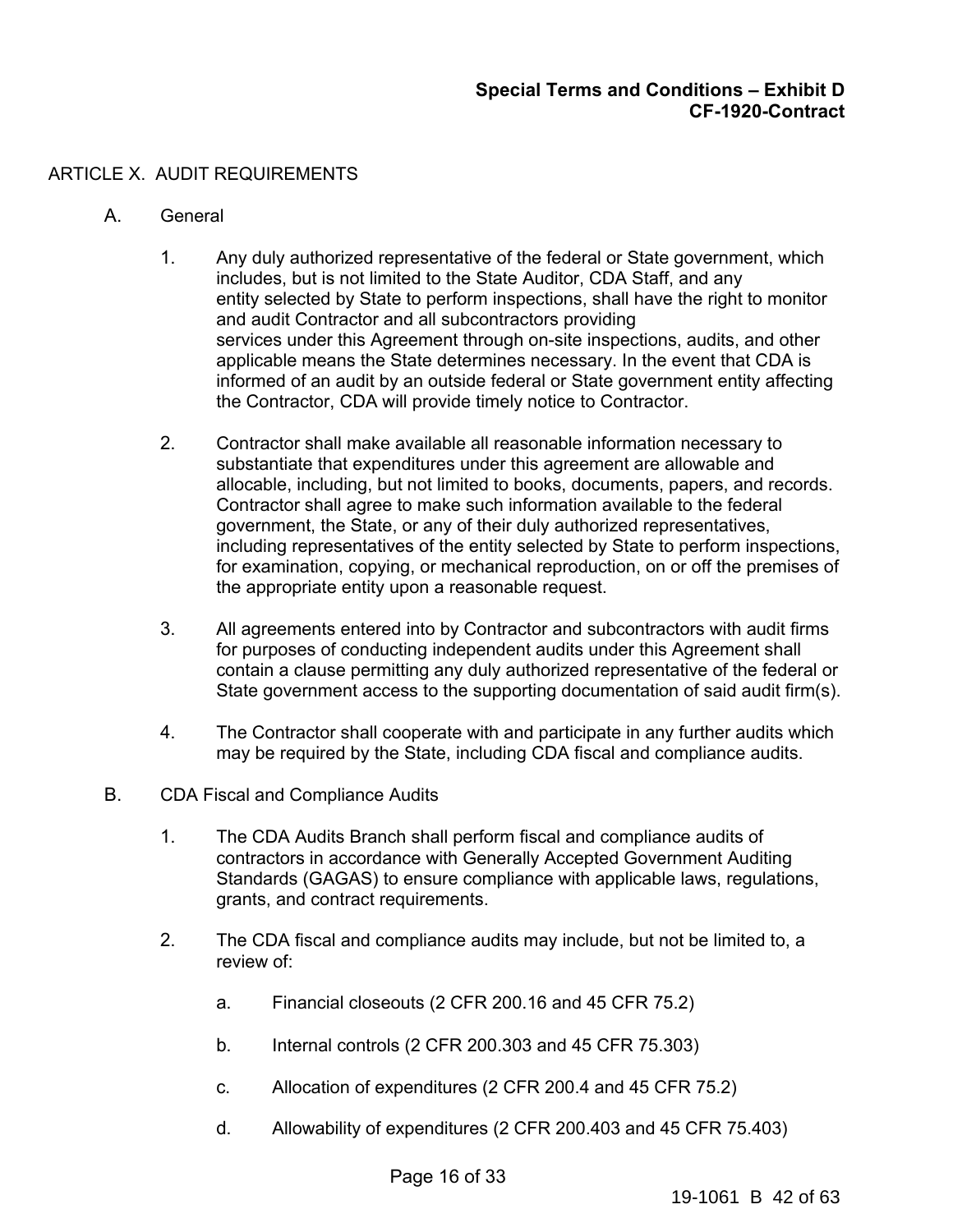- e. Equipment expenditures and approvals, if required (2 CFR 200.439 and 45 CFR 75.439)
- C. Single Audit Reporting Requirements (2 CFR 200 Subpart F and 45 CFR 75 Subpart F)
	- 1. Contractor Single Audit Reporting Requirements
		- a. Contractors that expend \$750,000 or more in federal funds shall arrange for an audit to be performed as required by the Single Audit Act of 1984, Public Law 98-502; the Single Audit Act Amendments of 1996, Public Law 104-156; 2 CFR 200.501 to 200.521 and 45 CFR 75.501 to 75.521. A copy shall be submitted to the:

California Department of Aging Attention: Audits Branch 1300 National Drive, Suite 200 Sacramento, California 95834

- b. The copy shall be submitted within thirty (30) days after receipt of the Auditor's report or nine (9) months after the end of the audit period, whichever occurs first, or unless a longer period is agreed to in advance by the cognizant or oversight agency.
- c. For purposes of reporting, the Contractor shall ensure that State-funded expenditures are displayed discretely along with the related federal expenditures in the single audit report's "Schedule of Expenditures of Federal Awards" (SEFA) under the Catalog of Federal Domestic Assistance (CFDA) number.
- d. For State contracts that do not have CFDA numbers, the Contractor shall ensure that the State-funded expenditures are discretely identified in the SEFA by the appropriate program name, identifying grant/contract number, and as passed through CDA.
- 2. The Contractor shall perform a reconciliation of the "Financial Closeout Report" to the audited financial statements, single audit, and general ledgers. The reconciliation shall be maintained and made available for CDA review.
- 3. Contract Resolution of Contractor's Subrecipients

The Contractor shall have the responsibility for resolving its contracts with subcontractors to determine whether funds provided under this Agreement are expended in accordance with applicable laws, regulations, and provisions of contracts or agreements. The Contractor shall, at a minimum, perform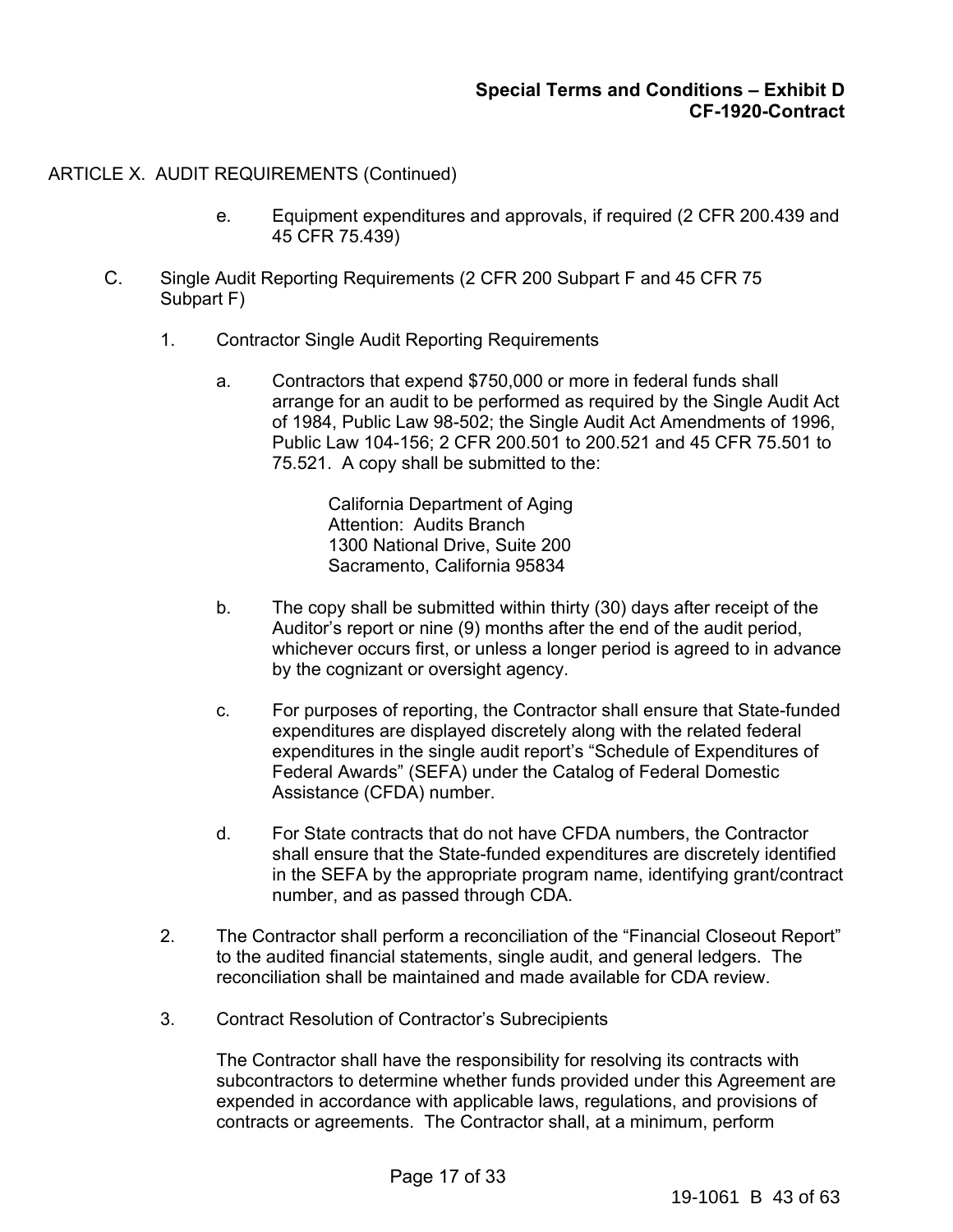Contract resolution within fifteen (15) months of the "Financial Closeout Report."

- 4. The Contractor shall ensure that subcontractor single audit reports meet 2 CFR 200 and 45 CFR 75, Subparts F-Audit Requirements
- 5. Contract resolution includes:
	- a. Ensuring that subcontractors expending \$750,000 or more in federal awards during the subcontractor's fiscal year have met the audit requirements of 2 CFR 200.501 - 200.521 and 45 CFR 75.501 to 75.521.
	- b. Issuing a management decision on audit findings within six (6) months after receipt of the Subcontractor's single audit report and ensuring that the Subcontractor takes appropriate and timely corrective action.
	- c. Reconciling expenditures reported to the Contractor to the amounts identified in the single audit or other type of audit if the Subcontractor was not subject to the single audit requirements. For a subcontractor who was not required to obtain a single audit and did not obtain another type of audit, the reconciliation of expenditures reported to CDA must be accomplished through performing alternative procedures (e.g., risk assessment [2 CFR 200.331 and 45 CFR 75.352], documented review of financial statements, and documented expense verification, including match, etc.).
- 6. When alternative procedures are used, the Contractor shall perform financial management system testing, which provides, in part, for the following:
	- a. Accurate, current, and complete disclosure of the financial results of each federal award or program.
	- b. Records that identify adequately the source and application of funds for each federally funded activity.
	- c. Effective control over, and accountability for, all funds, property, and other assets to ensure these items are used solely for authorized purposes.
	- d. Comparison of expenditures with budget amounts for each federal award.
	- e. Written procedures to implement the requirements of 2 CFR 200.305.
	- f. Written procedures for determining the allowability of costs in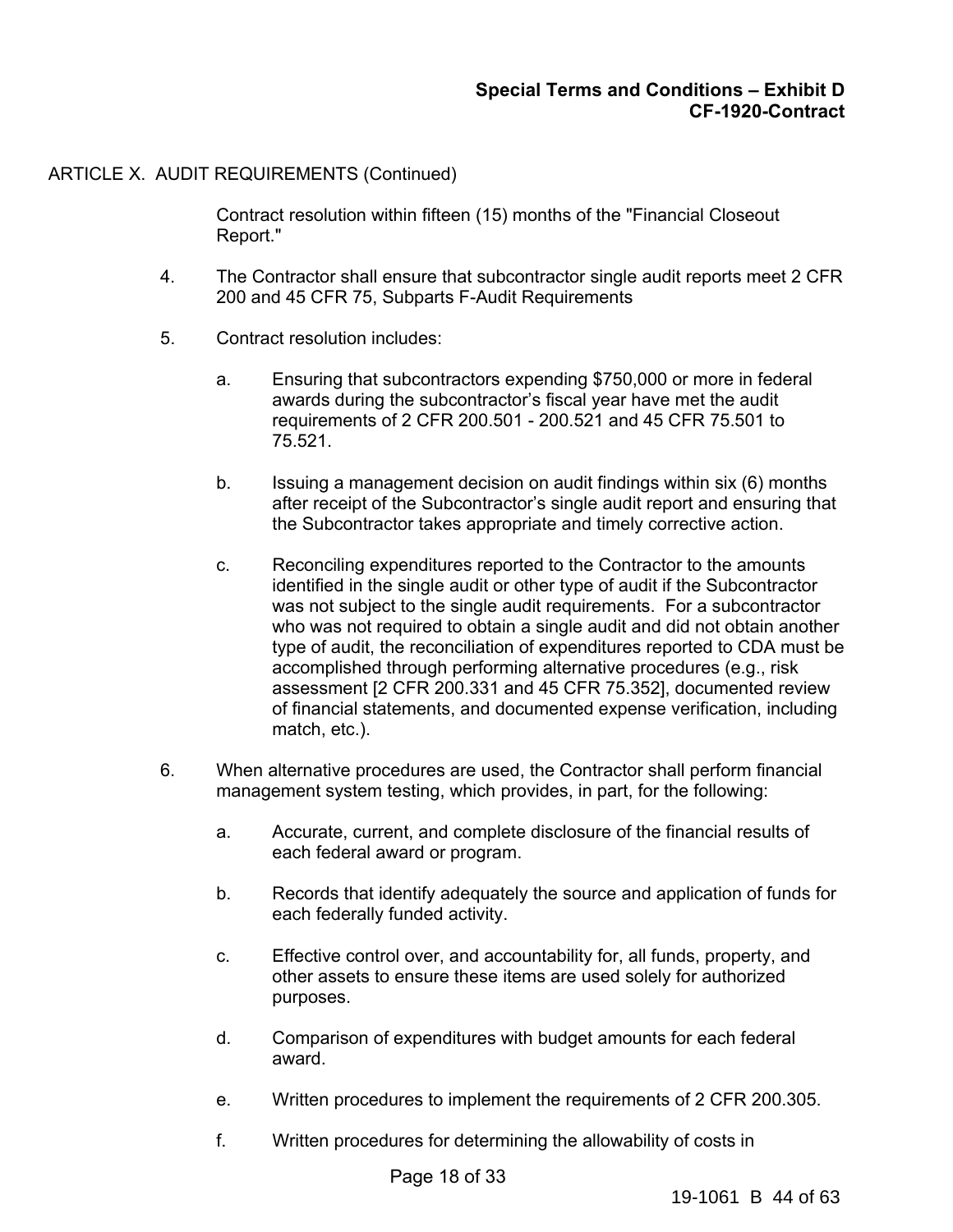accordance with 2 CFR Part 200 and 45 CFR Part 75, Subparts E - Cost Principles.

[2 CFR 200.302 and 45 CFR 75.302]

- g. The Contractor shall document system and expense testing to show an acceptable level of reliability, including a review of actual source documents.
- h. Determining whether the results of the reconciliations performed necessitate adjustment of the Contractor's own records.
- 7. The Contractor shall ensure that subcontractor single audit reports meet 2 CFR 200 and 45 CFR 75, Subparts F - Audit Requirements:
	- a. Performed timely not less frequently than annually and a report submitted timely. The audit is required to be submitted within thirty (30) days after receipt of the Auditor's report or nine (9) months after the end of the audit period, whichever occurs first. [2 CFR 200 512 and 45 CFR 75.512]
	- b. Properly procured use procurement standards for auditor selection. [2 CFR 200.509 and CFR 75.509]
	- c. Performed in accordance with Generally Accepted Government Auditing Standards. [2 CFR 200.514 and 45 CFR 75.514]
	- d. All inclusive includes an opinion (or disclaimer of opinion) of the financial statements; a report on internal control related to the financial statements and major programs; an opinion (or disclaimer of opinion) on compliance with laws, regulations, and the provisions of contracts; and the schedule of findings and questioned costs. [2 CFR 200.515 and 45 CFR 75.515]
	- e. Performed in accordance with provisions applicable to this program as identified in 2 CFR Part 200, and 45 CFR Part 75, Subpart F, Audit Requirements.
- 8. Requirements identified in Sections D and E of this Article shall be included in contracts with the Subcontractor. Further, the Subcontractor shall be required to include in its contract with the independent Auditor that the Auditor will comply with all applicable audit requirements/standards; CDA shall have access to all audit reports and supporting work papers, and CDA has the option to perform additional work, as needed.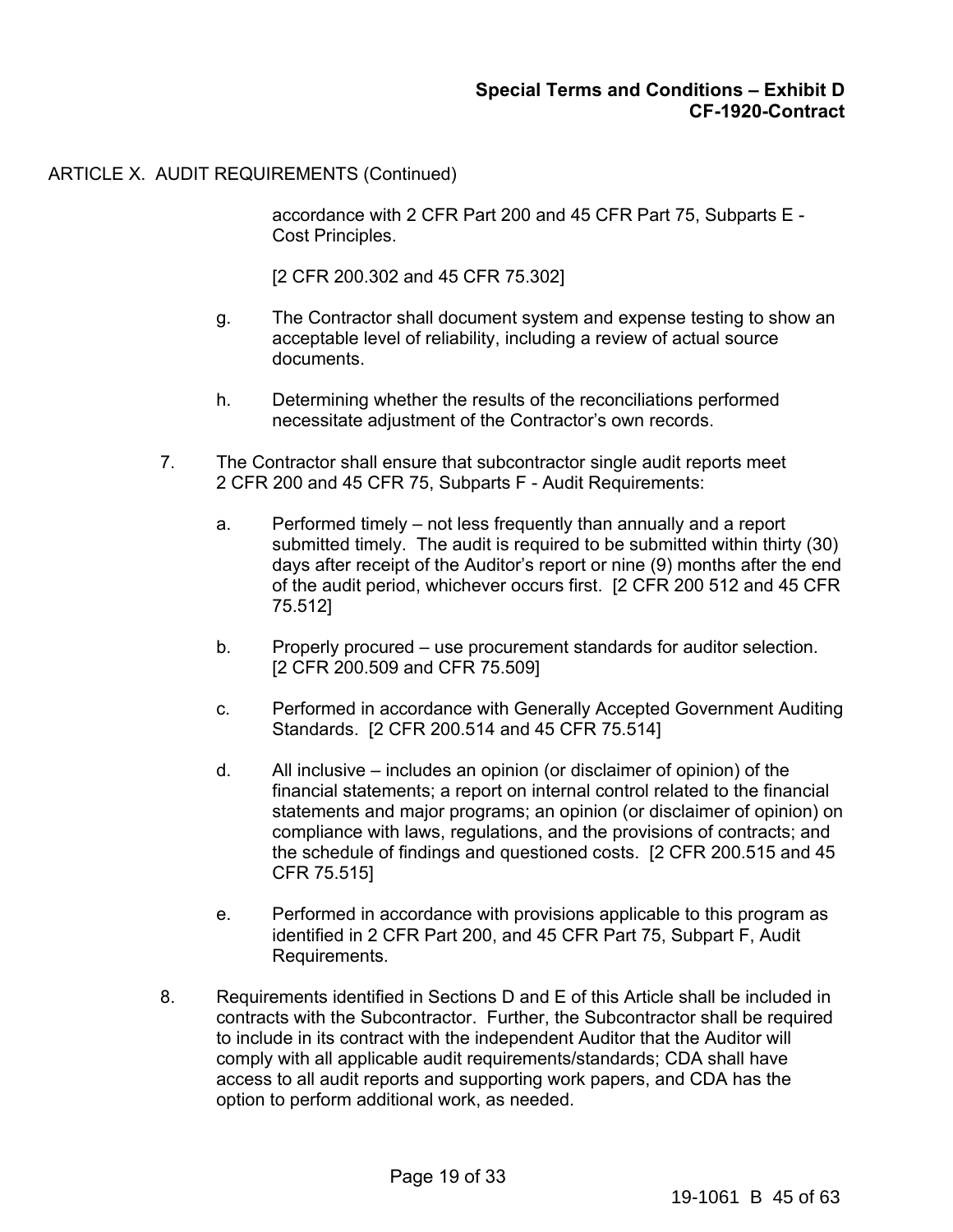- 9. The Contractor shall prepare a summary worksheet of results from the contract resolutions performed of all subcontractors. The summary worksheet shall include, but not be limited to, contract amounts; amounts resolved; amounts of match verified, resolution of variances; recovered amounts; whether an audit was relied upon or the Contractor performed an independent expense verification review (alternative procedures) of the Subcontractor in making a determination; whether audit findings were issued; and, if applicable, issuance date of the management letter; and any communication or follow-up performed to resolve the findings.
- 10. A reasonably proportionate share of the costs of audits required by, and performed in, accordance with the Single Audit Act Amendments of 1996, as implemented by requirements of this part, are allowable. However, the following audit costs are unallowable:
	- a. Any costs when audits required by the Single Audit Act and 2 CFR 200 and 45 CFR 75, Subparts F – Audit Requirements have not been conducted or have been conducted but not in accordance therewith; and
	- b. Any costs of auditing a non-federal entity that is exempted from having an audit conducted under the Single Audit Act and 2 CFR 200 and 45 CFR 75, Subparts F – Audit Requirements because its expenditures under federal awards are less than \$750,000 during the non-federal entity's fiscal year.
		- i. The costs of a financial statement audit of a non-federal entity that does not currently have a federal award may be included in the indirect cost pool for a cost allocation plan or indirect cost proposal.
		- ii. Pass-through entities may charge federal awards for the cost of agreed-upon-procedures engagements to monitor subcontractors who are exempted from the requirements of the Single Audit Act and 2 CFR 200 and 45 CFR 75, Subparts F – Audit Requirements. This cost is allowable only if the agreedupon procedures engagements are conducted in accordance with Generally Accepted Government Auditing Standards (GAGAS) attestation standards, paid for and arranged by the pass-through entity, and limited in scope to one or more of the following types of compliance requirements: activities allowed or not allowed; allowable costs/cost principles; eligibility; and reporting.

[2 CFR 200.425]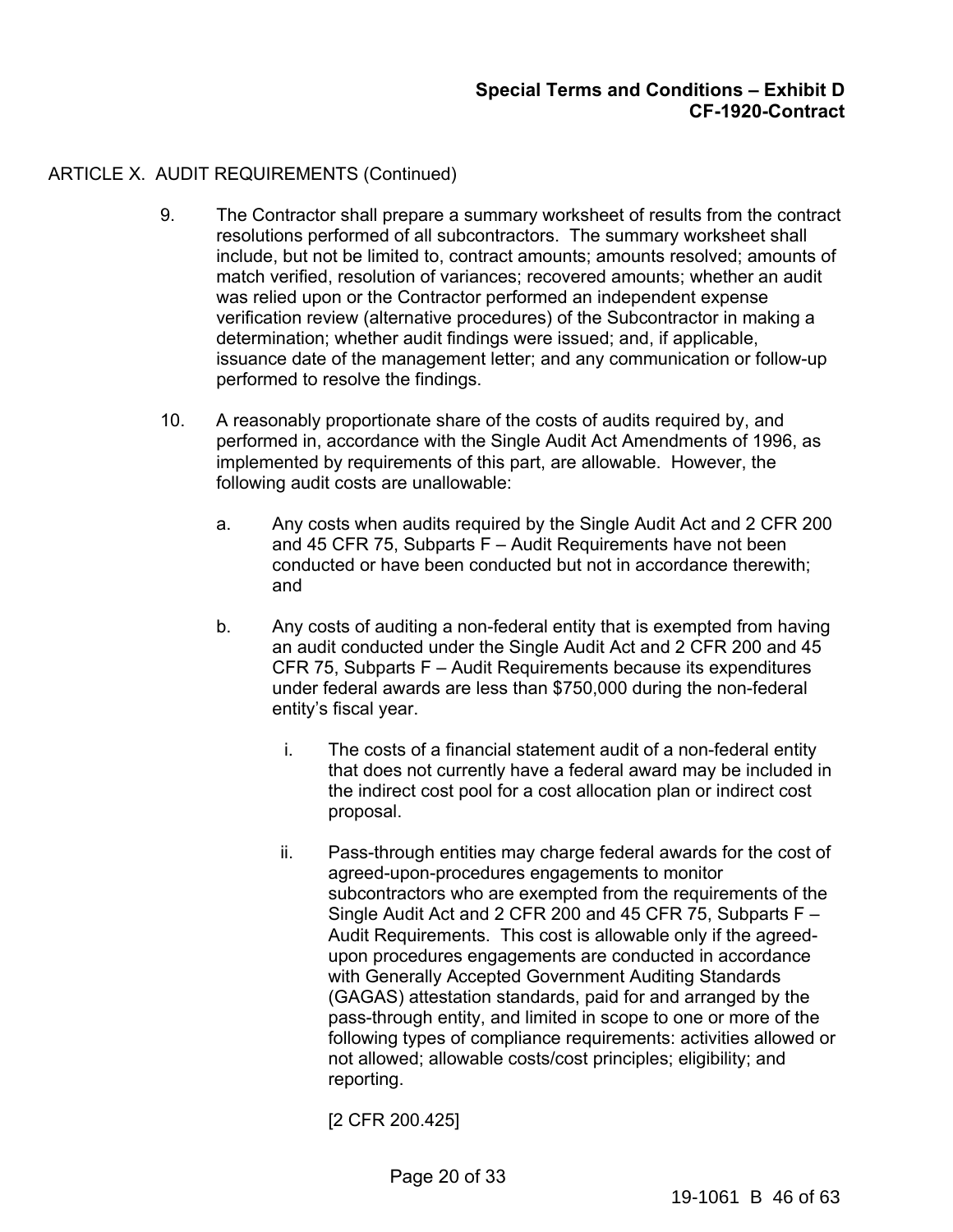### ARTICLE XI. INSURANCE

- A. Prior to commencement of any work under this Agreement, the Contractor shall provide for the term of this Agreement, the following insurance:
	- 1. General liability of not less than \$1,000,000 per occurrence for bodily injury and property damage combined. Higher limits may be required by the State in cases of higher than usual risks.
	- 2. Automobile liability including non-owned auto liability, of not less than \$1,000,000 for volunteers and paid employees providing services supported by this Agreement.
	- 3. If applicable, or unless otherwise amended by future regulation, the Contractor and subcontractors shall comply with the Public Utilities Commission General Order No. 115-F which requires higher levels of insurance for charter-party carriers of passengers and is based on seating capacity as follows:
		- a. \$750,000 if seating capacity is under 8
		- b.  $$1,500,000$  if seating capacity is  $8 15$
		- c. \$5,000,000 if seating capacity is over 15
	- 4. Professional liability of not less than \$1,000,000 as it appropriately relates to the services rendered. Coverage shall include medical malpractice and/or errors and omissions. (All programs except Title V).
- B. The insurance will be obtained from an insurance company acceptable to the Department of General Services, Office of Risk and Insurance Management (DGS, ORIM), or be provided through partial or total self-insurance acceptable to the Department of General Services (DGS).
- C. Evidence of insurance shall be in a form and content acceptable to DGS, ORIM.
- D. The Contractor shall notify the State within five (5) business days of any cancellation, non-renewal, or material change that affects required insurance coverage.
- E. Insurance obtained through commercial carriers shall meet the following requirements:
	- 1. The Certificate of Insurance shall provide the statement: "The Department of Aging, State of California, its officers, agents, employees, and servants are included as additional insureds, with respect to work performed for the State of California under this Agreement." Professional liability coverage is exempt from this requirement.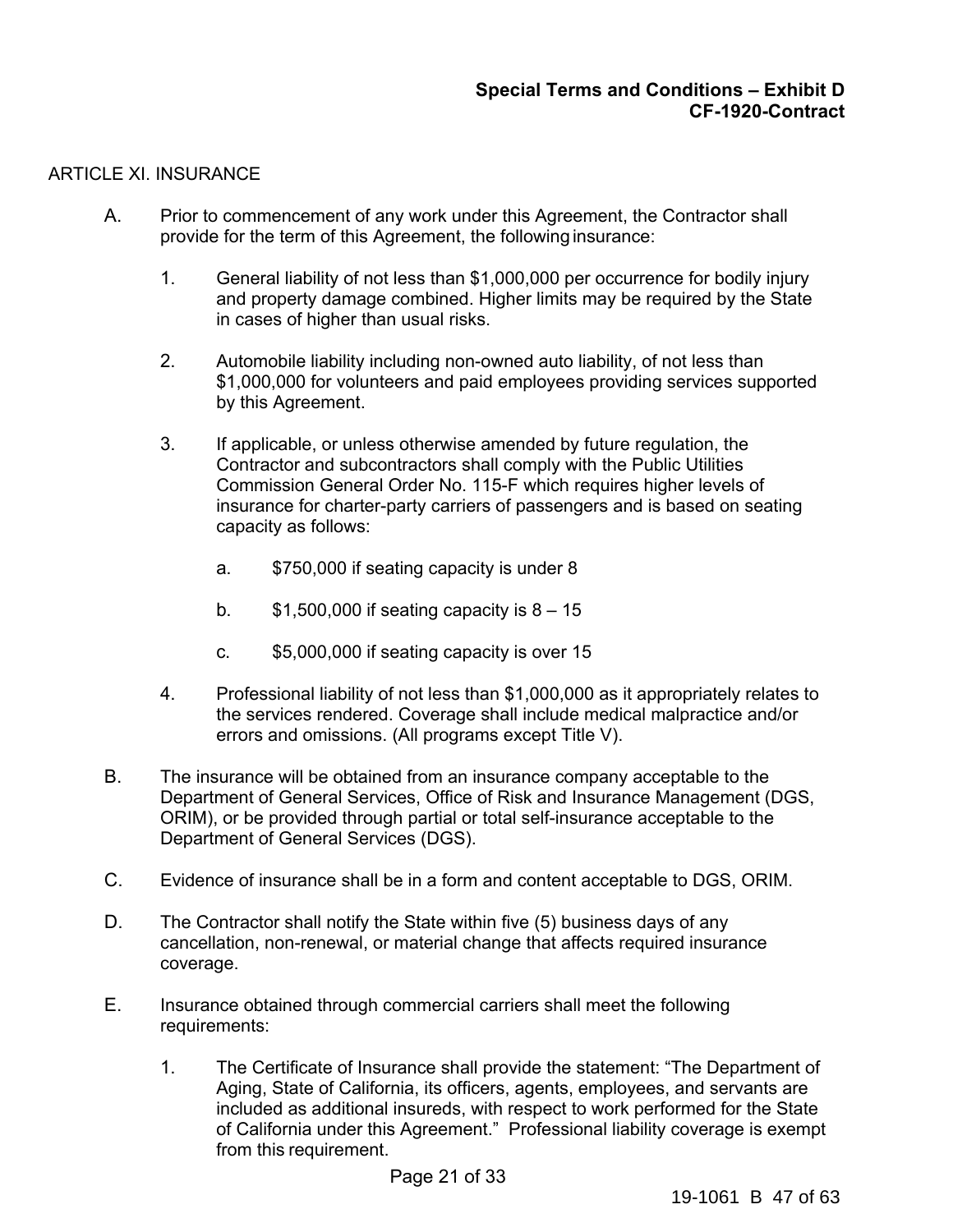### ARTICLE XI. INSURANCE (Continued)

- 2. CDA shall be named as the certificate holder and CDA's address must be listed on the certificate.
- F. The insurance provided herein shall be in effect at all times during the term of this Agreement. In the event the insurance coverage expires during the term of this Agreement, the Contractor agrees to provide CDA, at least thirty (30) days prior to the expiration date, a new Certificate of Insurance evidencing insurance coverage as provided herein for a period not less than the remaining Agreement term or for a period not less than one (1) year. In the event the Contractor fails to keep in effect at all times said insurance coverage, CDA may, in addition to any other remedies it may have, terminate this Agreement.
- G. The Contractor shall require its subcontractors under this Agreement, other than units of local government which are similarly self-insured, to maintain adequate insurance coverage for general liability, Worker's Compensation liabilities, and if appropriate, auto liability including non-owned auto and professional liability, and further, the Contractor shall require all of its subcontractors to hold the Contractor harmless. The Subcontractor's Certificate of Insurance for general and auto liability shall also name the Contractor, not the State, as the certificate holder and additional insured. The Contractor shall maintain Certificates of Insurance for all of its subcontractors.
- H. A copy of each appropriate Certificate of Insurance or letter of self-insurance, referencing this Agreement number shall be submitted to CDA with this Agreement.
- I. The Contractor shall be insured against liability for Worker's Compensation or undertake self-insurance in accordance with the provisions of the Labor Code and the Contractor affirms to comply with such provisions before commencing the performance of the work under this Agreement. [Labor Code § 3700]

### ARTICLE XII. TERMINATION

# A. Termination Without Cause

CDA may terminate performance of work under this Agreement, in whole or in part, without cause, if CDA determines that a termination is in the State's best interest. CDA may terminate the Agreement upon ninety (90) days written notice to the Contractor. The Notice of Termination shall specify the extent of the termination and shall be effective ninety (90) days from the delivery of the Notice. The parties agree that if the termination of the Contract is due to a reduction or deletion of funding by the Department of Finance (DOF), Legislature or Congress, the Notice of Termination shall be effective thirty (30) days from the delivery of the Notice. The Contractor shall submit to CDA a Transition Plan as specified in Exhibit E of this Agreement. The parties agree that for the terminated portion of the Agreement, the remainder of Agreement shall be deemed to remain in effect and is not void.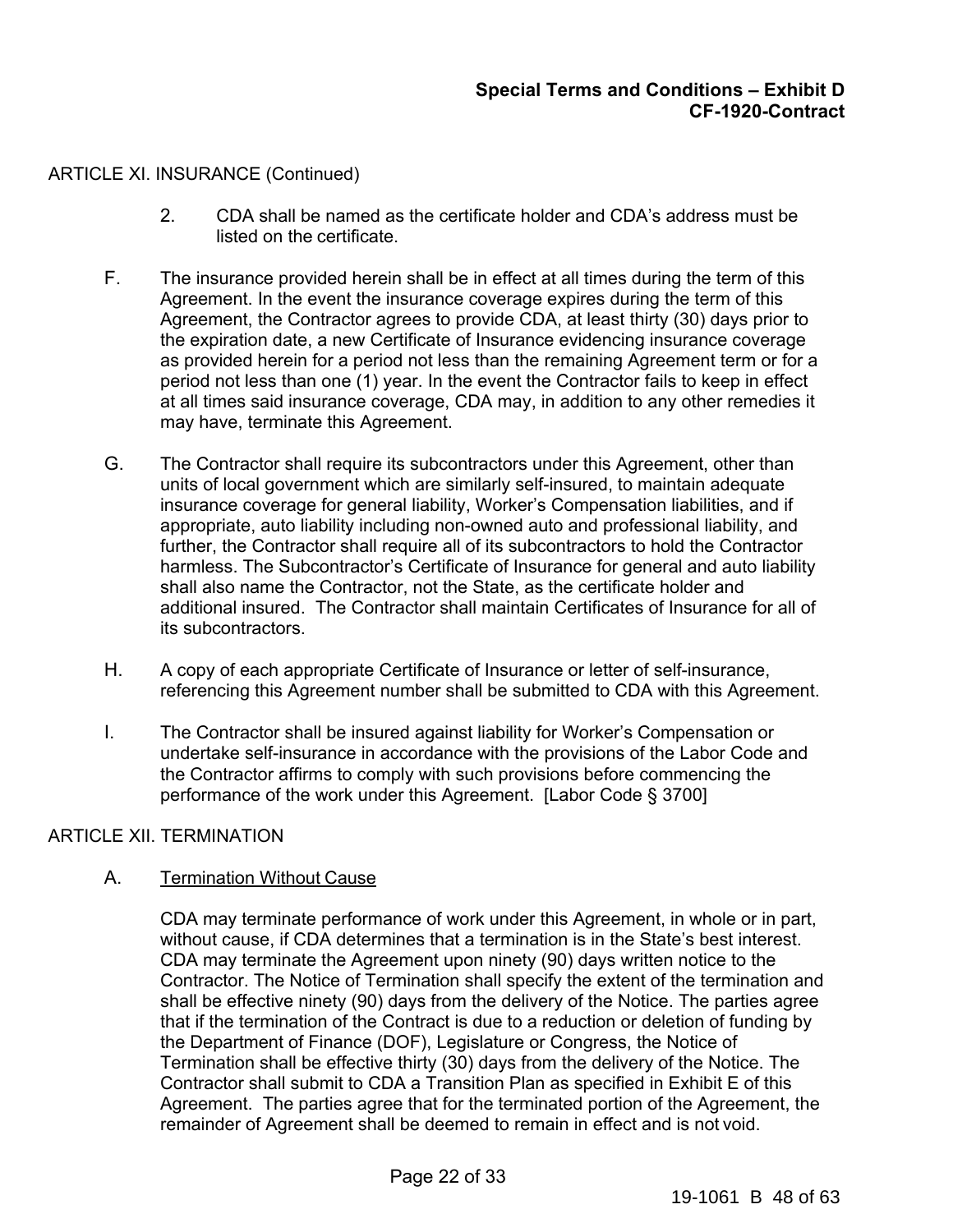### ARTICLE XII. TERMINATION (Continued)

### B. Termination for Cause

CDA may terminate, in whole or in part, for cause the performance of work under this Agreement. CDA may terminate the Agreement upon thirty (30) days written notice to the Contractor. The Notice of Termination shall be effective thirty (30) days from the delivery of the Notice of Termination unless the grounds for termination are due to threat to life, health or safety of the public and in that case, the termination shall take effect immediately. The Contractor shall submit to CDA a Transition Plan as specified in Exhibit E of this Agreement. The grounds for termination for cause shall include, but are not limited to, the following:

- 1. In case of threat of life, health or safety of the public, termination of the Agreement shall be effective immediately.
- 2. A violation of the law or failure to comply with any condition of this Agreement.
- 3. Inadequate performance or failure to make progress so as to endanger performance of this Agreement.
- 4. Failure to comply with reporting requirements.
- 5. Evidence that the Contractor is in an unsatisfactory financial condition as determined by an audit of the Contractor or evidence of a financial condition that endangers performance of this Agreement and/or the loss of other funding sources.
- 6. Delinquency in payment of taxes or payment of costs for performance of this Agreement in the ordinary course of business.
- 7. Appointment of a trustee, receiver, or liquidator for all or a substantial part of the Contractor's property, or institution of bankruptcy, reorganization or the arrangement of liquidation proceedings by or against the Contractor.
- 8. Service of any writ of attachment, levy of execution, or commencement of garnishment proceedings against the Contractor's assets or income.
- 9. The commission of an act of bankruptcy.
- 10. Finding of debarment or suspension. [Article II J]
- 11. The Contractor's organizational structure has materially changed.
- 12. CDA determines that the Contractor may be considered a "high risk" agency as described in 2 CFR 200.205 and 45 CFR 75.205. If such a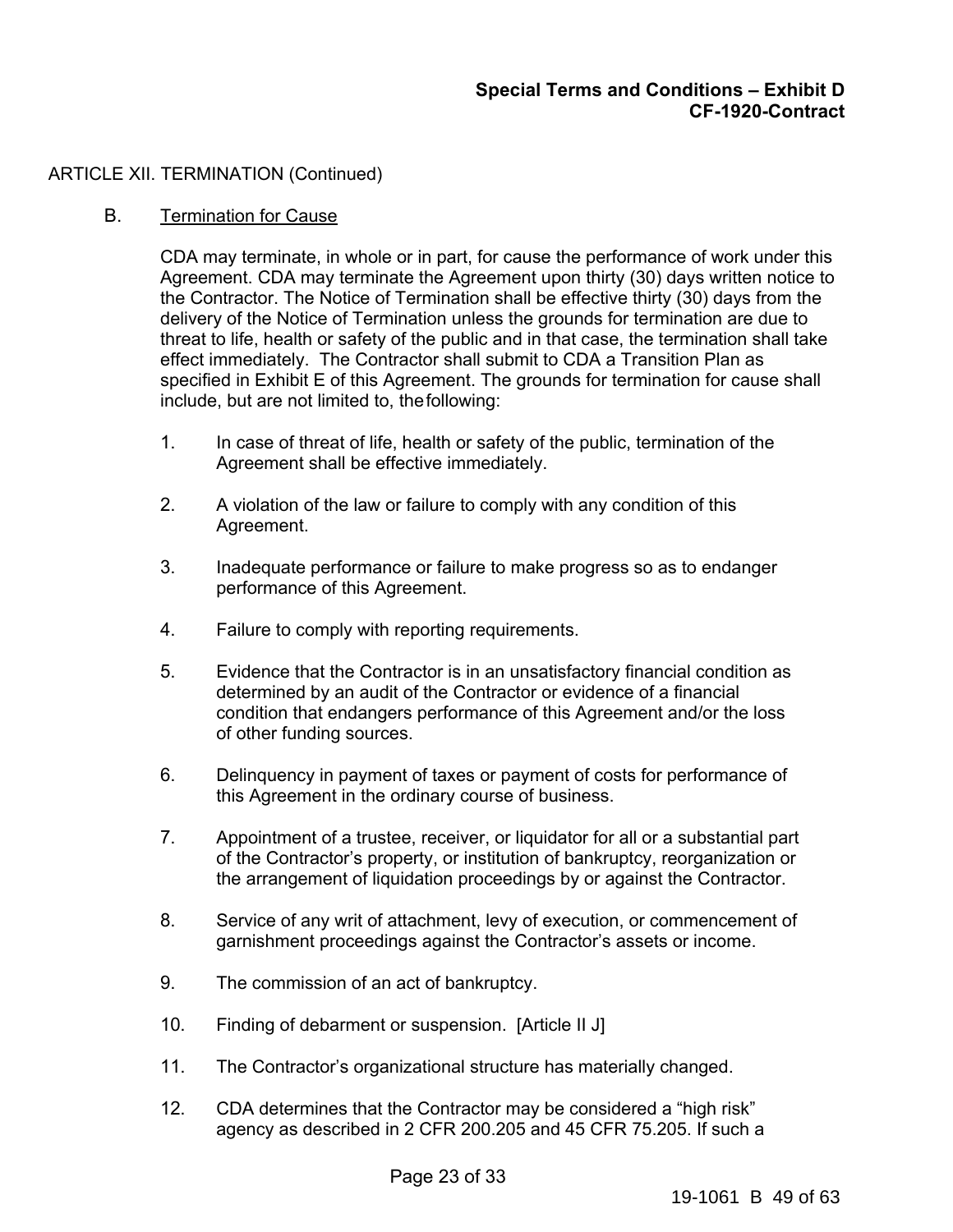# ARTICLE XII. TERMINATION (Continued)

determination is made, the Contractor may be subject to special conditions or restrictions.

### C. Contractor's Obligation After Notice of Termination

After receipt of a Notice of Termination, and except as directed by CDA, the Contractor shall immediately proceed with the following obligations, as applicable, regardless of any delay in determining or adjusting any funds due under this clause.

The Contractor shall:

- 1. Stop work as specified in the Notice of Termination.
- 2. Place no further subcontracts for materials or services, except as necessary, to complete the continued portion of the Contract.
- 3. Terminate all subcontracts to the extent they relate to the work terminated.
- 4. Settle all outstanding liabilities and termination settlement proposals arising from the termination of subcontracts, (the approval or ratification of which will be final for purposes of this clause).

### D. Effective Date

Termination of this Agreement shall take effect immediately in the case of an emergency such as threat to life, health, or safety of the public. The effective date for Termination with Cause or for funding reductions is thirty (30) days and Termination without Cause is ninety (90) days subsequent to written notice to the Contractor. The notice shall describe the action being taken by CDA, the reason for such action and, any conditions of the termination, including the date of termination.

### E. Voluntary Termination of Area Plan Agreement (Title III Only)

Pursuant to 22 CCR 7210, the Contractor may voluntarily terminate its contract prior to its expiration either by mutual agreement with CDA or upon thirty (30) days written notice to CDA. In case of voluntary termination, the Contractor shall allow CDA up to one hundred eighty (180) days to transition services. The Contractor shall submit a Transition Plan in accordance with Exhibit E of this Agreement.

### F. Notice of Intent to Terminate by Contractor (All other non-Title III Programs)

In the event the Contractor no longer intends to provide services under this Agreement, the Contractor shall give CDA Notice of Intent to Terminate. Such notice shall be given in writing to CDA at least one hundred eighty (180) days prior to the proposed termination date. Unless mutually agreed upon, the Contractor does not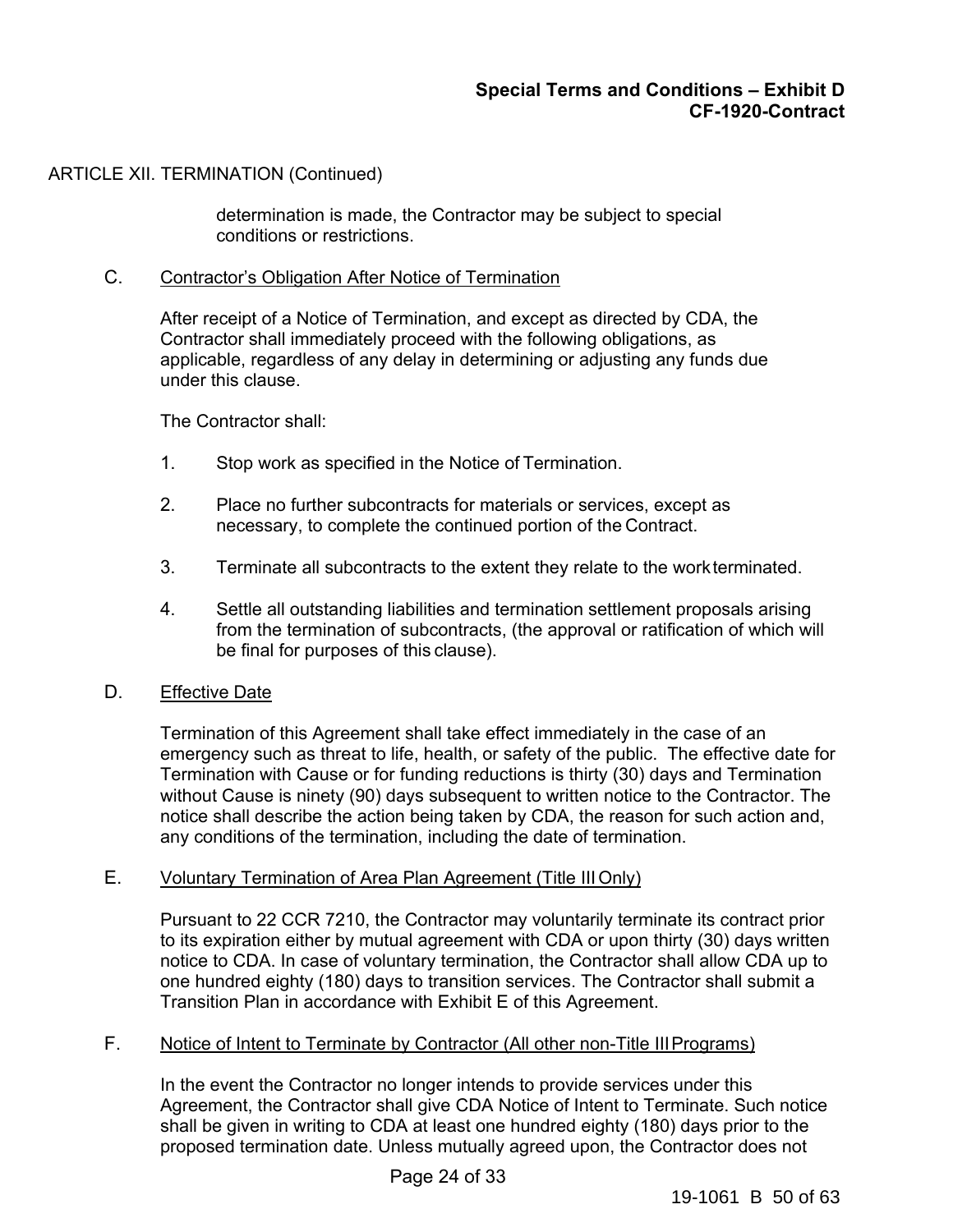### ARTICLE XII. TERMINATION (Continued)

have the authority to terminate the Agreement. The Notice of Intent to Terminate shall include the reason for such action and the anticipated last day of work. The Contractor shall submit a Transition Plan in accordance with Exhibit E.

#### G. In the Event of a Termination Notice

CDA will present written notice to the Contractor of any condition, such as, but not limited to, transfer of clients, care of clients, return of unspent funds; and disposition of property, which must be met prior to termination.

#### ARTICLE XIII. REMEDIES

The Contractor agrees that any remedy provided in this Agreement is in addition to and not in derogation of any other legal or equitable remedy available to CDA as a result of breach of this Agreement by the Contractor, whether such breach occurs before or after completion of the project.

### ARTICLE XIV. DISSOLUTION OF ENTITY

The Contractor shall notify CDA immediately of any intention to discontinue existence of the entity or to bring an action for dissolution.

### ARTICLE XV. AMENDMENTS, REVISIONS OR MODIFICATIONS

- A. No amendment or variation of the terms of this Agreement shall be valid unless made in writing, signed and approved through the State amendment process in accordance with the State Contract Manual. No oral understanding or agreement not incorporated in this Agreement is binding on any of the parties.
- B. The State reserves the right to revise, waive, or modify the Agreement to reflect any restrictions, limitations, or conditions enacted by Congress or the Legislature or as directed by the Executive Branch of State government.

### ARTICLE XVI. NOTICES

- A. Any notice to be given hereunder by either party to the other may be effected by personal delivery in writing or by registered or certified mail, overnight mail, postage prepaid, return receipt requested, provided the Contractor retains receipt, and shall be communicated as of actual receipt.
- B. Any notice given to CDA for the Contractor's change of legal name, main address, or name of the Director shall be completed by submitting an Agency Contacts Designation Form (CDA 045) to AAAcontactinfo@aging.ca.gov.
- C. All other notices with the exception of those identified in Section B of this Article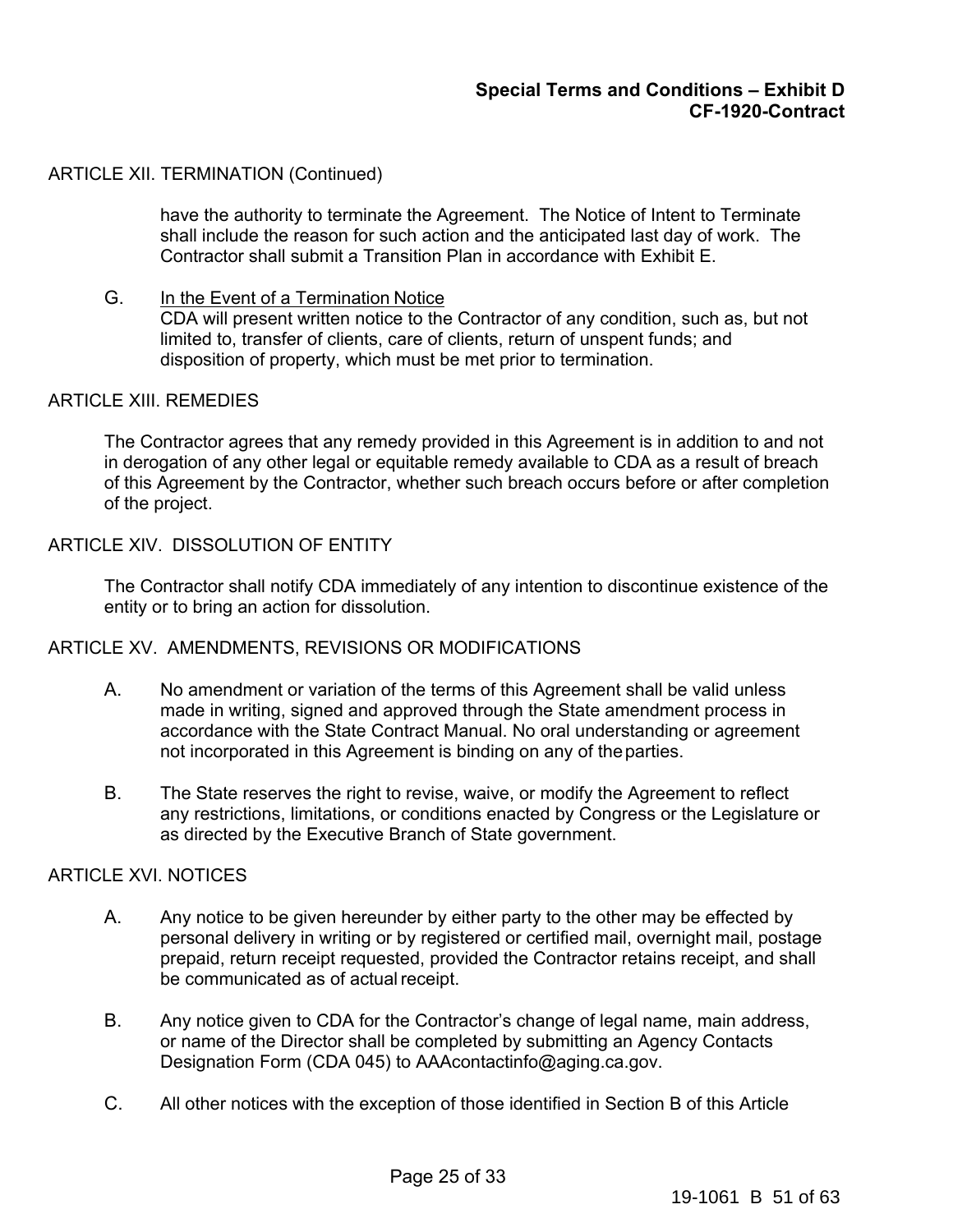#### ARTICLE XVI. NOTICES (Continued)

shall be addressed to the California Department of Aging, AAA Based Teams, 1300 National Drive, Suite 200, Sacramento, California, 95834. Notices mailed to the Contractor shall be to the address indicated on the coversheet of this Agreement.

D. Either party may change its address by written notice to the other party in accordance with this Article.

#### ARTICLE XVII. DEPARTMENT CONTACT

- A. The name of CDA's contact to request revisions, waivers, or modifications affecting this Agreement, will be provided by the State to the Contractor upon full execution of this Agreement.
- B. The Contractor shall, upon request from CDA, submit the name of its Agency Contract Representative (ACR) for this Agreement by submitting an Agency Contacts Designation Form (CDA 045) to AAAcontactinfo@aging.ca.gov. This form requires the ACR's phone number, email address, and FAX number to be included on this form. For any change in this information, the Contractor shall submit an amended CDA 045.

### ARTICLE XVIII. INFORMATION INTEGRITY, AND SECURITY

A. Information Assets

The Contractor, and its Subcontractors/Vendors, shall have in place operational policies, procedures, and practices to protect State information assets, including those assets used to store or access Personal Health Information (PHI), Personal Information (PI) and any information protected under the Health Insurance Portability and Accountability Act (HIPAA), (i.e., public, confidential, sensitive and/or personal identifying information) as specified in the State Administrative Manual, 5300 to 5365.3; Cal. Gov. Code § 11019.9, DGS Management Memo 06-12; DOF Budget Letter 06-34; and CDA Program Memorandum 07-18 Protection of Information Assets and the Statewide Health Information Policy Manual.

Information assets may be in hard copy or electronic format and may include but is not limited to:

- 1. Reports
- 2. Notes
- 3. Forms
- 4. Computers, laptops, cellphones, printers, scanners
- 5. Networks (LAN, WAN, WIFI) servers, switches, routers
- 6. Storage media, hard drives, flash drives, cloud storage
- 7. Data, applications, databases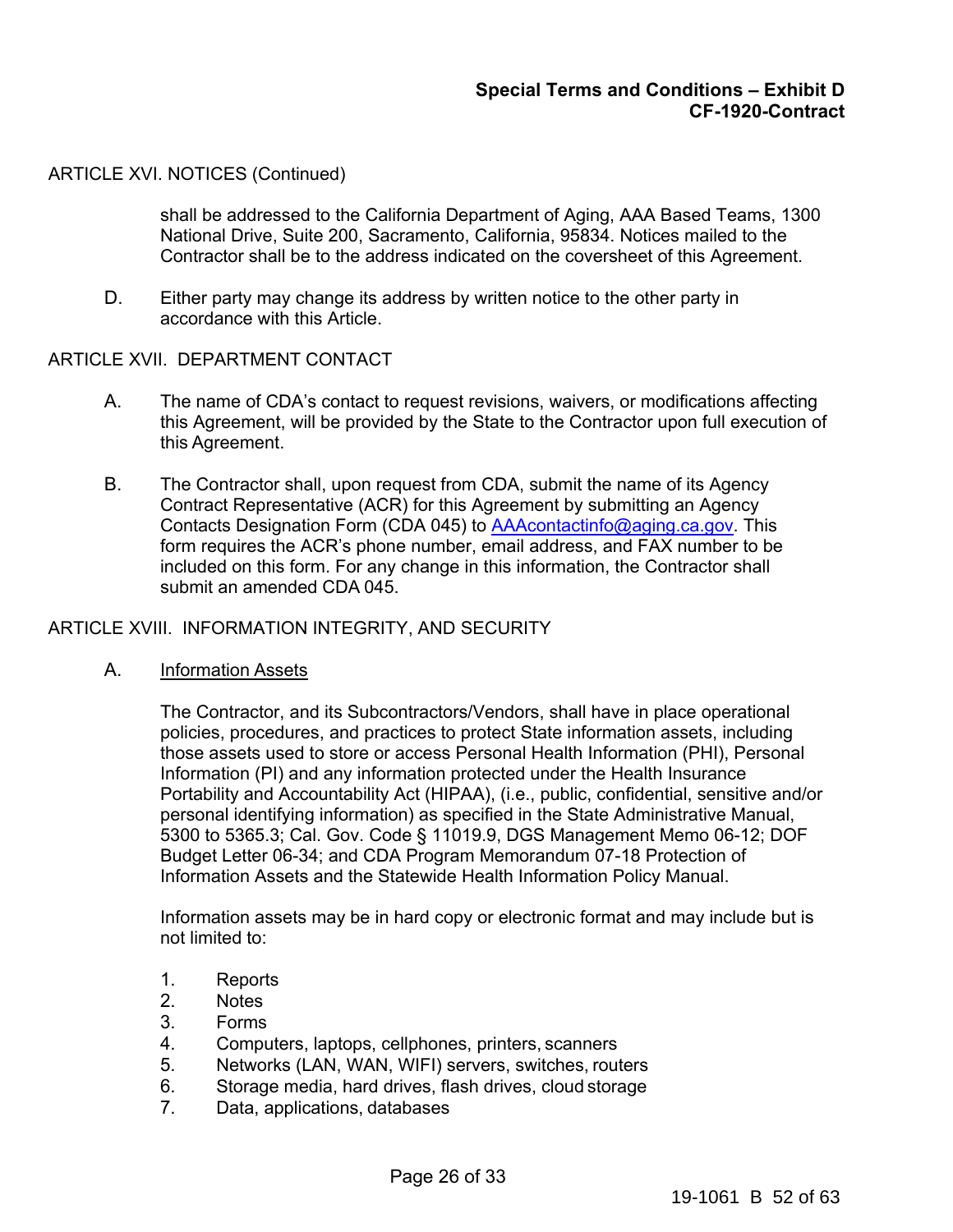# ARTICLE XVIII. INFORMATION INTEGRITY, AND SECURITY (Continued)

### B. Encryption of Computing Devices

The Contractor, and its Subcontractors/Vendors, are required to use 128-Bit encryption for data collected under this Agreement that is confidential, sensitive, and/or personal information including data stored on all computing devices (including, but not limited to, workstations, servers, laptops, personal digital assistants, notebook computers and backup media) and/or portable electronic storage media (including, but not limited to, discs, thumb/flash drives, portable hard drives, and backup media).

### C. Disclosure

- 1. The Contractor, and its Subcontractors/Vendors, shall ensure that all confidential, sensitive and/or personal identifying information is protected from inappropriate or unauthorized access or disclosure in accordance with applicable laws, regulations and State policies.
- 2. The Contractor, and its Subcontractors/Vendors, shall protect from unauthorized disclosure, confidential, sensitive and/or personal identifying information such as names and other identifying information concerning persons receiving services pursuant to this Agreement, except for statistical information not identifying any participant.
- 3. "Personal Identifying information" shall include, but not be limited to: name; identifying number; social security number; state driver's license or state identification number; financial account numbers; and symbol or other identifying characteristic assigned to the individual, such as finger or voice print or a photograph.
- 4. The Contractor, and its Subcontractors/Vendors, shall not use confidential, sensitive and/or personal identifying information above for any purpose other than carrying out the Contractor's obligations under this Agreement. The Contractor and its Subcontractors are authorized to disclose and access identifying information for this purpose as required by OAA.
- 5. The Contractor and its Subcontractors/Vendors, shall not, except as otherwise specifically authorized or required by this Agreement or court order, disclose any identifying information obtained under the terms of this Agreement to anyone other than CDA without prior written authorization from CDA. The Contractor may be authorized, in writing, by a participant to disclose identifying information specific to the authorizing participant.
- 6. The Contractor, and its Subcontractors/Vendors, may allow a participant to authorize the release of information to specific entities, but shall not request or encourage any participant to give a blanket authorization or sign a blank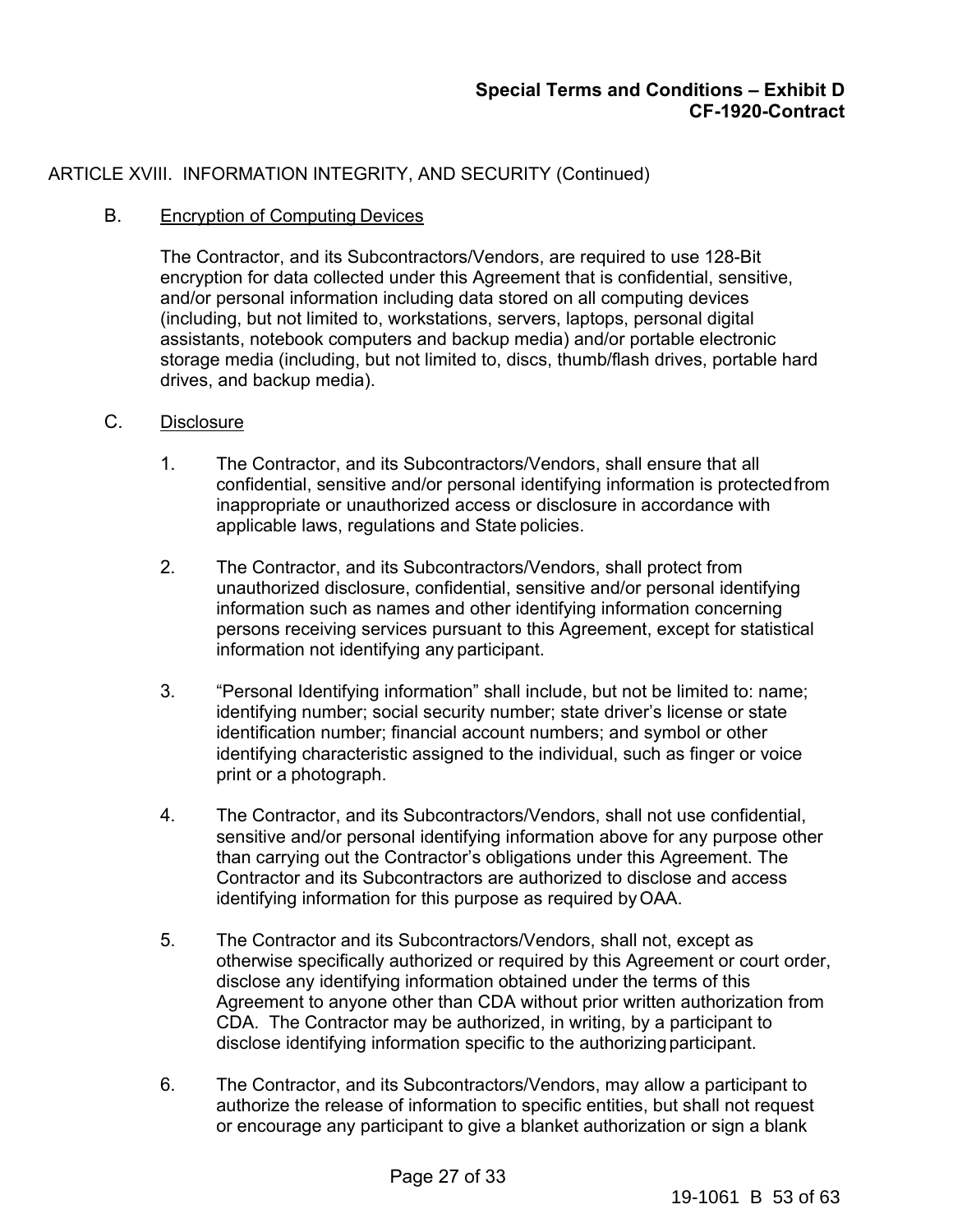# ARTICLE XVIII. INFORMATION INTEGRITY, AND SECURITY (Continued)

release, nor shall the Contractor accept such blanket authorization from any participant.

### D. Security Awareness Training

- 1. The Contractor's employees, Subcontractors/Vendors, and volunteers handling confidential, sensitive and/or personal identifying information must complete the required CDA Security Awareness Training module located at https://www.aging.ca.gov/ProgramsProviders/#Resources within thirty (30) days of the start date of the Contract/Agreement, within thirty (30) days of the start date of any new employee, Subcontractor, Vendor or volunteer's employment and annually thereafter.
- 2. The Contractor must maintain certificates of completion on file and provide them to CDA upon request.

#### E. Health Insurance Portability and Accountability Act (HIPAA)

The Contractor agrees to comply with the privacy and security requirements of HIPAA and ensure that Subcontractors/Vendors comply with the privacy and security requirements of HIPAA.

### F. Information Integrity and Security Statement

The Contractor shall sign and return an Information Integrity and Security Statement (CDA 1024) form with this Agreement. This is to ensure that the Contractor is aware of, and agrees to comply with, their obligations to protect CDA information assets from unauthorized access and disclosure.

### G. Security Incident Reporting

A security incident occurs when CDA information assets are or reasonably believed to have been accessed, modified, destroyed, or disclosed without proper authorization, or are lost or stolen. The Contractor, and its Subcontractors/Vendors, must comply with CDA's security incident reporting procedure located at https://www.aging.ca.gov/ProgramsProviders/#Resources.

#### H. Security Breach Notifications

Notice must be given by the Contractor, and/or its Subcontractors/Vendors to anyone whose confidential, sensitive and/or personal identifying information could have been breached in accordance with HIPAA, the Information Practices Act of 1977, and State policy.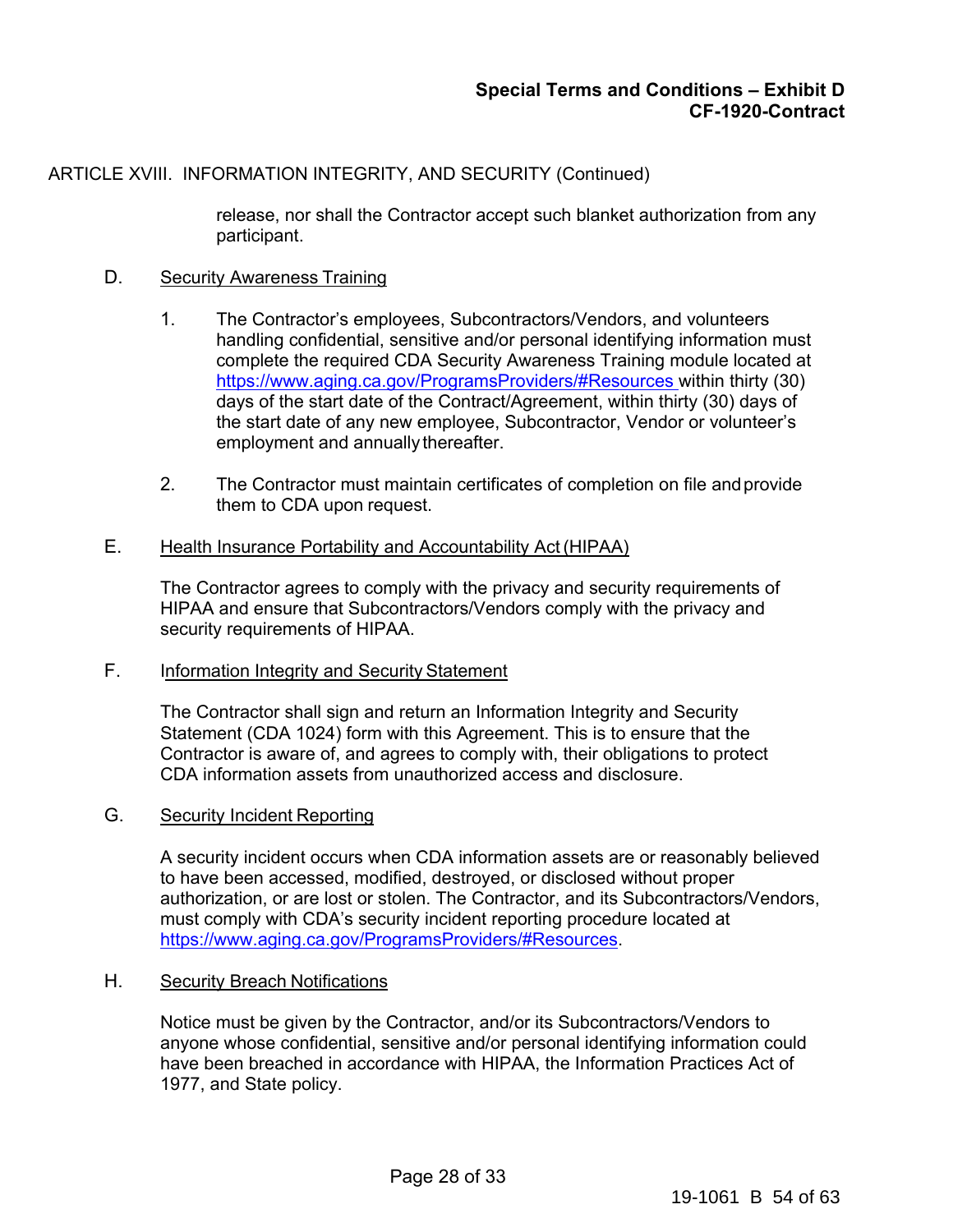# ARTICLE XVIII. INFORMATION INTEGRITY, AND SECURITY (Continued)

#### I. Software Maintenance

The Contractor, and its Subcontractors/Vendors, shall apply security patches and upgrades in a timely manner and keep virus software up-to-date on all systems on which State data may be stored or accessed.

#### J. Electronic Backups

The Contractor, and its Subcontractors/Vendors, shall ensure that all electronic information is protected by performing regular backups of files and databases and ensure the availability of information assets for continued business. The Contractor, and its Subcontractors/Vendors, shall ensure that all data, files and backup files are encrypted.

#### K. Provisions of this Article

The provisions contained in this Article shall be included in all contracts of both the Contractor and its Subcontractors/Vendors.

#### ARTICLE XIX. COPYRIGHTS AND RIGHTS IN DATA

### A. Copyrights

- 1. If any material funded by this Agreement is subject to copyright, the State reserves the right to copyright such material and the Contractor agrees not to copyright such material, except as set forth in Section B of this Article.
- 2. The Contractor may request permission to copyright material by writing to the Director of CDA. The Director shall grant permission or give reason for denying permission to the Contractor in writing within sixty (60) days of receipt of the request.
- 3. If the material is copyrighted with the consent of CDA, the State reserves a royalty-free, non-exclusive, and irrevocable license to reproduce, prepare derivative works, publish, distribute and use such materials, in whole or in part, and to authorize others to do so, provided written credit is given to the author.
- 4. The Contractor certifies that it has appropriate systems and controls in place to ensure that State funds will not be used in the performance of this contract for the acquisition, operation, or maintenance of computer software in violation of copyright laws.

#### B. Rights in Data

1. The Contractor shall not publish or transfer any materials, as defined in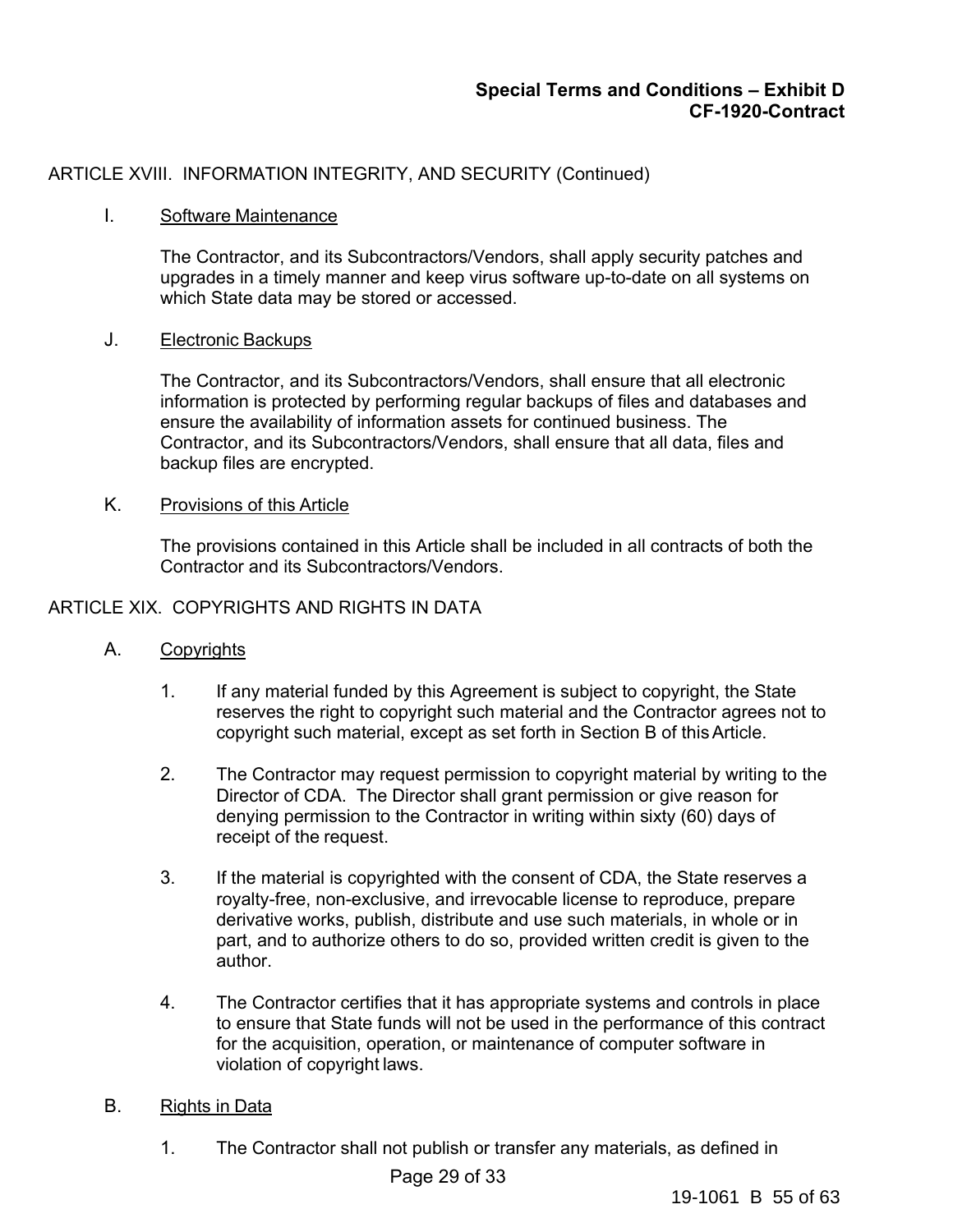# ARTICLE XIX. COPYRIGHTS AND RIGHTS IN DATA (Continued)

paragraph 2 below, produced or resulting from activities supported by this Agreement without the express written consent of the Director of CDA. That consent shall be given, or the reasons for denial shall be given, and any conditions under which it is given or denied, within thirty (30) days after the written request is received by CDA. CDA may request a copy of the material for review prior to approval of the request. This subsection is not intended to prohibit the Contractor from sharing identifying client information authorized by the participant or summary program information which is not client-specific.

- 2. As used in this Agreement, the term "subject data" means writings, sound recordings, pictorial reproductions, drawings, designs or graphic representations, procedural manuals, forms, diagrams, workflow charts, equipment descriptions, data files and data processing or computer programs, and works of any similar nature (whether or not copyrighted or copyrightable) which are first produced or developed under this Agreement. The term does not include financial reports, cost analyses and similar information incidental to contract administration, or the exchange of that information between AAAs to facilitate uniformity of contract and program administration on a statewide basis.
- 3. Subject only to other provisions of this Agreement, the State may use, duplicate, or disclose in any manner, and have or permit others to do so subject to State and federal law, all subject data delivered under this Agreement.

### ARTICLE XX. BILINGUAL AND LINGUISTIC PROGRAM SERVICES

- A. Needs Assessment
	- 1. The Contractor shall conduct a cultural and linguistic group-needs assessment of the eligible client population in the Contractor's service area to assess the language needs of the population and determine what reasonable steps are necessary to ensure meaningful access to services and activities to eligible individuals. [22 CCR 98310, 98314]

The group-needs assessment shall take into account the following four (4) factors:

- a. Number or proportion of persons with Limited English Proficiency (LEP) eligible to be served or encountered by the program.
- b. Frequency with which LEP individuals come in contact with the program.
- c. Nature and importance of the services provided.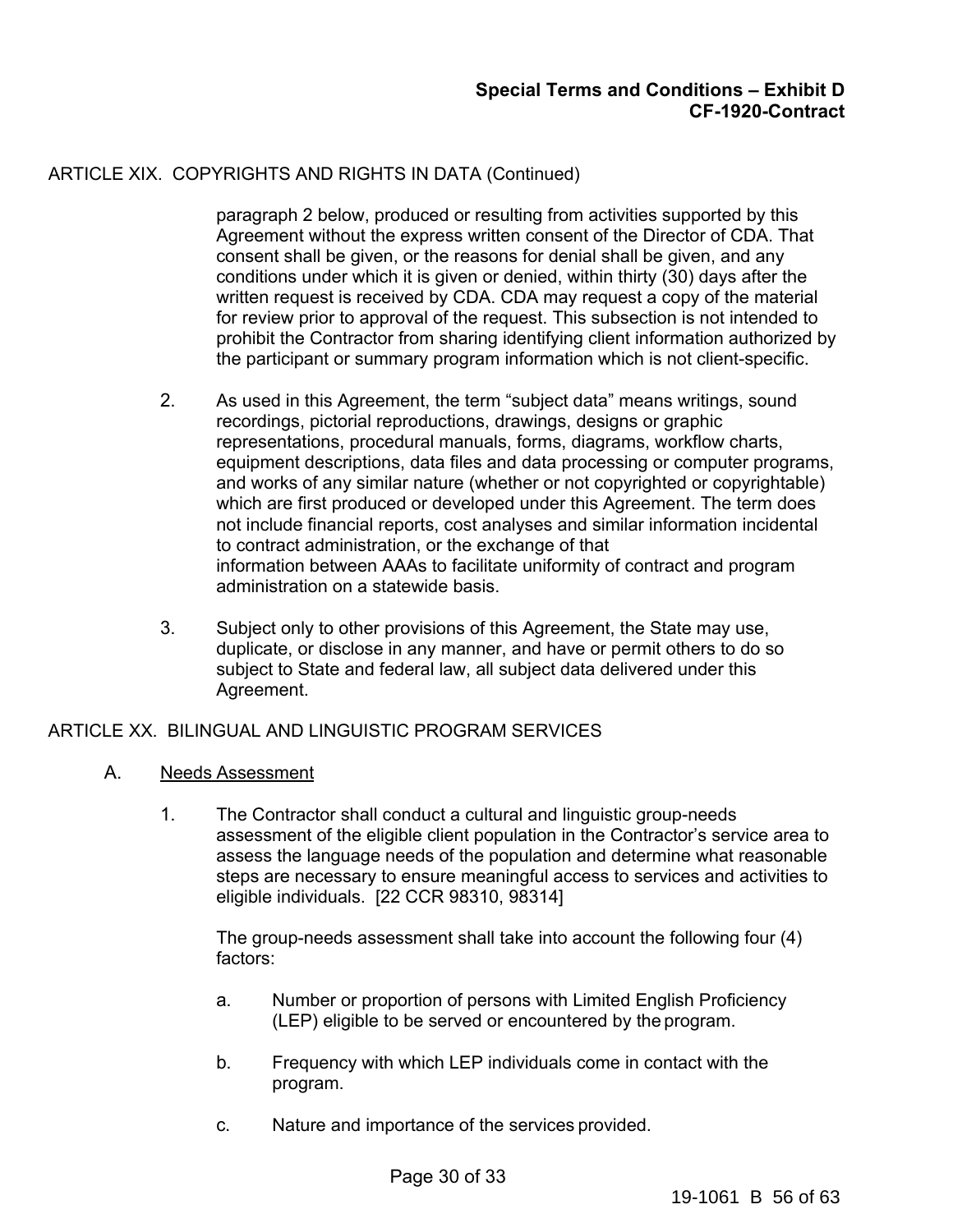ARTICLE XX. BILINGUAL AND LINGUISTIC PROGRAM SERVICES (Continued)

d. Local or frequently used resources available to the Contractor.

This group-needs assessment will serve as the basis for the Contractor's determination of "reasonable steps" and provide documentary evidence of compliance with Cal. Gov. Code § 11135 et seq*.*; 2 CCR 11140, 2 CCR 11200 et seq., and 22 CCR98300 et seq.

- 2. The Contractor shall prepare and make available a report of the findings of the group-needs assessment that summarizes:
	- a. Methodologies used.
	- b. The linguistic and cultural needs of non-English speaking or LEP groups.
	- c. Services proposed to address the needs identified and a timeline for implementation. [22 CCR 98310]
- 3. The Contractor shall maintain a record of the group-needs assessment on file at the Contractor's headquarters at all times during the term of this Agreement. [22 CCR 98310, 98313]

### B. Provision of Services

- 1. The Contractor shall take reasonable steps, based upon the group-needs assessment identified in Section A of this Article, to ensure that "alternative communication services" are available to non-English speaking or LEP beneficiaries of services under this Agreement. [22 CCR 11162]
- 2. "Alternative communication services" include, but are not limited to, the provision of services and programs by means of the following:
	- a. Interpreters or bilingual providers and provider staff.
	- b. Contracts with interpreter services.
	- c. Use of telephone interpreter lines.
	- d. Sharing of language assistance materials and services with other providers.
	- e. Translated written information materials, including, but not limited to, enrollment information and descriptions of available services and programs.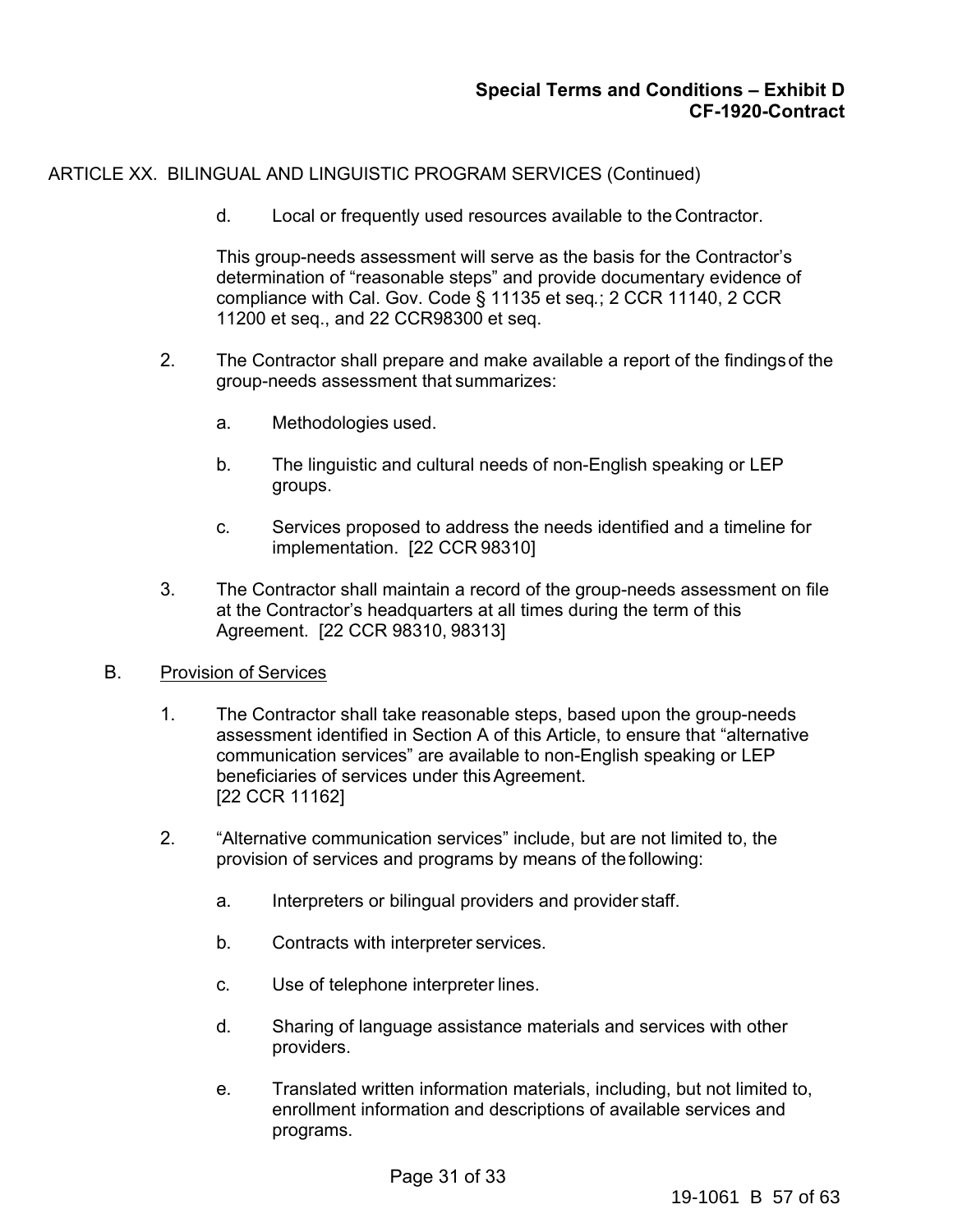# ARTICLE XX. BILINGUAL AND LINGUISTIC PROGRAM SERVICES (Continued)

- f. Referral to culturally and linguistically appropriate community service programs.
- 3. Based upon the findings of the group-needs assessment, the Contractor shall ensure that reasonable alternative communication services are available to meet the linguistic needs of identified eligible client population groups at key points of contact. Key points of contact include, but are not limited to, telephone contacts, office visits and in-home visits. [22 CCR 11162]

The Contractor shall self-certify to compliance with the requirements of this section and shall maintain the self-certification record on file at the Contractor's office at all times during the term of this Agreement. [22 CCR 98310]

- 4. The Contractor shall notify its employees of clients' rights regarding language access and the Contractor's obligation to ensure access to alternative communication services where determined appropriate based upon the needs assessment conducted by the Contractor. [22 CCR 98324]
- 5. Noncompliance with this section may result in suspension or termination of funds and/or termination of this Agreement. [22 CCR 98370]

### C. Compliance Monitoring

- 1. The Contractor shall develop and implement policies and procedures for assessing and monitoring the performance of individuals and entities that provide alternative communication services to non-English and LEP clients. [22 CCR 98310]
- 2. The Contractor shall monitor, evaluate, and take effective action to address any needed improvement in the delivery of culturally and linguistically appropriate services. [22 CCR 98310]
- 3. The Contractor shall permit timely access to all records of compliance with this section. Failure to provide access to such records may result in appropriate sanctions. [22 CCR 98314]

### D. Notice to Eligible Beneficiaries of Contracted Services

1. The Contractor shall designate an employee to whom initial complaints or inquiries regarding national origin can be directed. [22 CCR 98325]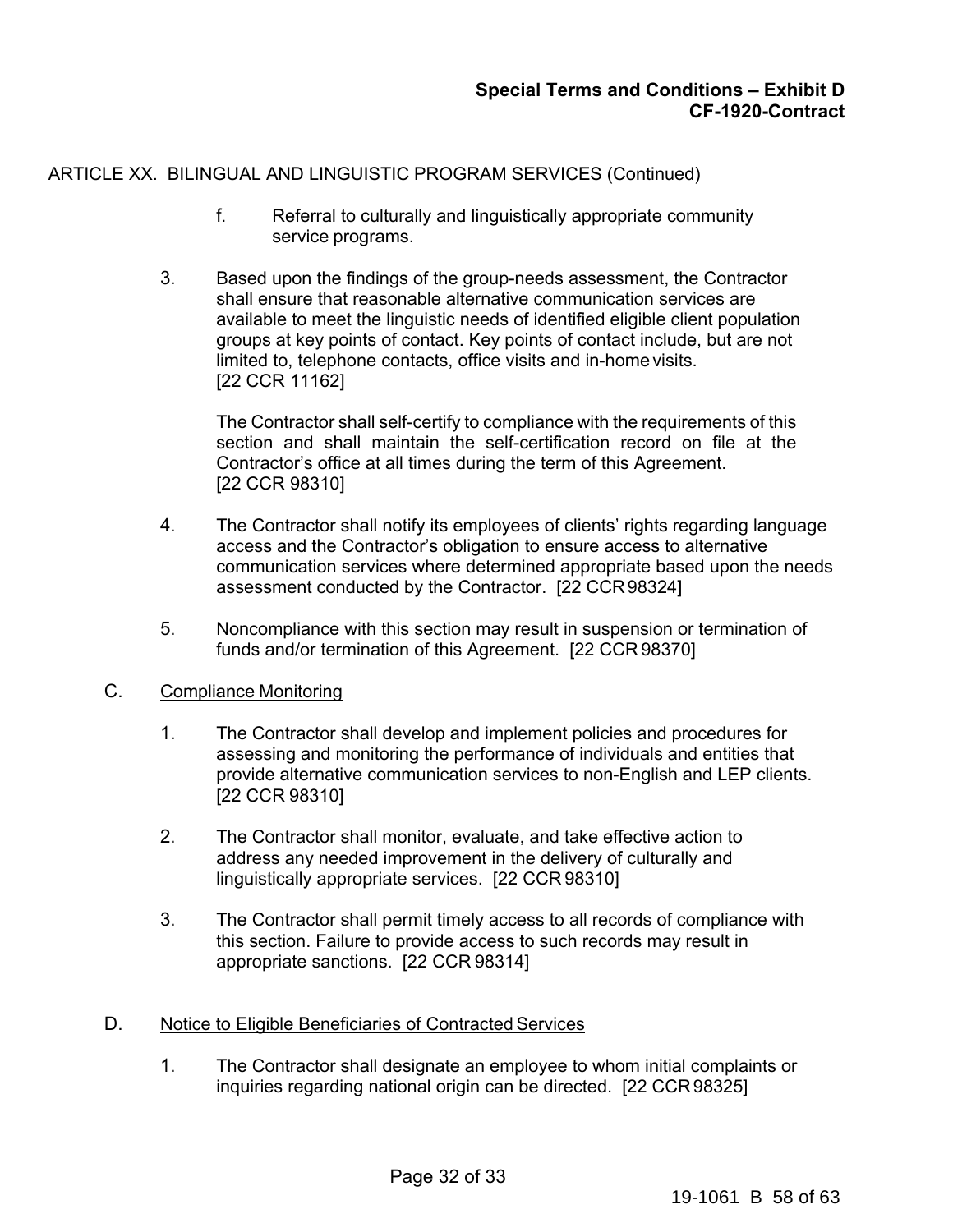ARTICLE XX. BILINGUAL AND LINGUISTIC PROGRAM SERVICES (Continued)

- 2. The Contractor shall make available to ultimate beneficiaries of contracted services and programs information regarding CDA's procedure for filing a complaint and other information regarding the provisions of Cal. Gov. Code § 11135 et seq. [22 CCR 98326]
- 3. The Contractor shall notify CDA immediately of a complaint alleging discrimination based upon a violation of State or federal law. [2 CCR 11162, 22 CCR 98310, 98340]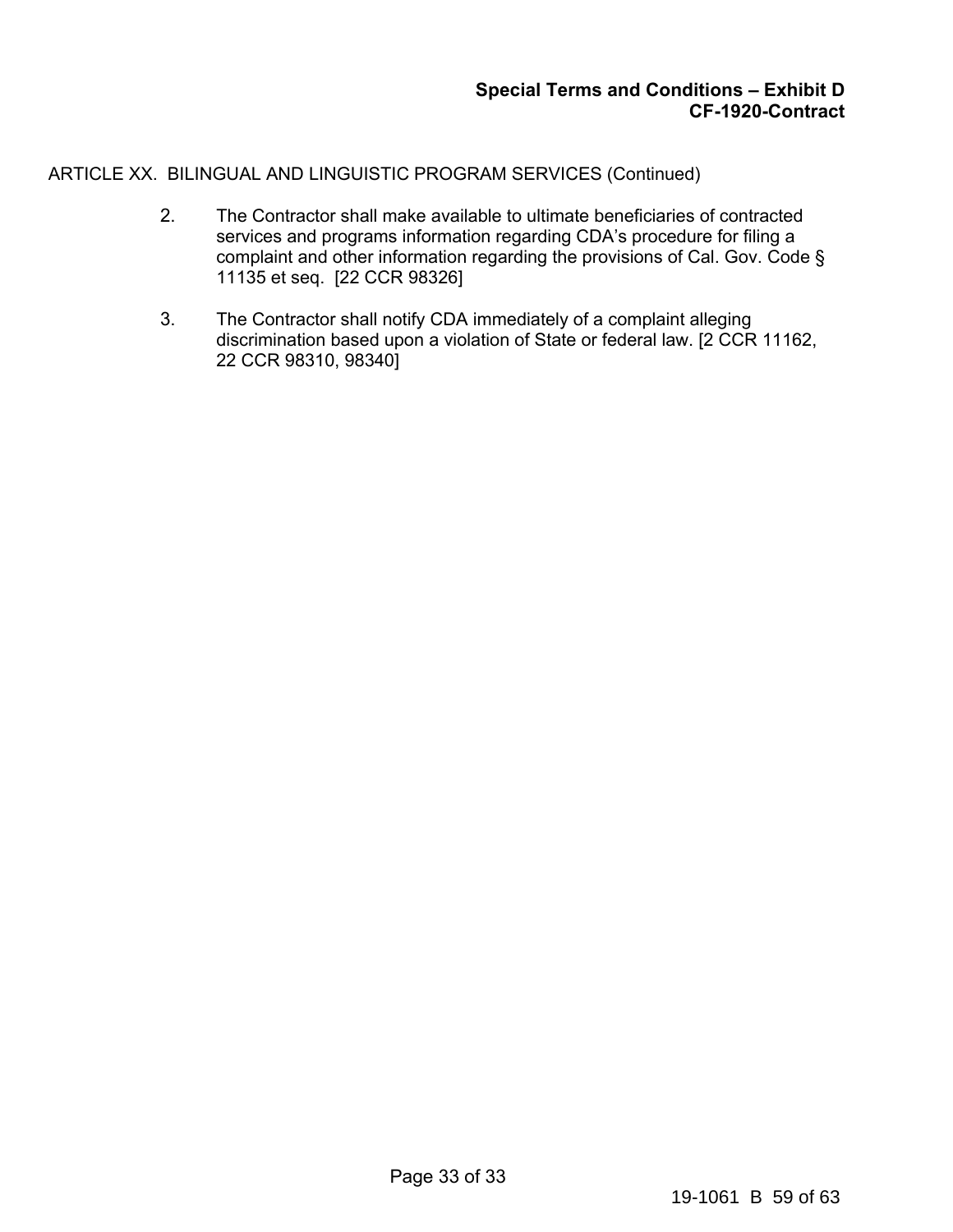# ARTICLE I. ASSURANCES SPECIFIC TO THIS AGREEMENT.

- A. The Contractor shall assure that the following conditions are met:
	- 1. The Contractor is accountable for the content of the Scope of Work.
	- 2. The Contractor will utilize allocated funds for Expanding CalFresh outreach and application assistance activities, including those of subcontractors (if any), and is liable for repayment of unallowable costs.
	- 3. Expanding CalFresh outreach and application assistance activities conducted by the Contractor or subcontractors (if any) are targeted to SSI/SSP recipients, age 60 and older, and disabled adults in California.
	- 4. Expanding CalFresh outreach and application assistance activities are conducted in compliance with the CDSS implementation plan and State regulations.
	- 5. Expanding CalFresh outreach and application assistance activities are reasonable and necessary to accomplish CDSS goals.
	- 6. No fees may be charged for services.
	- 7. No funds from this contract shall be used for public service announcements on radio, television or billboards. For reference, please see the Farm Bill (Agricultural Act of 2014, Section 4018(a) https://www.gpo.gov/fdsys/pkg/BILLS-113hr2642enr/pdf/BILLS-113hr2642enr.pdf
- B. The Contractor shall identify the CFDA titles and numbers to the independent auditor conducting the organization's single audit along with each of its subcontractors. The funding source (Federal Grantor) for the following program(s) is the U.S. Department of Agriculture, Food and Nutrition Service (USDA, FNS).

CFDA 10.561 State Administrative Matching Grants for the Supplemental Nutrition Assistance Program.

C. Ensure compliance with the following USDA, FNS civil rights requirements:

Staff providing outreach and application assistance participates in civil rights training and maintains training documentation on file.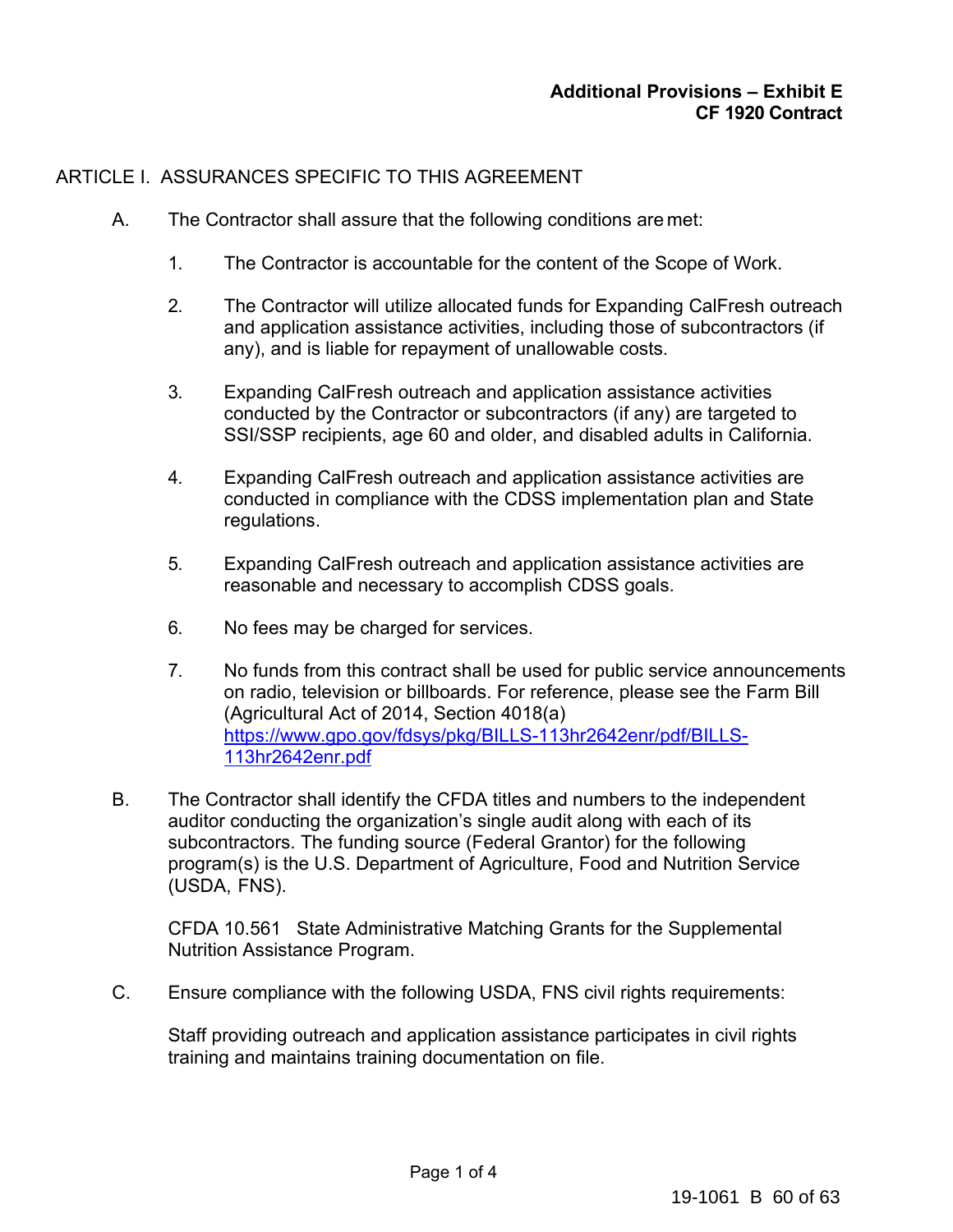# ARTICLE I. ASSURANCES SPECIFIC TO THIS AGREEMENT (Continued)

D. The Contractor shall assure that the following publication conditions are met:

Materials disseminated by the contractor shall be provided by CDSS. Materials may be customized with agency and county name and contact information.

# ARTICLE II. RESOLUTION OF FEDERAL AWARD CONFLICTS

The federal terms and conditions of this award and other requirements have the following order of precedence if there is any conflict in what they require:

- 1. The Food and Nutrition Act of 2008 and implementing regulations.
- 2. SNAP rules: 7 CFR 277
- 3. 22 CCR 7000 et seq.

# ARTICLE III. TRAINING PROVISIONS

- A. The Contractor shall complete required CalFresh policy webinars.
- B. The Contractor providing application assistance shall attend and participate in Expanding CalFresh application assistance training.

# ARTICLE IV. REPORTING PROVISIONS

- A. The Contractor shall have written procedures and a reliable email system to assure that all submitted CalFresh data is timely, complete, accurate, and verifiable.
- B. The Contractor shall maintain a program data collection and reporting system as specified in this Agreement.
- C. The Contractor shall provide support and technical assistance to subcontractors and respond in writing, all written requests for directions and guidance.
- D. The Contractor shall review and monitor the collection of contract data to ensure it is accurately reported.
- E. The Contractor shall attend and participate in required Expanding CalFresh contract data collection training.
- F. The contractor shall submit the number of Expanding CalFresh outreach materials disseminated monthly to CDA.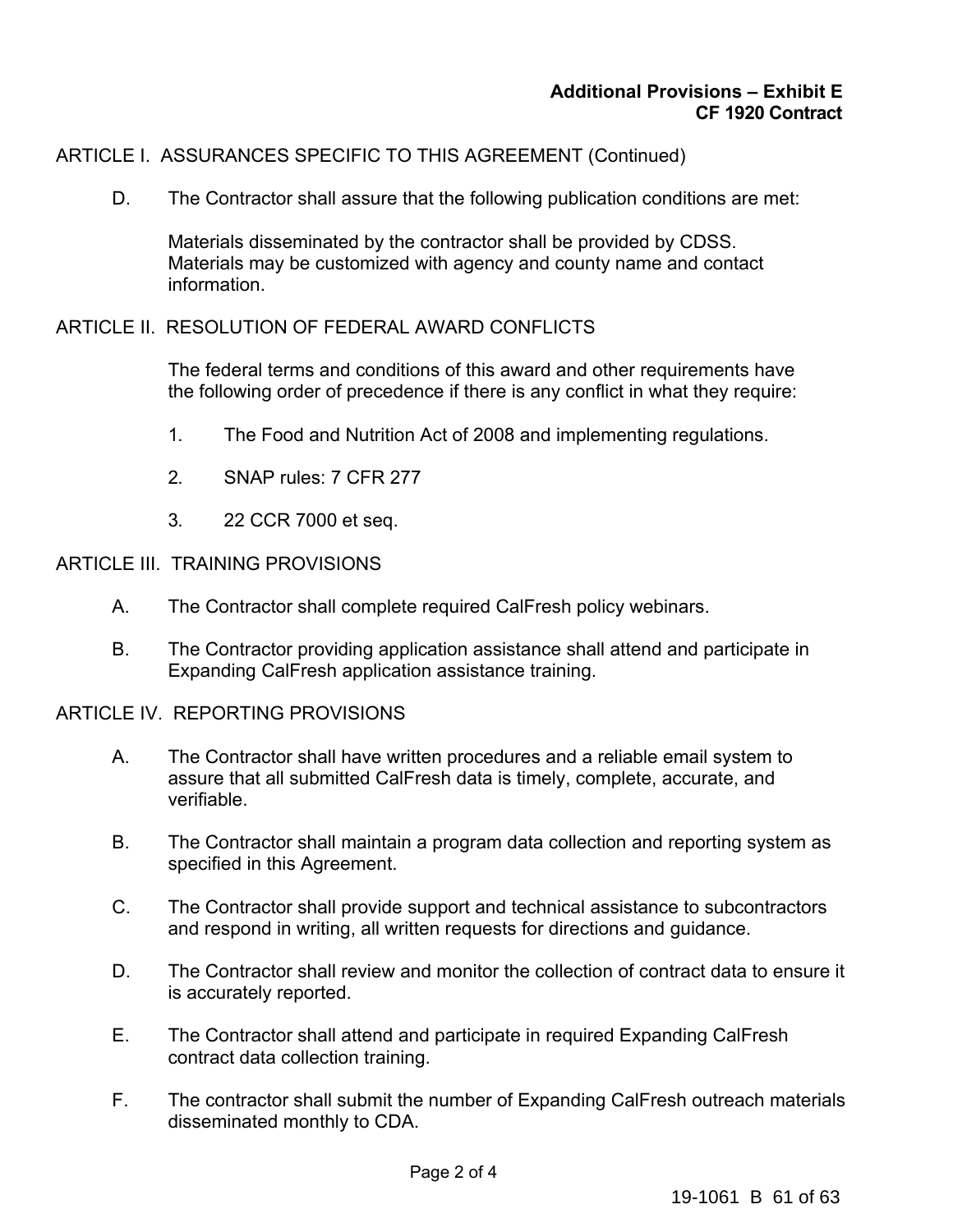# **Additional Provisions – Exhibit E CF 1920 Contract**

# ARTICLE IV. REPORTING PROVISIONS (Continued)

G. The contractor providing application assistance shall submit application assistance data monthly to CDA for the categories, as follows:

|            | CalFresh<br>Pre-Screening<br>Performed | CalFresh<br>Applications<br>Submitted | CalFresh<br>Applications<br>Approved |
|------------|----------------------------------------|---------------------------------------|--------------------------------------|
| <b>SFY</b> |                                        |                                       |                                      |
| 2019       |                                        |                                       |                                      |

- H. The Contractor shall electronically submit CalFresh monthly data to CDA no later than the 15<sup>th</sup> of each month, for the previous month, unless otherwise specified by CDA.
- I. If the Contractor anticipates submitting a late report, the Contractor shall submit a written explanation to CDA, including the reasons for the delay and the estimated date of submission, ten (10) days prior to the report due date.
- J. The Contractor shall verify the accuracy of all data submitted to CDA and respond to any CDA data verification requests.
- K. The Contractor shall collect and submit data in accordance with the CDA Expanding CalFresh requirements. AAAs are responsible for:
	- 1. Compiling and submitting accurate contract data to CDA.
	- 2. Reviewing and monitoring the collection of contract data to ensure it is accurately reported.
	- 3. Attending and participating in required Expanding CalFresh contract data collection training.
- L. The Contractor shall, in accordance with CDA CalFresh requirements, correct and/or explain questionable data.
	- 1. The Contractor shall correct all errors identified. All corrections shall be submitted to CDA.
	- 2. The Contractor shall verify all monthly data for accuracy in accordance with CDA requirements.
- M. The Contractor shall submit quarterly progress reports providing details on the progress and achievements in reaching AAA goals. A quarterly report form will be provided by CDA and is due thirty (30) days after the end of each quarter, or as instructed by CDA. Quarterly reports shall be submitted to CDA.